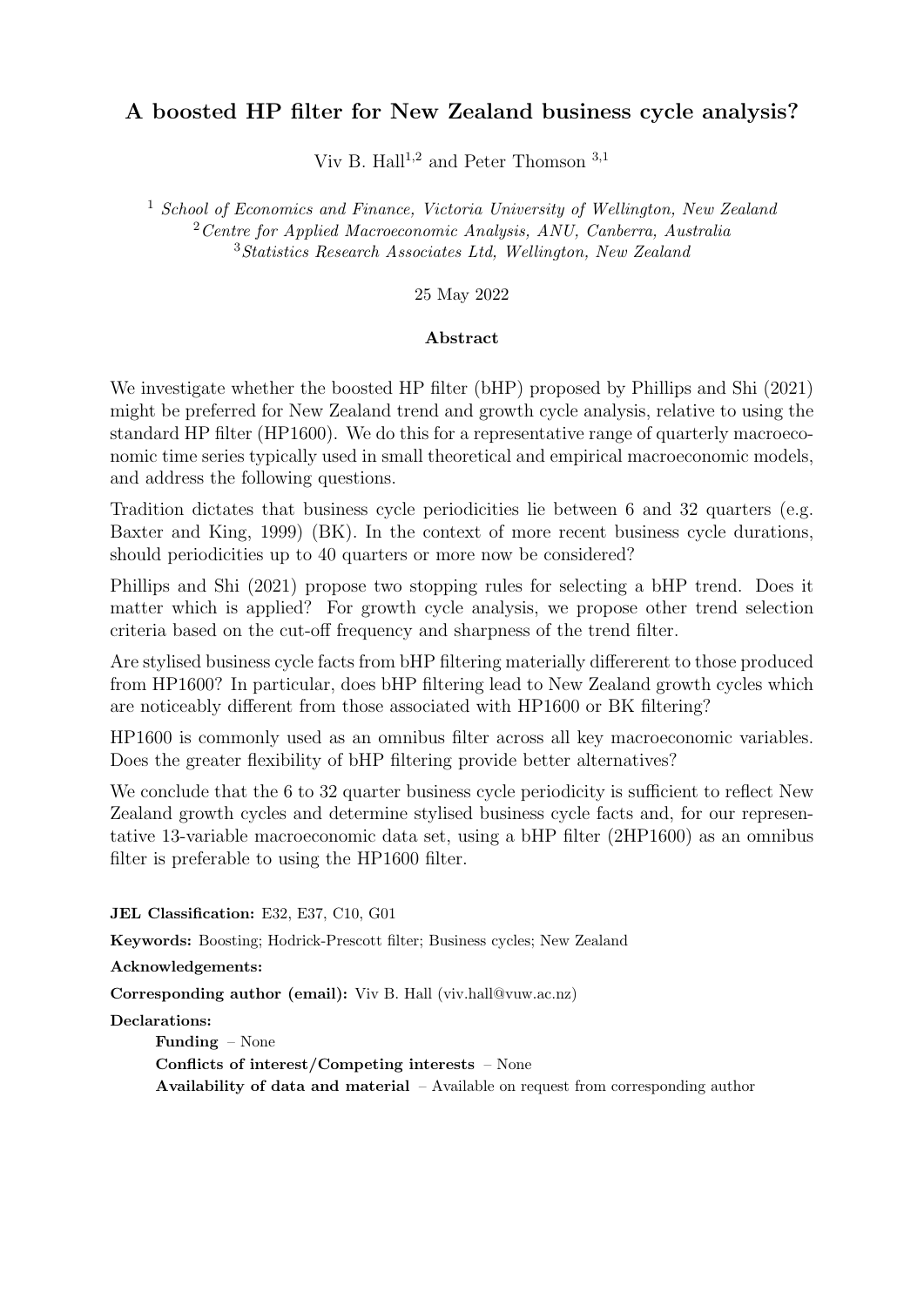# 1 Introduction

Globally and in New Zealand, there has been a lengthy tradition of using the standard Hodrick-Prescott filter for business cycle analysis. See, for example, Hodrick and Prescott (1997) (HP)<sup>1</sup>, Canova (1994, 1998), Pagan (1997), Harding and Pagan (2016), Hodrick (2020) and, for New Zealand, Kim, Buckle and Hall (1994, 1995), Hall, Kim and Buckle (1998), McCaw (2007), Hall and McDermott (2016), Hall, Thomson and McKelvie (2017), Lienert (2018), and Hall and Thomson (2021).

There have also been a significant range of contributions advocating alternative filters and providing critiques of the HP filter. These include Beveridge and Nelson (1981), Nelson and Kang (1981), Nelson and Plosser (1982), Harvey and Jaeger (1993), King and Rebelo (1993), Cogley and Nason (1995), Baxter and King (1999) (BK), Christiano and Fitzgerald (2003) (CF), Hamilton (2018), Phillips and Jin (2021), and Phillips and Shi (2021).

A recent forceful rejection of the HP filter has been Hamilton's publication entitled "Why you should never use the Hodrick-Prescott filter". Hall and Thomson (2021) have recently evaluated the use of Hamilton's proposed OLS regression method (H84) in a New Zealand business cycle context, and concluded that there is no material advantage in using the H84 regression over the HP filter for the purpose of presenting stylised business cycle facts; nor does the H84 predictor improve on other forecast extension methods at the ends of series, including the HP filter with no extension.

Also for New Zealand, in the context of assessing the robustness of business cycle facts across alternative filters, Hall, Thomson and McKelvie (2017) have concluded that, on balance, stylised business cycle facts from standard HP1600 filtering could be preferred over those from BK, CF, and two loess (local regression) trend filtering methods.

So, while it has been widely acknowledged in the literature that under certain conditions the HP filter can have limitations such as introducing spurious dynamic relations and reflecting filtered values at the ends of series that are very different from those in the body of the series, the HP filter has been and remains widely used in practice for trend and cycle determination, including in macroeconomic models used to guide policy formation.<sup>2</sup>

However, Phillips and Jin (2021) have recently shown that standard settings for the HP filter may not be adequate for completely removing stochastic trends in macroeconomic time series, and may also tend to over penalise shorter time series. Against that background, Phillips and Shi (2021) have proposed the use of a boosted HP filter (bHP).

Phillips and Shi (2021) develop limit theory to show that the use of a bHP filter asymptotically removes trends involving unit root processes, deterministic polynomial trends and structural breaks, and provide empirical results illustrating applications of bHP to

<sup>&</sup>lt;sup>1</sup>As noted in Hodrick (2021, fn. 2), the original paper by Hodrick and Prescott (1980) was started in 1978. This work was released as Carnegie-Mellon University, Working Paper 451.

<sup>2</sup>For example, Phillips and Shi (2012, fn. 3) have established that, as of August 2020, Hodrick and Prescott's (1997) publication had over 9500 citations in Google Scholar, and Baxter and King's (1999) paper had nearly 4000 citations.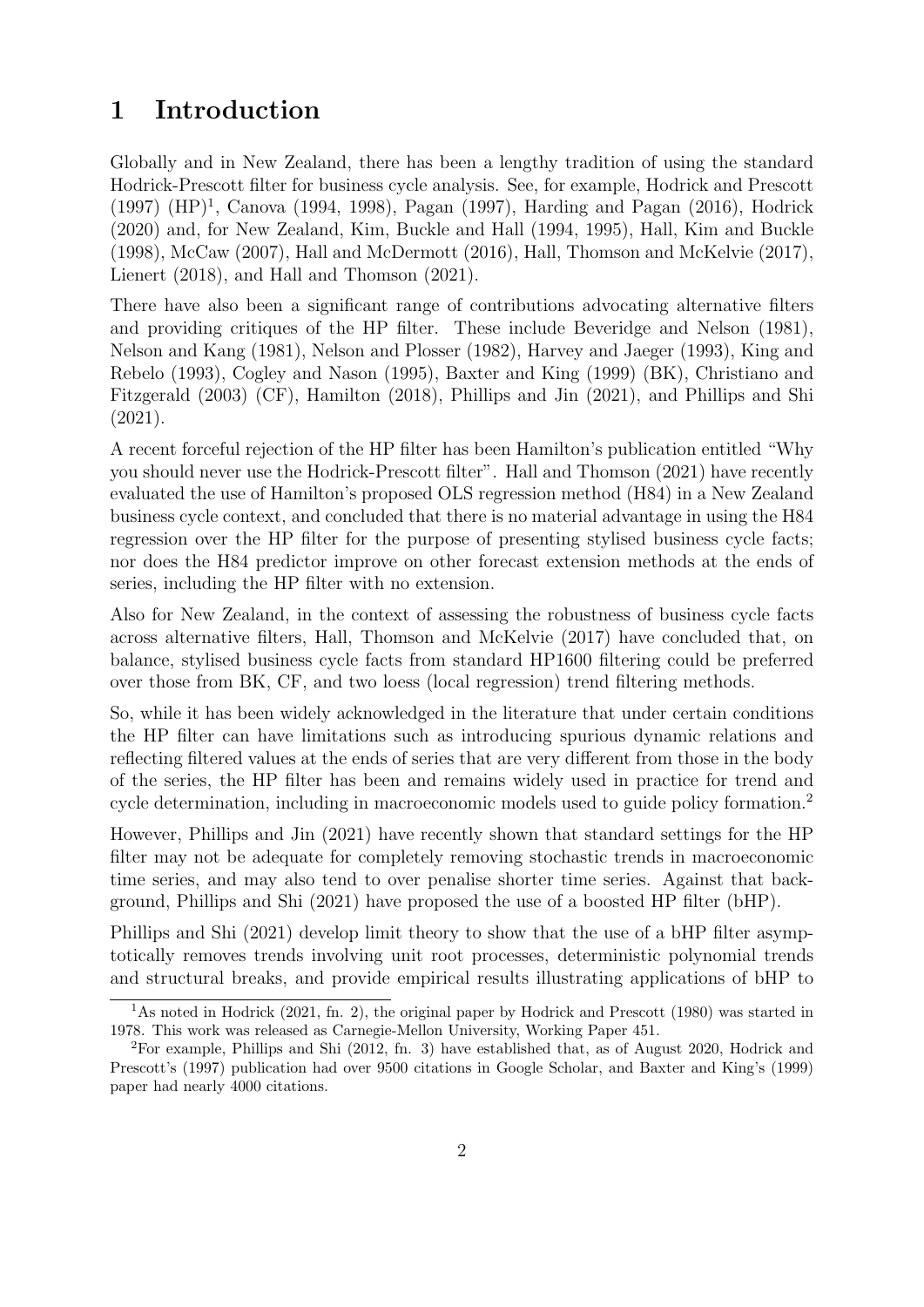macroeconomic time series exhibiting a range of key business cycle characteristics. They also provide detailed responses to the critique of Hamilton (2018), present numerical and empirical results that show a clear preference for the bHP filter over an autoregressive approach for trend and cycle determination, and conclude that the HP filter and boosted enhancements may validly be used as a helpful empirical device for trend and cycle determination.

Specifically, bHP is proposed as an iterative HP algorithm, terminated by two data-driven stopping rules. These are an augmented Dickey-Fuller (ADF) unit root test, and a new version of the Bayesian information criterion (BIC) developed for use in this context. Phillips and Shi (2021) consider the ADF approach to be appropriate for applications such as business cycle analysis, where trend deviations are required to be stationary (or near stationary), and they illustrate ADF for a p-value of 0.05. Their new version of BIC takes into account sample fit and effective degrees of freedom after each iteration, and is consistent with current usage of BIC-type information criteria as stopping rules in econometric work. They show that both the ADF and BIC stopping rules lead to significantly reduced mean squared errors relative to those emanating from the HP filter.

For many years, standard HP applications for quarterly macroeonomic time series have generally involved choosing  $\lambda$  to be 1600, not only for GDP variables but also for all other major macroeconomic variables, and usually with no prior attention to either the particular variable, country or length of time series. In contrast, applications of bHP allow for choices to be made on which stopping criterion to adopt, whether to impose a maximum number of iterations, and for applications using the ADF test what p-value to specify. A potential advantage of the bHP algorithm is therefore that the volatility, persistence, and cross correlation properties of heterogeneous macroeconomic time series may not be solely dependent on a common value of  $\lambda$  and a single HP iteration, as traditionally has been the case when HP1600 is used.

Against this background, we evaluate circumstances in which a bHP filter could be preferred for New Zealand business cycle analysis, relative to using an HP filter with standard setting of  $\lambda = 1600$ . We do this for a representative range of quarterly New Zealand macroeconomic time series typically used in small theoretical and empirical macroeconomic models and address the following key questions.

Tradition has dictated that business cycle periodicities lie between 6 and 32 quarters (e.g. Baxter and King, 1999). In the context of more recent business cycle durations, should periodicities of up to 40 quarters or more now be allowed for?

Does it matter which stopping rule (bHP-ADF or bHP-BIC) is applied? Are there other criteria that might lead to better trend selection in the context of business cycle analysis?

Are stylised business cycle facts from bHP filtering materially differerent from those produced from HP1600? In particular, does bHP filtering lead to New Zealand growth cycles which are noticeably different from those associated with HP1600 or BK filtering?

HP1600 is commonly used as an omnibus filter across all key macroeconomic variables. Does the greater flexibility of bHP filtering provide better alternatives?

Section 2 makes it clear that we are principally concerned with those business cycles often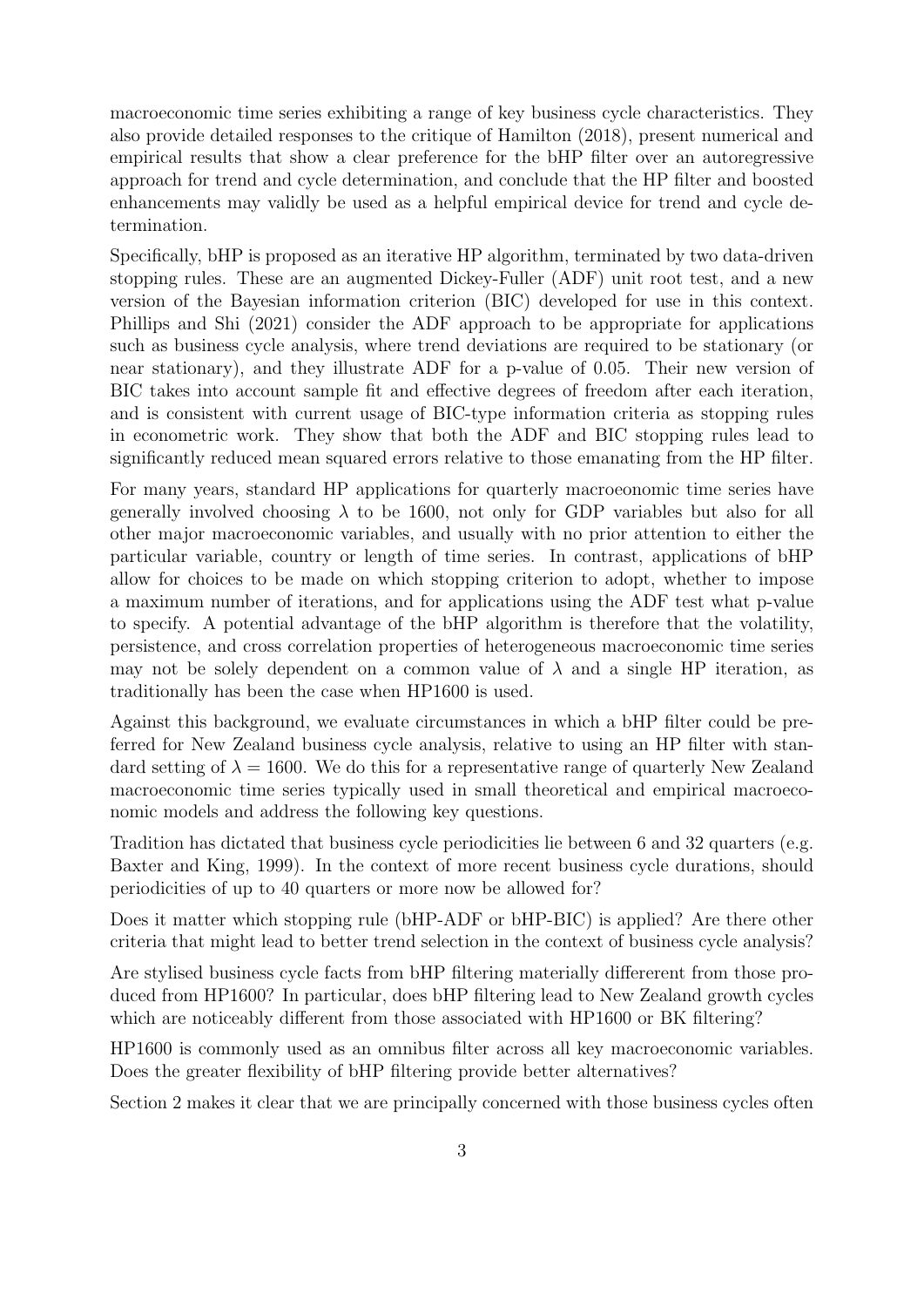termed growth or deviations-from-trend cycles. Section 3 provides our methodological underpinnings. Empirical results are presented in Section 4, and Section 5 concludes.

# 2 What is the business cycle, and should its duration lie between 6 and 32 quarters or 6 and 40 quarters?

Beaudry et al. (2020) have recently raised the possibility that post-war U.S. business cycles may reflect periodicities of as much as 36 to 40 and possibly even 50 quarters. If so, this could mean that business cycle analysis should allow for cycle durations of between 6 and (say) 40 quarters instead of the traditionally accepted definition of periodicities sitting between 6 and 32 quarters utilised by Baxter and King (1997) and Stock and Watson (1999), on the basis of work by Burns and Mitchell (1946).

Background to this possibility, and consistent with Baxter and King (1999, p 1) and Stock and Watson (1999, fn. 4), is the Beaudry et al. (2020, fn. 14) observation that National Bureau of Economic Research (NBER) chronology lists 30 complete cycles for the U.S. since 1858, with the shortest full cycle having been 6 quarters, the longest being 39 quarters, and 90 percent being no longer than 32 quarters. However, Beaudry *et al.* (2020) go on to suggest that a cut off of 32 quarters may no longer be appropriate, as the two most recent NBER cycles have been 43 quarters and at least 40 quarters respectively.

More recently, Kulish and Pagan (2021) have concluded that there is little merit in the Beaudry et al. (2020) possibility, and find that while Beaudry et al. (2020)'s limit cycle model for U.S. post-war hours per capita does produce an oscillation of 9–10 years, the model both fails to match the data at other frequencies and is restricted to looking only for oscillations.<sup>3</sup> Moreover, if such an oscillation exists, Kulish and Pagan conclude that it accounts for less than 1 percent of the variance of the series.

In the context of this paper, the possibility raised by Beaudry *et al.* (2020) gives rise to two questions: which form of business cycle should we be considering; and should its duration be constrained to lie between 6 and 32 quarters or between 6 and (say) 40 quarters?

On the issue of which business cycle should be considered, one first needs to be clear on the distinction between a classical business cycle and a growth cycle. A classical cycle is associated with the pioneering work of Burns and Mitchell (1946), and is a cycle in the level (or log level) of an aggregate economic activity variable such as real gdp or as reflected in the turning points and recessions published by the U.S. NBER. A growth cycle would reflect fluctuations in an aggregate activity variable relative to an appropriate trend in that series, is often referred to as a "deviations-from-trend" cycle, and its turning points can therefore be observed from a wide range of detrending methods such as those put forward by Hodrick and Prescott (1971) and many others.<sup>4</sup>

<sup>3</sup>For explanation of oscillations, cycles, and fluctuations, see Harding and Pagan (2016, ch. 2).

<sup>4</sup>For further explanation of classical and growth cycles,and the methodology associated with each, see Zarnowitz (1992, ch. 7), Stock and Watson (1999, Section 2) and Harding and Pagan (2016).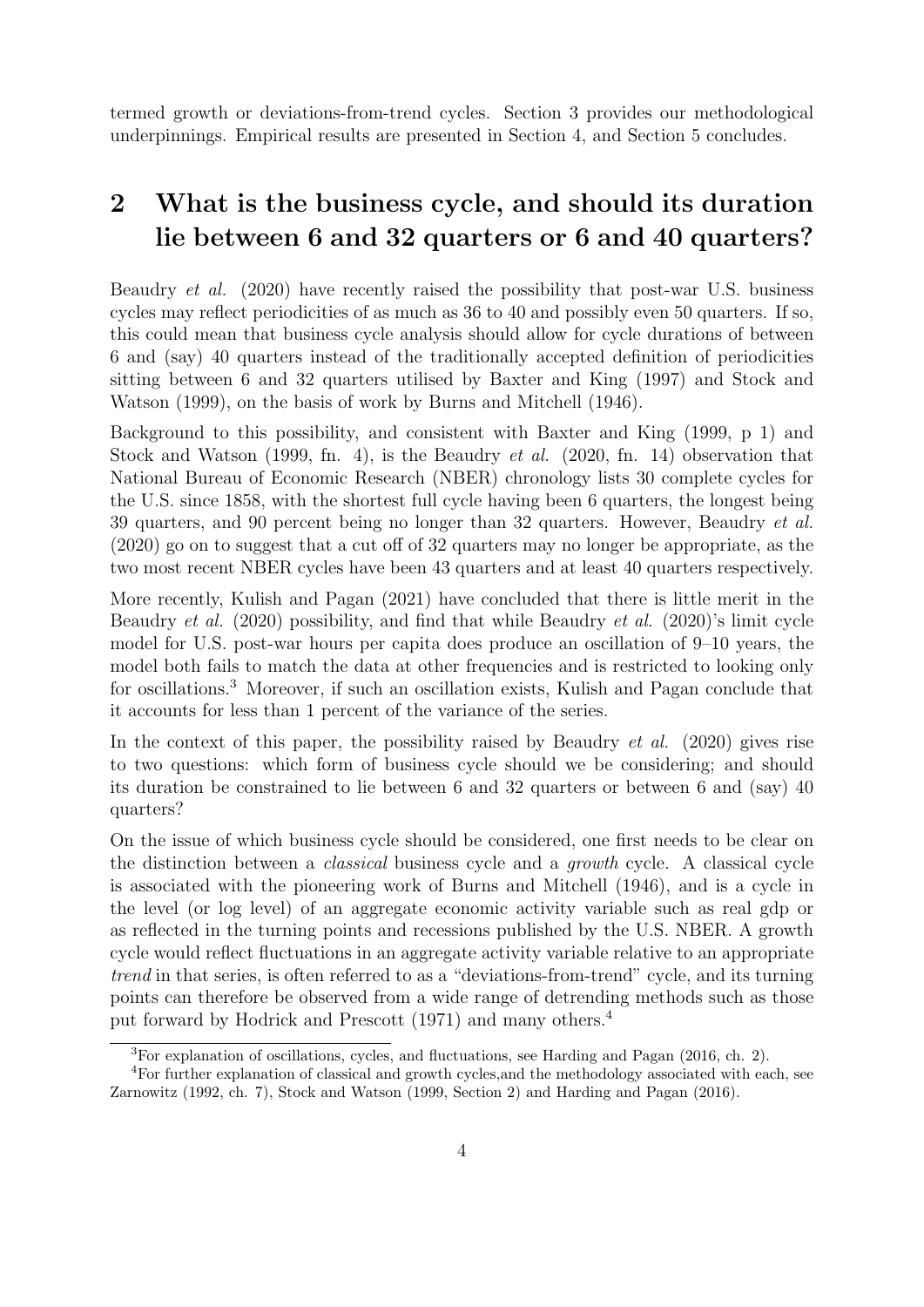On the second issue, are empirical business cycle turning points derived from classical and growth cycles materially different, and is this also the case for the average durations of classical and growth cycles? For the U.S., Stock and Watson (1999, p 13) have concluded that the distinction between classical cycle declines in aggregate activity and growth cycle recessions leads to slight differences in official NBER peaks and local maxima in bandpass filtered data. There are, though, somewhat greater differences for the average durations of post-Second World War U.S. cycles, as their classical cycle lengths have averaged around six years while the average length of their growth cycles has been around three to four years, depending on the detrending method adopted. However, many business cycle researchers seem to have failed to differentiate between classical and growth cycles for their business cycle modelling and empirical findings. As Kulish and Pagan (2021, p 2) put it: "It is therefore possibly somewhat odd that the Burns and Mitchell conclusion that business cycles were of duration between 2 and 8 years has been translated by academics into the proposition that this means one should study oscillations over the range of 2- 8 years in the series". The Beaudry et al. (2020) analysis seems to come within the latter category, as they utilise recent classical-type NBER durations to support their consideration of a business cycle having periodicity of up to 40 or 50 quarters rather than up to 32 quarters.

If there are "slight differences" between U.S. classical and growth cycle turning points, and somewhat greater differences between U.S. classical and growth cycle average durations, is this also the case for New Zealand's small open economy? Preliminary empirical evidence from Hall and McDermott (2016, Figure 1 and Table 1), indicates that differences between New Zealand's post-Second World War classical and growth cycles for real gdp are considerable. This is the case for the number and dates of their turning points, and also for their average cycle durations. For example, from the Hall and McDermott (2016) classical cycle turning points reflecting the Bry and Boschan (1971) (BB) dating algorithm, and their growth cycle turning points reflecting HP1600 detrending and BB assisted dating, they concluded that there have been eight completed classical business cycles of average duration 7.5 years, but 15 completed growth cycles with average duration of only four years. This classical average duration of 30 quarters sits just within the Burns and Mitchell, and Baxter-King upper bounds of 6 to 32 quarters, but this growth cycle average duration of only 16 quarters is a long way short of providing support for a periodicity beyond 32 quarters.

Hence, given that there have been more than slight differences between average durations for New Zealand's post-Second World War classical and growth cycles, and that a principal focus of this paper is on whether or not a boosted bHP filter is more appropriate for New Zealand business cycle analysis than the frequently used HP1600 filter, the business cycles referred to in this paper will be growth cycles and it is in this context that we address the important empirical question of whether one should allow for cycle durations of up to (say) 40 quarters rather than standard durations of 6 to 32 quarters.

The methodology underpinning our investigation is presented in Section 3, and the associated empirical results are reported in Section 4.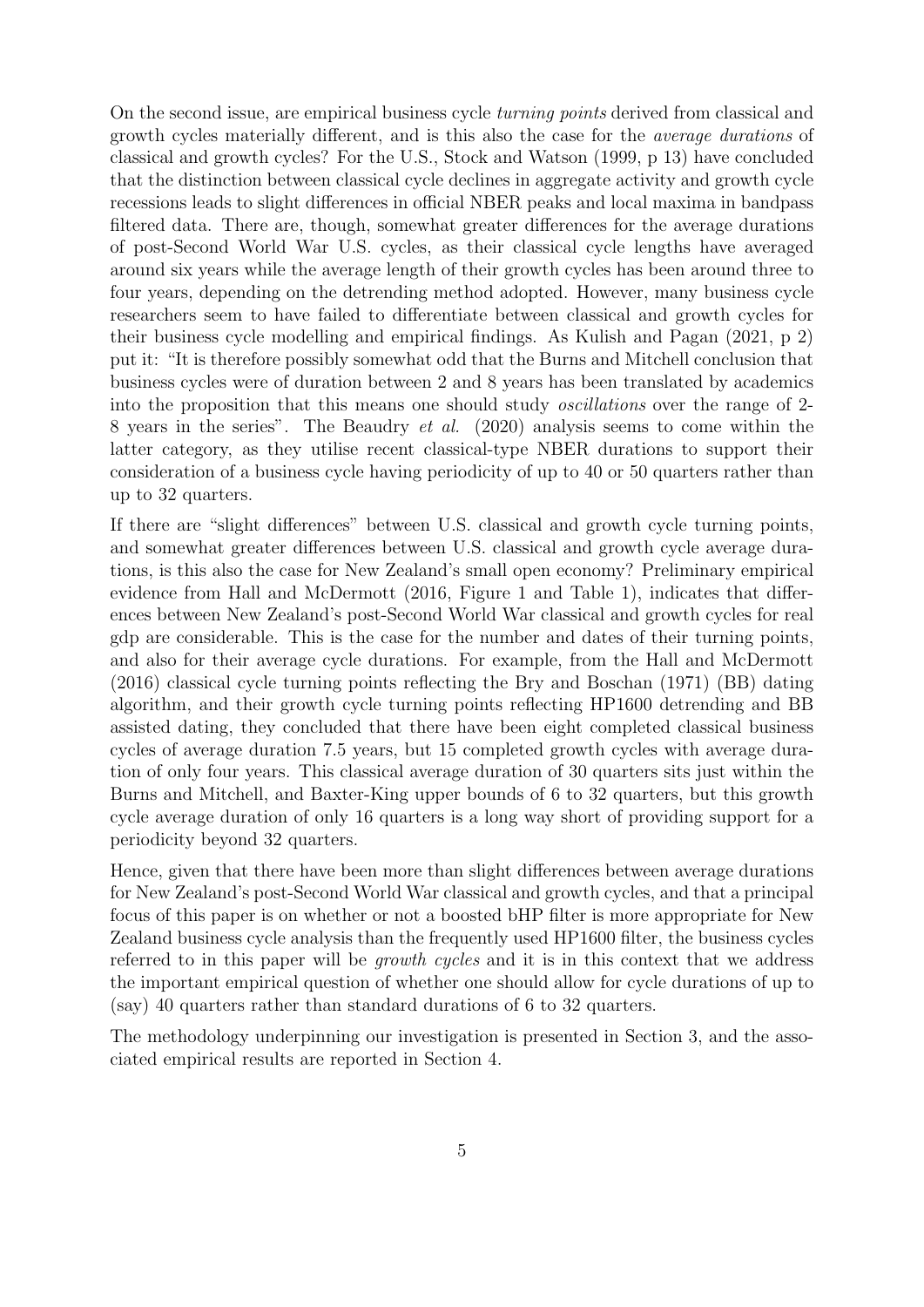## 3 Methodology

Throughout this paper attention is restricted to non-seasonal (or seasonally adjusted) quarterly macro-economic time series, although the methods and analyses considered are readily adapted to other time frequencies (annual, monthly etc). As noted in Section 2, our primary focus is on the estimation and analysis of growth cycles measured by the deviations from a suitably chosen trend (the HP and BK trend filters are common choices).

Let  $y_t$  be such a quarterly time series, possibly log transformed, and assume that  $y_t$  admits the additive decomposition

$$
y_t = g_t + d_t \tag{1}
$$

where  $g_t$  is an unobserved trend and  $d_t$  is the corresponding trend deviation. The decomposition and its conceptual components are identified by assuming that  $g_t$  is smooth, yet follows the secular general movement of the time series  $y_t$ , whereas  $d_t$  has zero mean and reflects shorter-term fluctuations and cyclical behaviour not accounted for by the trend. Ideally  $q_t$  should capture the local mean level and direction of the time series over a suitable time scale (medium to long term) and the shorter-term trend deviation  $d_t$  should be stationary or near-stationary.

The additive decomposition (1) has a long history dating back to Macaulay(1931), if not earlier, and continues to enjoy wide-spread acceptance in practice. However the concepts that underpin the identification of its components are not well-defined and remain an active topic of discussion and research (see, for example, the Royal Statistical Society discussion paper by Kenny and Durbin (1982) and the wide-ranging discussion that follows, as well as Harvey (1997)). This discussion has led to parametric structural time series models based on (1) that have been developed by Akaike (1980), Harvey (1989), Kitagawa and Gersch (1996) and Durbin and Koopman (2001) among many others.

Typically  $g_t$  is estimated by a *linear filter* of the form

$$
\hat{g}_t = \sum_s w_t(s) y_{t-s}
$$

where the filter weights  $w_t(s)$  can be time-varying or time-invariant  $(w_t(s) = w(s))$  and  $d_t$  is estimated by

$$
\hat{d}_t = y_t - \hat{g}_t = \sum_s \tilde{w}_t(s) y_{t-s}
$$

where  $\tilde{w}_t(0) = 1 - w_t(0)$  and  $\tilde{w}_t(s) = -w_t(s)$   $(s \neq 0)$ . Many filters used in business cycle analysis can be put into this general form including the HP filter (Hodrick and Prescott, 1997), the BK filter (Baxter and King, 1999) and simple moving average trend filters such as the Henderson filters (Henderson, 1916) used in the seasonal-trend-irregular decomposition procedure X-11 and its derivatives (see Findley et al. 1998). More recently Phillips and Shi (2021) have proposed an iterated form of the Hodrick-Prescott filter, called the boosted-HP filter (bHP), which builds directly on and is a generalisation of the HP filter. In these and almost all other cases, such trend filters reduce to symmetric time-invariant moving average filters in the body of the series, with trends at the ends of series estimated by asymmetric end filters, forecast extension or signal extraction using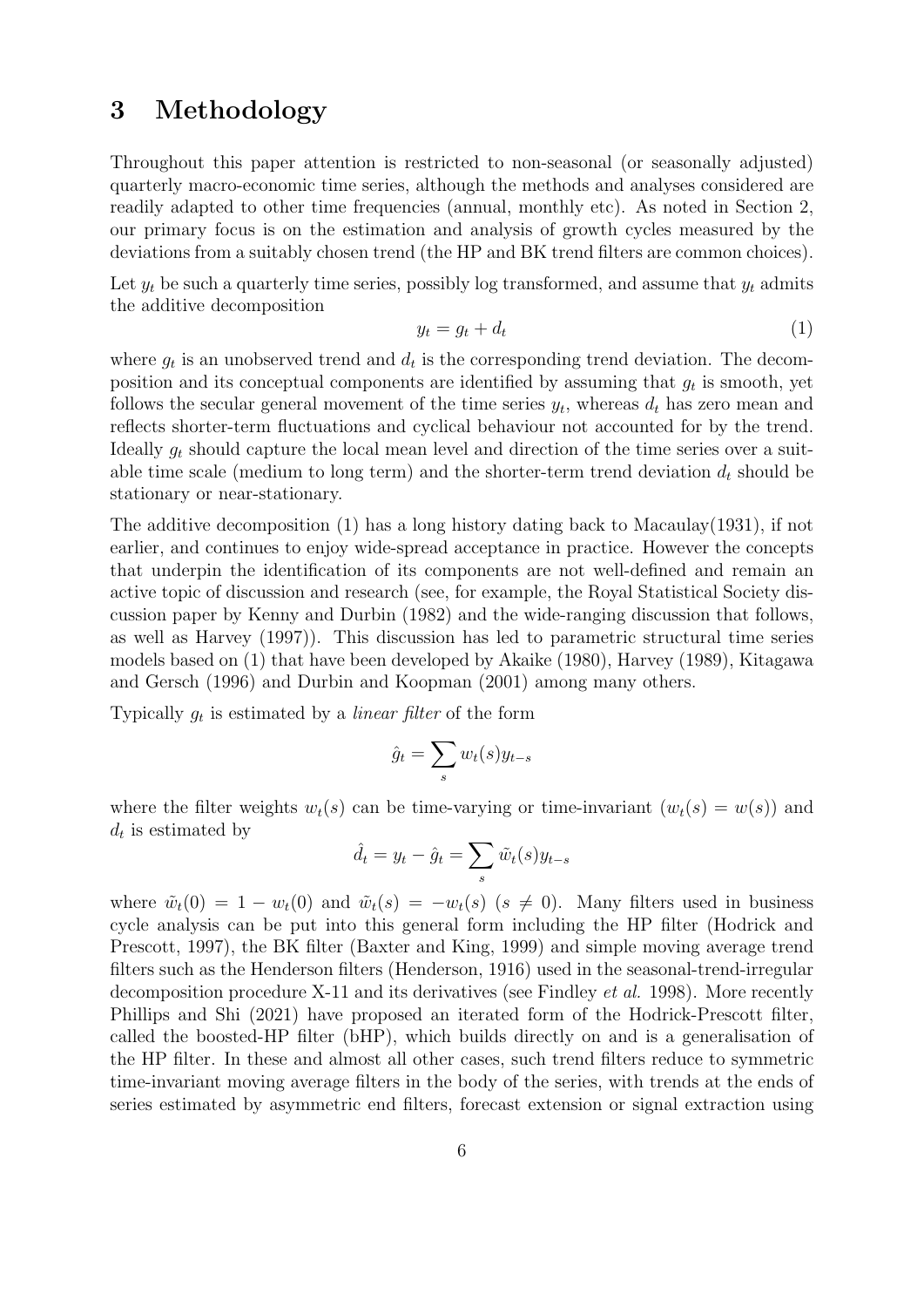fitted parametric models. For any chosen symmetric moving-average trend filter, forecast extension provides a general technique for extending the trend to the ends of series (see Hall and Thomson (2021) for a discussion).

Here we focus on the performance and properties of the symmetric time-invariant movingaverage linear filters that underpin the bHP filter in the body of the series. These central moving-average filters define the nature of the historic trend in the body of the time series which is unaffected by the addition of new observations and any recent data revisions. Key properties of these central filters will be evaluated and compared with those of the HP filter and also those of the BK filter. The latter is a widely-used alternative to the HP filter that is directly based on a band-pass filter closely tailored to the Burns and Mitchell (1946) paradigm.

The central moving-average trend filters considered are of the form

$$
\hat{g}_t = \sum_s w(s) y_{t-s} \tag{2}
$$

where the time-invariant filter weights  $w(s)$  are symmetric  $(w(s) = w(-s))$  and sum to unity  $(\sum_{s} w(s) = 1)$ . These seemingly innocuous assumptions confer a number of useful properties. Write

$$
\hat{g}_t = g(L)y_t = \sum_s w(s)L^s y_t
$$

where L is the backward shift operator with  $Ly_t = y_{t-1}$ . Then the moving-average trend filter  $q(L)$  given by (2)

P1: passes constant and linear deterministic time trends without distortion so that

$$
g(L)(\alpha + \beta t) = \alpha + \beta t
$$

for all choices of  $\alpha$  and  $\beta$ ;

P2: has trend deviation filter  $1 - g(L)$  that renders  $I(1)$  time series stationary with zero mean, and  $I(2)$  time series stationary (not necessarily with zero mean).

These simple properties have the following ramifications. If  $y_t$  is corrected for a deterministic linear time trend estimated by ordinary least squares, then the OLS residuals

$$
\hat{e}_t = y_t - \hat{\alpha} - \hat{\beta}t
$$

are a time series that has zero mean and whose appearance will often appear stationary, or near stationary, at least to a rough approximation. In particular, using property P1 above,

$$
\hat{g}_t = g(L)y_t = \hat{\alpha} + \hat{\beta}t + g(L)\hat{e}_t
$$

so that the estimated trend  $\hat{g}_t$  is the sum of the fitted OLS time trend plus the trend of the approximately stationary OLS residuals. This observation was discussed in King and Rebelo (1993) and shows that filtering  $y_t$  is equivalent to filtering its OLS time trend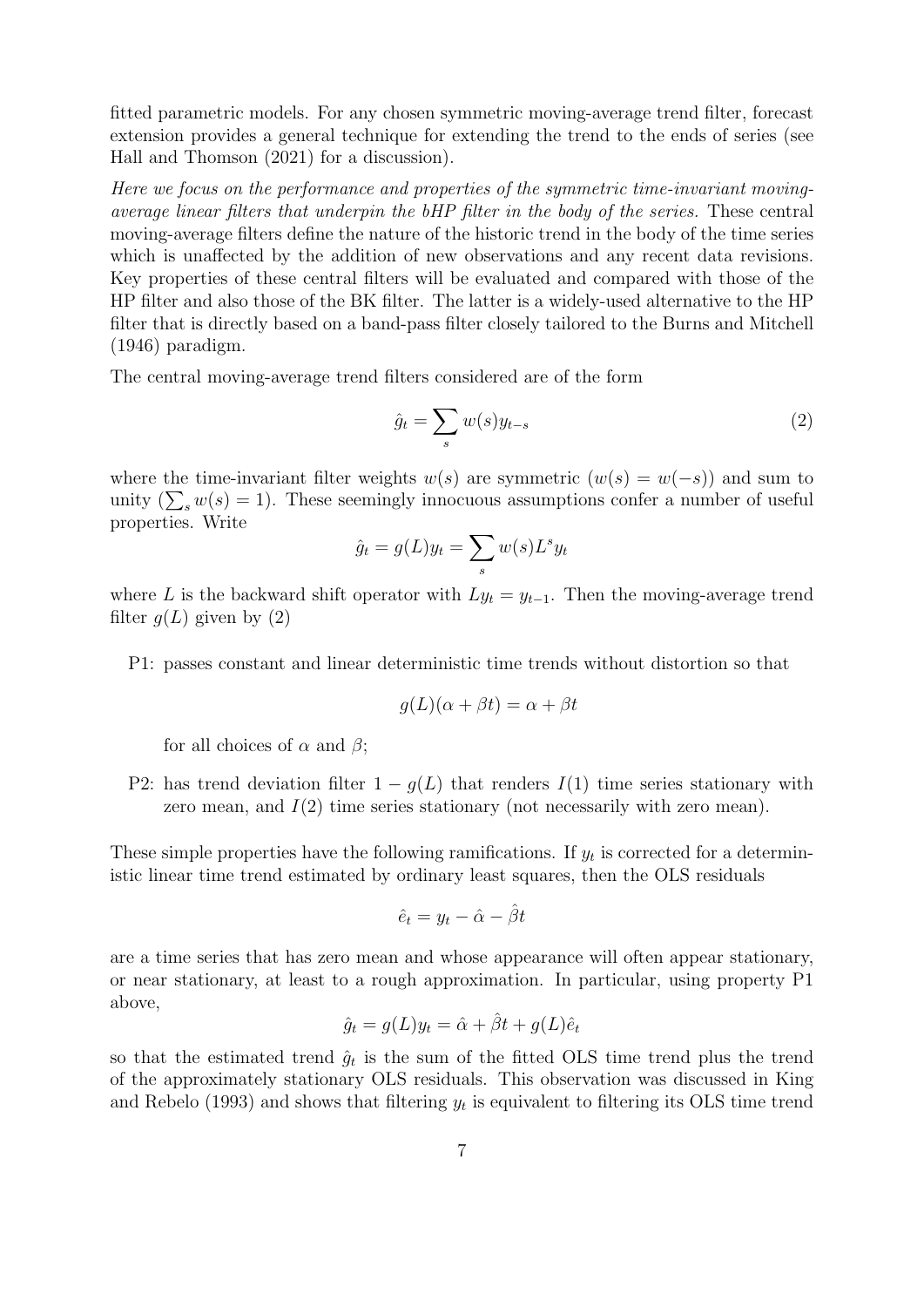residuals. It also provides a justification for considering the frequency domain properties of the filter (2) which are normally only available for stationary (or near stationary) time series that admit a spectral representation (a sum, or superposition, of sinusoidal or Fourier components). A central concept in this regard is the *transfer function* of a linear filter.

From the theory of stationary time series, any zero mean stationary time series  $x_t$  has spectral representation

$$
x_t = \int_0^{\pi} \cos t\omega \, dU(\omega) + \int_0^{\pi} \sin t\omega \, dV(\omega) = \int_{-\pi}^{\pi} e^{-it\omega} dZ(\omega) \tag{3}
$$

where the increments  $dU(\omega)$ ,  $dV(\omega)$  (or complex  $dZ(\omega)$ ) are mutually uncorrelated random amplitudes whose size (root mean square) measures the degree to which the component at *angular frequency*  $\omega$  predominates. Note that  $\omega = 2\pi f$  where f is frequency in cycles per unit time, or cycles per quarter in the case of the quarterly series considered here. If mainly low frequency components are sizeable then the observed time series would present a very smooth appearance, whereas sizeable components at mainly high frequencies would lead to time series that display more oscillatory behaviour. Note that (3) embodies two equivalent specifications with the one involving the complex exponential  $(\exp(i\theta) = \cos\theta + i\sin\theta)$  being the most mathematically tractable. This representation is given in standard texts such as Hannan (1970), Brockwell and Davis (1991) among many others.

From the spectral representation, the action of the linear filter  $(2)$  on  $x_t$  is now given by

$$
g(L)x_t = \int_{-\pi}^{\pi} e^{-it\omega} G(\omega) dZ(\omega)
$$
\n(4)

where

$$
G(\omega) = g(e^{i\omega}) = \sum_{s} w(s)e^{is\omega} \qquad (|\omega| \le \pi)
$$
 (5)

is the transfer function of the filter. The filter modifies the original spectral representation of  $x_t$  by replacing the spectral amplitudes  $dZ(\omega)$  by  $G(\omega)dZ(\omega)$  so that frequency components where  $G(\omega)$  is very small will be suppressed or *filtered out* and those where  $G(\omega)$  are large will be amplified. If the transfer function  $G(\omega)$  is written in polar form as

$$
G(\omega) = |G(\omega)|e^{i\theta(\omega)}
$$

then  $|G(\omega)|$  is the gain and  $\theta(\omega)$  the phase of the filter. The latter is a direct measure of any phase shifts or leads and lags induced by the filter  $q(L)$ . In the case of central movingaverage trend filters considered here, the symmetric weights  $w(s)$  ensure that  $G(\omega)$  will always be real with

$$
G(\omega) = w(0) + 2 \sum_{s>0} w(s) \cos(s\omega)
$$

and  $G(0) = 1$  since the weights sum to unity. However  $G(\omega)$  can still be negative. Components at such frequencies will have phase  $\theta(\omega) = \pm \pi$  and suffer phase shifts of half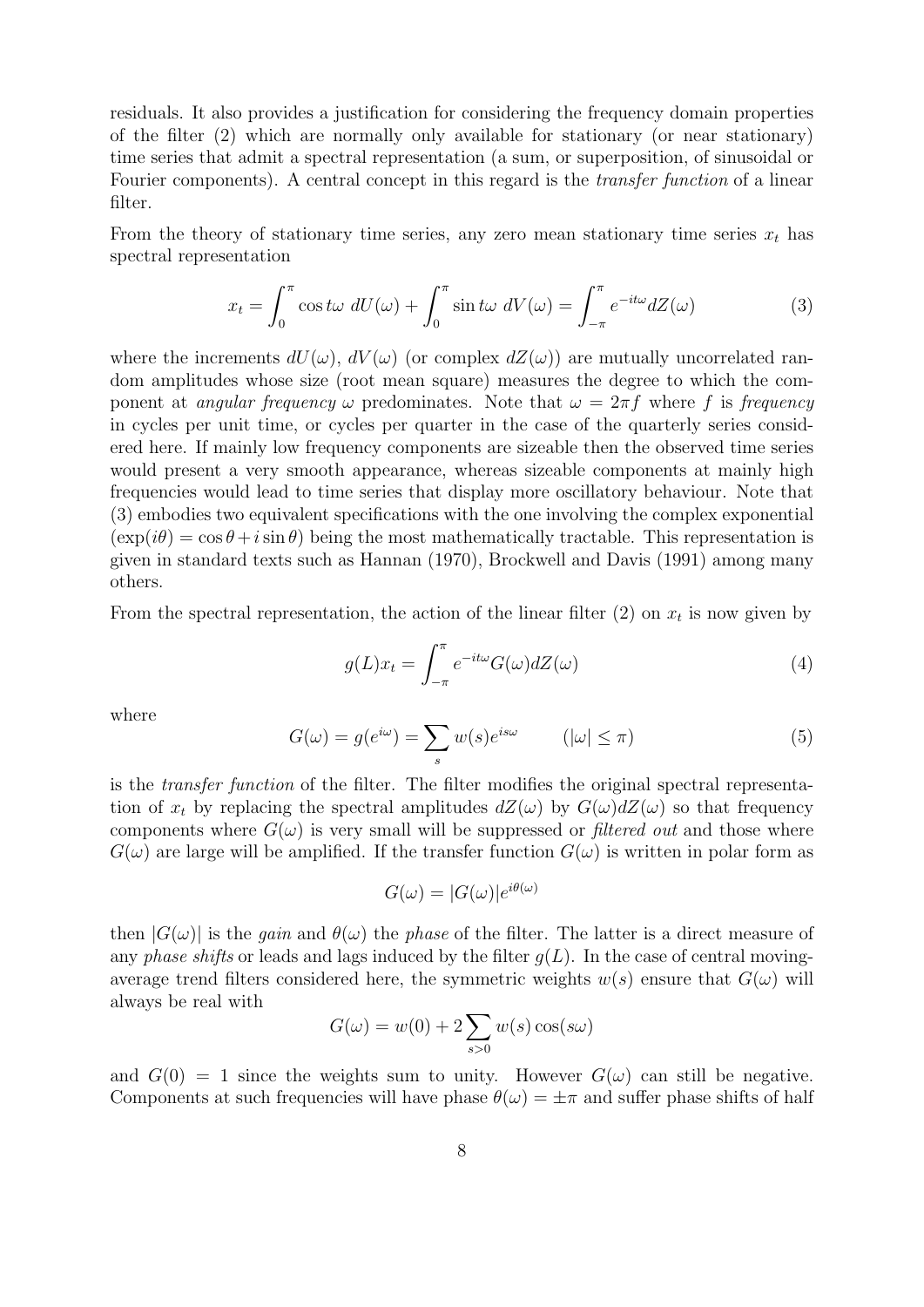the period of the frequency component concerned (leads or lags of  $\pi/\omega$ ). This undesirable behaviour is mitigated if there are few such cases and their gain  $|G(\omega)|$  is close to zero. If  $G(\omega)$  is non-negative for all  $\omega$  then  $G(\omega) = |G(\omega)|$  and the filter is said to be non-negative definite.

Moving average trend filters of the form (2) are examples of *low-pass filters* which are designed to pass frequency components below a given *cut-off frequency* and eliminate the rest. In this context the *ideal low-pass filter* with cut-off frequency  $\omega_0$  and transfer function

$$
B_{\omega_0}(\omega) = \begin{cases} 1 & (|\omega| \le \omega_0) \\ 0 & (\omega_0 < |\omega| \le \pi) \end{cases}
$$
 (6)

serves as a benchmark to categorise and measure the effectiveness of any given trend filter g(L). The intervals  $|\omega| \leq \omega_0$  and  $\omega_0 < |\omega| \leq \pi$  are called the pass band and stop band respectively. In particular, the ideal low-pass filter that best approximates the transfer function  $G(\omega)$  given by (5) in terms of minimum mean-squared error can be shown to have a cut-off frequency  $\omega_c$  that satisfies  $G(\omega_c) = 0.5$  and, as a consequence, this value is said to define the cut-off frequency of the filter  $g(L)$ . Figure 1 shows the transfer functions of the HP filter with cut-off frequency  $\omega_c = 2\pi/40$  (a period of 40 quarters or 10 years), the BK trend filter<sup>5</sup> and the ideal low-pass filter, where the latter two filters have cut-off frequencies of  $\omega_c = 2\pi/32$  (a period of 32 quarters or 8 years). It can be seen that the HP filter is a non-negative definite filter whereas the BK trend filter is not.



**Figure 1:** Transfer functions of the HP filter (red) with cut-off frequency  $\omega_c = 2\pi/40$  (a period of 40 quarters or 10 years), the BK trend filter (green) and the ideal low-pass filter (black), where the latter two filters have cut-off frequencies of  $\omega_c = 2\pi/32$  (a period of 32 quarters or 8 years).

<sup>5</sup>The BK filter estimates the trend using a finite 25 point moving average filter approximation to the ideal low-pass filter (6) with cut-off frequency  $\omega_c = 2\pi/32$ .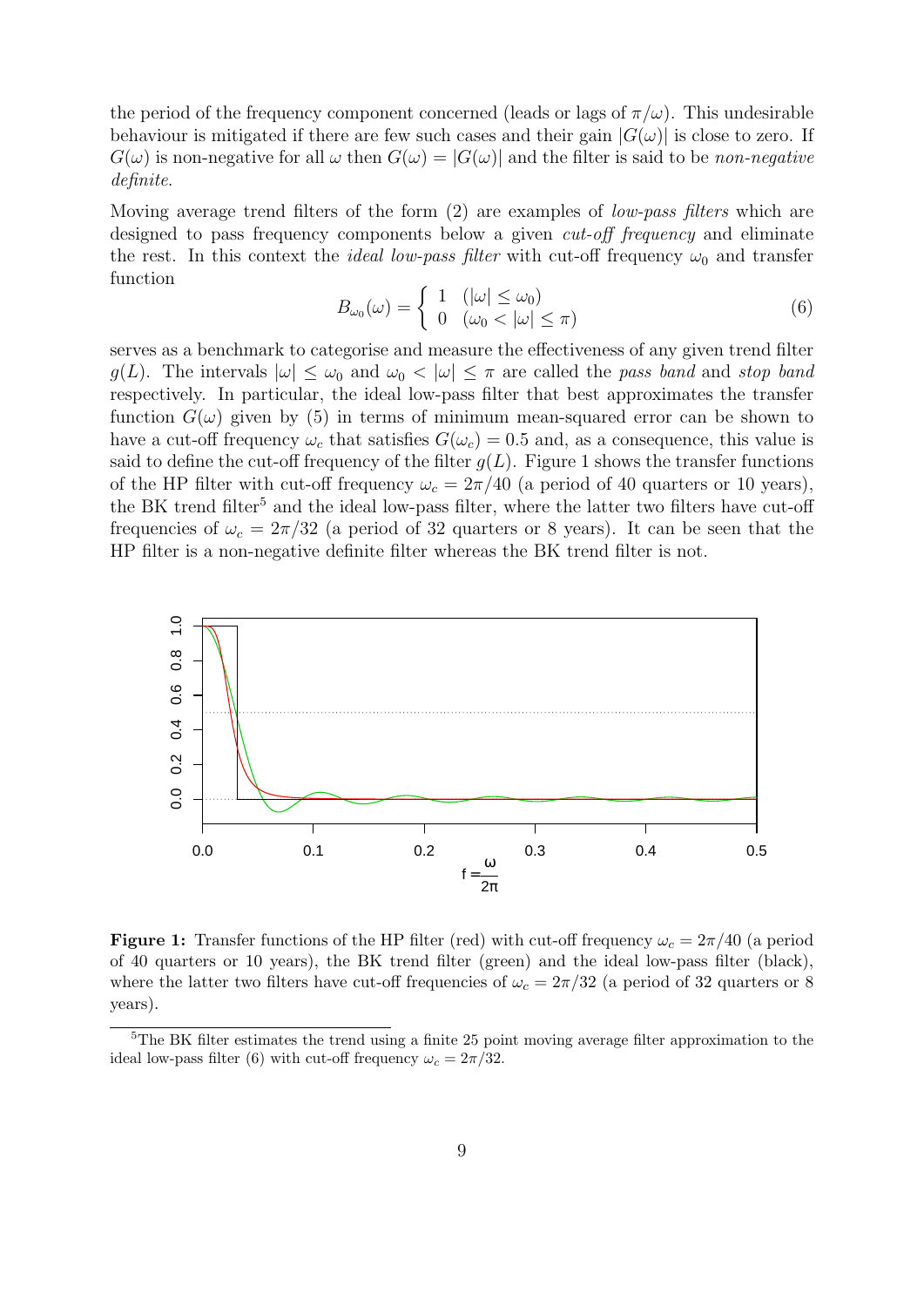Now consider Property P2 above. Following Baxter and King (1999) we note that

$$
1 - g(L) = \sum_{s>0} w(s)(1 - L^s)(1 - L^{-s}) = (1 - L)(1 - L^{-1})\Psi(L)
$$

where  $\Psi(L)$  is a symmetric moving average filter and  $(1 - L)(1 - L^{-1})$  is the centred form of the second-difference filter  $\Delta^2$  ( $\Delta = 1 - L$ ). In particular

$$
\Psi(L) = \sum_{s>0} s^2 w(s) \Lambda_{2s-1}(L)
$$

where  $\Lambda_{2s-1}(L)$  is the symmetric triangular moving average filter given by

$$
\Lambda_{2s-1}(L) = \frac{1}{s^2} \sum_{j=-s+1}^{s-1} (s - |j|) L^j
$$

which arises when a time series is smoothed twice with the simple averaging filter  $\frac{1}{s} \sum_{j=1}^{s} L^j$ (one forward pass and one backward pass). Thus the trend deviation is a weighted sum of triangular smoothing filters applied to the series

$$
(1 - L)(1 - L^{-1})y_t = -L^{-1}\Delta^2 y_t
$$

and  $\Delta^2 y_t$  will transform non-stationary  $I(1)$  time series to zero mean stationary time series, and  $I(2)$  time series to stationary time series with a mean that will not necessarily be zero. If  $\Delta^2 y_t$  is stationary with non-zero mean  $\mu$  then the trend deviations  $(1-g(L))y_t$ will have mean  $\mu \sum_{s>0} s^2 w(s)$  resulting in trend bias and violation of the the assumption that the trend deviations should have zero mean. In such cases, the trend deviations can be mean corrected with the mean deviation used to correct the bias in the level of the trend. Alternatively, this problem can be circumvented if the trend deviation filter is iterated (repeatedly applied) to give the filter  $(1 - q(L))^n$  where the number of iterates n exceeds 1. This leads to higher-order differencing with the filter  $\Delta^{2n}$  applied to  $y_t$  before smoothing. When  $n = 2$  for example,  $\Delta^4$  will reduce  $I(1)$ ,  $I(2)$  and  $I(3)$  time series to zero mean stationary time series and yield zero mean stationary trend deviations. In this way iteration (or boosting) provides a mechanism for eliminating any stochastic trend that might be present in the trend deviations  $(1 - g(L))y_t$ . This observation underpins the boosted HP filter (Phillips and Shi, 2021). However, since most economic time series are typically  $I(1)$  or  $I(2)$  and rarely higher, there would appear to be little need for more than two iterations in practice.

The following sections consider the properties of the HP filter, the bHP filter and a version of the bHP filter tailored for business (growth) cycle analysis.

#### 3.1 HP filter

The HP filter is widely used as a general-purpose empirical trend filter for quarterly non-seasonal (or seasonally adjusted) macroeconomic time series that follow the additive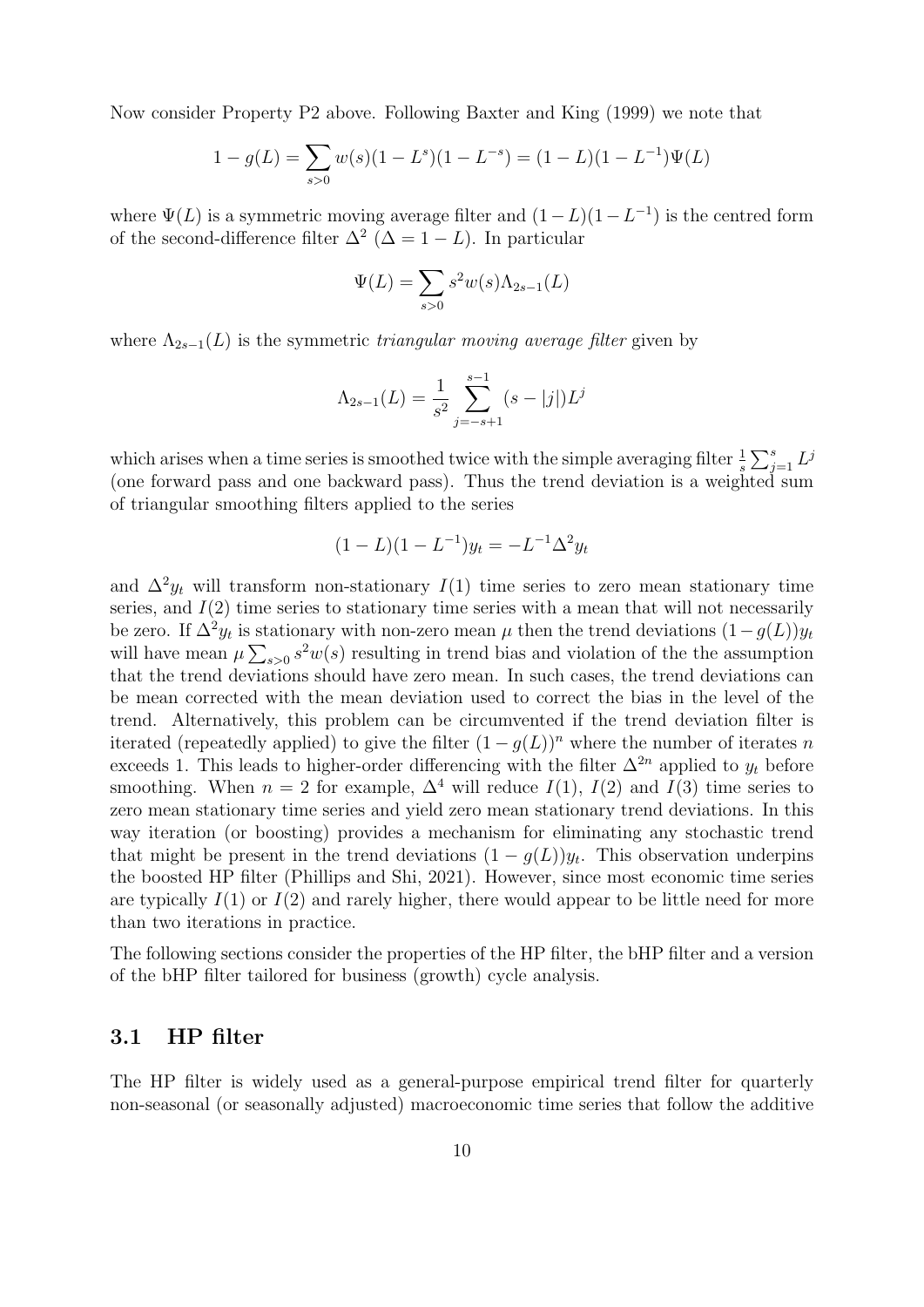decomposition (1). Its original purpose was to decompose such time series into a growth component (trend) and cyclical component (trend deviation), but its general utility and applicability has seen it widely used in many different contexts. Here the trend  $g_t$  is estimated by  $\hat{q}_t$  which minimises the criterion

$$
F + \lambda S = \sum_{t} (y_t - \hat{g}_t)^2 + \lambda \sum_{t} (\Delta^2 \hat{g}_t)^2
$$
\n<sup>(7)</sup>

where  $\lambda$  is a trade-off parameter balancing the fidelity F of  $\hat{g}_t$  to the data  $y_t$  with the smoothness S of  $\hat{g}_t$ . The smaller  $\lambda$  is the closer  $\hat{g}_t$  follows the data and the larger  $\lambda$  is the closer  $\hat{g}_t$  is to a simple linear trend. For quarterly data  $\lambda$  is normally chosen to be  $\lambda = 1600$  (the standard Hodrick-Prescott filter), but other choices are possible, depending on the balance of smoothness and fidelity required.

For observed data  $\mathbf{y} = (y_1, y_2, \dots, y_T)'$ , minimising (7) yields the solution

$$
\hat{\mathbf{g}} = H\mathbf{y}, \qquad H = (I + \lambda D'D)^{-1} \tag{8}
$$

where  $\hat{\mathbf{g}} = (\hat{g}_1, \hat{g}_2, \dots, \hat{g}_T)$ , I is the identity matrix and the  $(T-2) \times T$  matrix D has typical element  $D_{ij} = 1$   $(j = i, i + 2), D_{ij} = -2$   $(j = i + 1)$  and  $D_{ij} = 0$  otherwise. For large  $T$ , the rows of  $H$  give the weights of the HP filter with the central rows corresponding to the time-invariant weights in the body of the series and the remaining rows corresponding to the weights of the time-varying asymmetric HP end filters. Hall and Thomson (2021) show that the time-invariant weights in the body of the series are given by (2) with

$$
w(s) = \alpha \sin(|s|\phi + \psi)\rho^{|s|} \tag{9}
$$

where

$$
\rho = 1/(\sqrt{1+\delta} + \sqrt{\delta}), \qquad \alpha = 1/\sqrt{\lambda(\rho^2 + 1/\rho^2 - 2\cos 2\phi)}
$$

and

$$
\delta = \frac{1 + \sqrt{1 + 16\lambda}}{8\lambda}, \quad \phi = \tan^{-1} \frac{1 + \rho^2}{2\sqrt{\lambda}(1 - \rho^2)}, \quad \psi = \tan^{-1}(2\sqrt{\lambda}\tan^2\phi)
$$

with  $0 < \phi, \psi < \pi/2$ . These are simplified versions of the formulae given in McElroy (2008) and De Jong and Sakarya (2016). When  $\lambda$  is 1600 the value of  $\rho$  is 0.8941 so the weights  $w(s)$  decay slowly to zero as |s| increases. These weights define the *central HP* filter.

Using the weights (9), the central HP filter can be shown to have the form

$$
h(L) = \sum_{-\infty}^{\infty} w(s) L^s = \frac{1}{1 + \lambda (1 - L)^2 (1 - L^{-1})^2}
$$
(10)

with transfer function

$$
H(\omega) = \frac{1}{1 + 4\lambda(1 - \cos \omega)^2} \qquad (|\omega| \le \pi)
$$
 (11)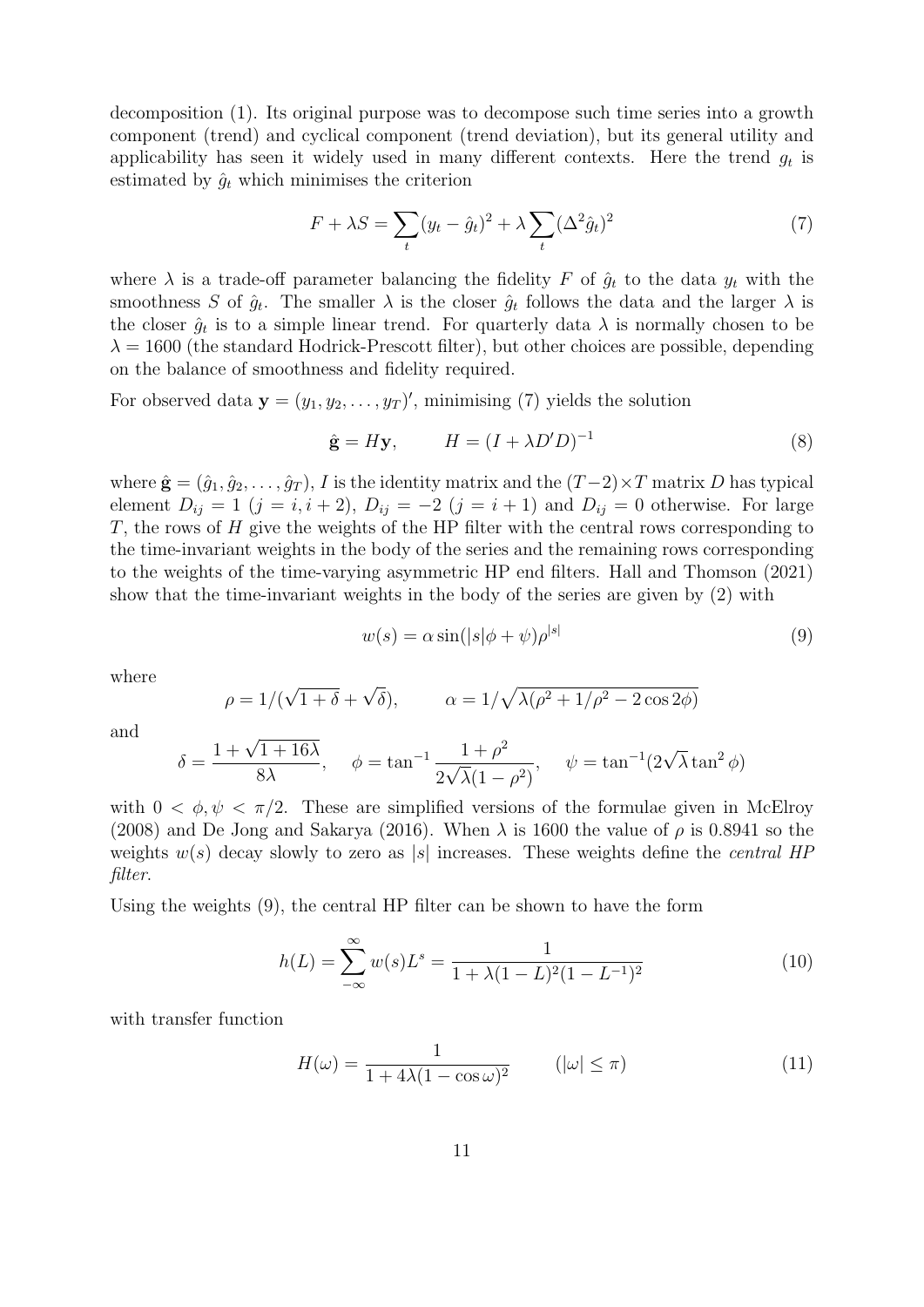

**Figure 2:** Transfer functions of the HP filters with cut-off frequencies  $\omega_c$  of  $2\pi/48$  (red),  $2\pi/40$ (black),  $2\pi/32$  (green),  $2\pi/16$  (blue) and  $2\pi/8$  (cyan) corresponding to periods of 48, 40, 32, 16 and 8 quarters (12, 10, 8, 4 and 2 years).

where  $H(\omega)$  is monotonically decreasing from unity at  $\omega = 0$  to  $1/(1+16\lambda)$  at  $\omega = \pi$ . Thus the HP filter is a non-negative definite filter with no phase shifts and no ripples. Moreover  $H(\omega)$  has cut-off frequency  $\omega_c$  that satisfies  $H(\omega_c) = 0.5$  and

$$
\lambda = 1/\left(4(1 - \cos \omega_c)^2\right), \qquad \omega_c = \cos^{-1}\left(1 - 1/(2\sqrt{\lambda})\right) \tag{12}
$$

provided  $\lambda \geq 1/16$ . When  $\lambda = 1600$  the HP cut-off frequency  $\omega_c = 2\pi/39.7$  (a period of 9.9 years) which is close to 40 quarters or 10 years ( $\lambda = 1649$  gives a 10 year period) and the cut-off frequency  $\omega_c = 2\pi/32$  (a period of 8 years or 32 quarters) corresponds to  $\lambda = 677$ . These relationships are also given by Kaiser and Maravall (1999), Gomez (2001), Harvey and Trimbur (2008) among others. In particular  $H(\omega)$  has high contact with  $H(0) = 1$  over the pass band since the first three derivatives of  $H(\omega)$  at  $\omega = 0$ are zero, and  $H(\omega)$  is close to zero over the stop band when  $\lambda$  is large. These desirable properties, among others, are inherited from the Butterworth filter of which the HP filter is a special case (see Gomez, 2001, Harvey and Trimbur, 2003, for example).

Figure 2 shows the transfer functions of the central HP filter for the cut-off frequencies  $ω<sub>c</sub>$  given by  $2π/48$ ,  $2π/40$ ,  $2π/32$ ,  $2π/16$  and  $2π/8$  (λ values of 3416, 1649, 677, 43 and 3 respectively) corresponding to periods of 48, 40, 32, 16 and 8 quarters (12, 10, 8, 4 and 2 years). As noted earlier, the HP filter with  $\lambda = 1649$  is essentially the same as the standard HP filter with  $\lambda = 1600$ . Evidently the degree to which HP filters are wellapproximated by ideal low-pass filters is a function of the cut-off frequency  $\omega_c$  with the quality of the approximation better for lower values of  $\omega_c$ . One simple measure of the quality of the approximation of a filter to an ideal low-pass filter is the steepness (slope) of the filter's transfer function at  $\omega_c$ . We call this measure the *sharpness* of the filter. For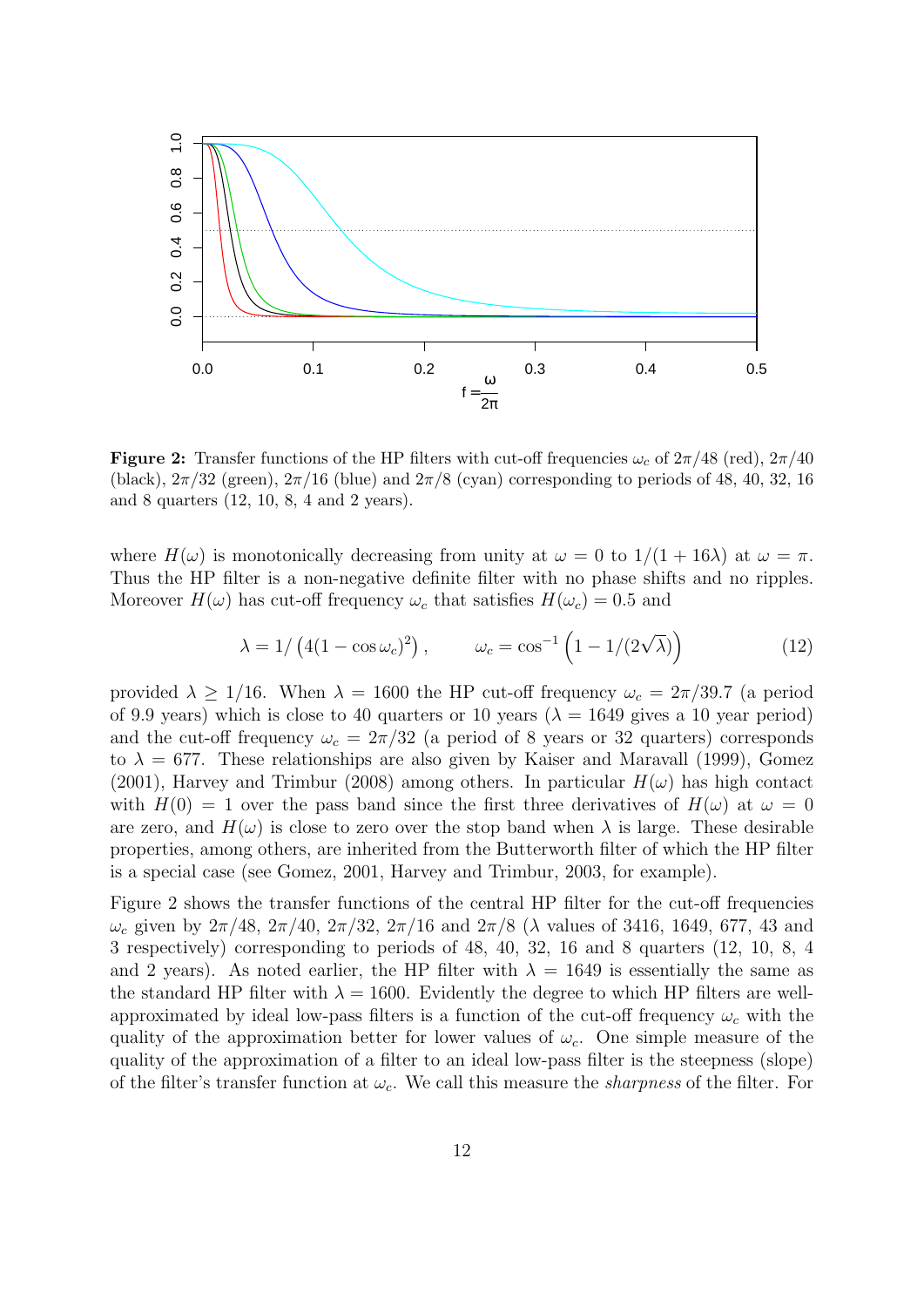the HP transfer function  $H(\omega)$  this is given by

$$
\beta_c = -1/(2\tan(\omega_c/2))\tag{13}
$$

and the larger  $|\beta_c|$ , the better the approximation. Note that when  $\omega_c$  is small  $2\pi |\beta_c|$  is approximately  $2\pi/\omega_c$  which is just the period of the cut-off frequency.

Since the HP filter is a central moving-average trend filter of the form (2) it has Properties P1 and P2 listed earlier. However more can be said. For any time series  $y_t$ , note that the HP trend deviation is given by

$$
(1 - h(L))y_t = \lambda h(L)(1 - L)^2 (1 - L^{-1})^2 y_t
$$

where  $(1 - L)^2 (1 - L^{-1})^2$  is the centred form of the fourth-difference filter  $\Delta^4$ . Thus the HP trend deviation is an HP-smoothed version of the fourth-differences  $\Delta^4 y_t$  scaled by  $\lambda$ . It will transform non-stationary  $I(1)$ ,  $I(2)$  and  $I(3)$  time series to zero-mean stationarity and transform  $I(4)$  time series to stationarity, but with a mean that is not necessarily zero. It also implies that the central HP trend filter  $h(L)$  passes constant, linear, quadratic and cubic deterministic time trends without distortion.

As noted in Hall and Thomson (2021), the HP filter (8) and the central HP filter weights (9) with transfer function (11) can be computed using alternative methods. King and Rebelo (1993) show that the HP filter can be given a model-based interpretation with (1) comprising a stochastic trend  $g_t$  that satisfies

$$
\Delta^2 g_t = \epsilon_t \tag{14}
$$

where  $\epsilon_t$ ,  $d_t$  are mutually independent Gaussian white noise processes. Under these assumptions  $\hat{g}_t$  can be computed using the Kalman filter and smoother (see Harvey and Jaeger, 1993). Kaiser and Maravall (1999, 2012) use this model and Wiener-Kolmogorov filtering to forecast missing values at the ends of the series (forecast-extension) and then apply a computationally efficient form of the central HP filter (9) to the extended series. Gomez (1999) shows that these three procedures are equivalent.

Furthermore, Mise et al (2005) build on King and Rebelo (1993) to show that the HP filter is the optimal (minimum mean-squared error) estimator of  $g_t$  in the body of the series for two general classes of stochastic trend models. Let  $y_t$  be given by (1) with components that follow the models  $(d = 1 \text{ or } d = 2)$  given by

$$
\Delta^d g_t = C(L)\epsilon_t, \qquad d_t = C(L)(1-L)^{2-d}\eta_t \tag{15}
$$

where  $C(z) = \sum_{j=0}^{\infty} c_j z^j$   $(c_0 = 1, \sum_{j=0}^{\infty} c_j^2 < \infty)$  is non-zero for  $|z| \leq 1$  and  $\epsilon_t$ ,  $\eta_t$  are mutually independent Gaussian white noise processes. The reduced models for  $y_t$  are given by

$$
\Delta^d y_t = C(L)(1 - 2\rho \cos \theta L + \rho^2 L^2)u_t
$$

where  $\rho$  and  $\theta$  are given by (9) and  $u_t$  is Gaussian white noise. For both models ( $d = 1$  or  $d = 2$ ) the central HP filter generates the optimal estimator of  $g_t$  in the body of the series. Suitable choices for  $C(L)$  allow for a more general class of data generation processes than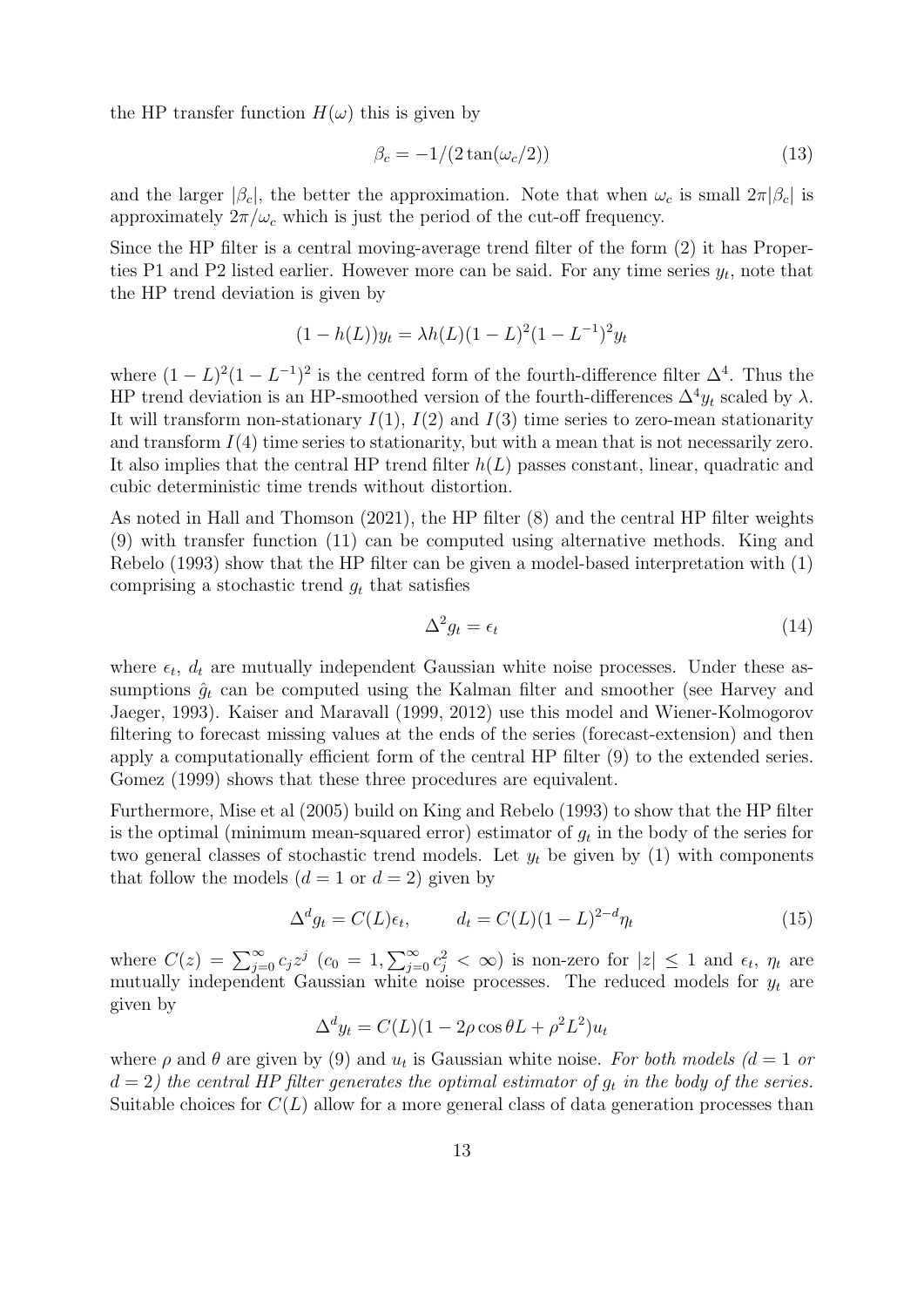just the case  $C(L) = 1$  given in (14). In particular,  $y_t$  follows an  $ARIMA(p, d, q)$  model when  $C(L) = A(L)/(B(L)(1 - 2\rho\cos\theta L + \rho^2 L^2))$  where the invertible moving average operator  $A(L)$  has order q and the stationary autoregressive operator  $B(L)$  has order p. These models are examples of the  $I(1)$  and  $I(2)$  economic time series models commonly met in practice.

In summary, the central HP filter:

- is an infinite, symmetric, central moving average filter with coefficients  $w(s)$  given by (9) that sum to unity and decay exponentially to zero;
- passes constant, linear, quadratic and cubic deterministic time trends without distortion;
- has a trend deviation filter that renders  $I(1)$ ,  $I(2)$ , and  $I(3)$  time series stationary with zero mean, and  $I(4)$  time series stationary (not necessarily with zero mean);
- is a non-negative definite filter (no phase distortion) with a transfer function that is monotonically decreasing from 1 ( $\omega = 0$ ) to  $1/(1 + 16\lambda)$  ( $\omega = \pi$ );
- is a special case of the Butterworth filter and inherits many of its excellent properties;
- has a cut-off frequency  $\omega_c$  given by (12) which decreases as  $\lambda$  increases;
- has sharpness  $\beta_c$  given by (13) whose magnitude (quality) increases as  $\omega_c$  decreases ( $\lambda$  increases) with  $|\beta_c|$  well-approximated by the period of  $\omega_c$  when  $\omega_c$  is small;
- can be calculated efficiently and conveniently by a variety of methods;
- generates the optimal trend estimator for a wide class of  $I(1)$  and  $I(2)$  data generation processes commonly met in practice.

These properties, among others, go some way to explaining why the HP filter has been so widely used in macro-economic applications and more generally. However, despite its wide-spread use in practice, the HP filter has attracted considerable criticism in the academic literature. At one extreme, Hamilton (2018) makes a case for why you should never use the HP filter, a case not universally accepted by others (see the discussions in Phillips and Shi (2021), Hall and Thomson (2021) for example). At the other extreme, Phillips and Jin (2021) review and further extend the theoretical properties of the HP filter and show why it is often successful in practice. In addition to quantifying the dependence of choice of  $\lambda$  on series length, they show that the standard HP filter with  $\lambda = 1600$  will often fail to include all of any stochastic trend present in the data, leaving part of the stochastic trend in the HP trend deviation. The latter deficiency is directly addressed by the bHP filter discussed in Section 3.2.

A key issue with the HP filter is that it is an infinite central moving-average trend filter which is almost always applied to finite length time series. As with all central moving average filters (finite or infinite) special techniques are needed to provide suitable trend estimates at the ends of series. In such cases model-based methods provide a suitable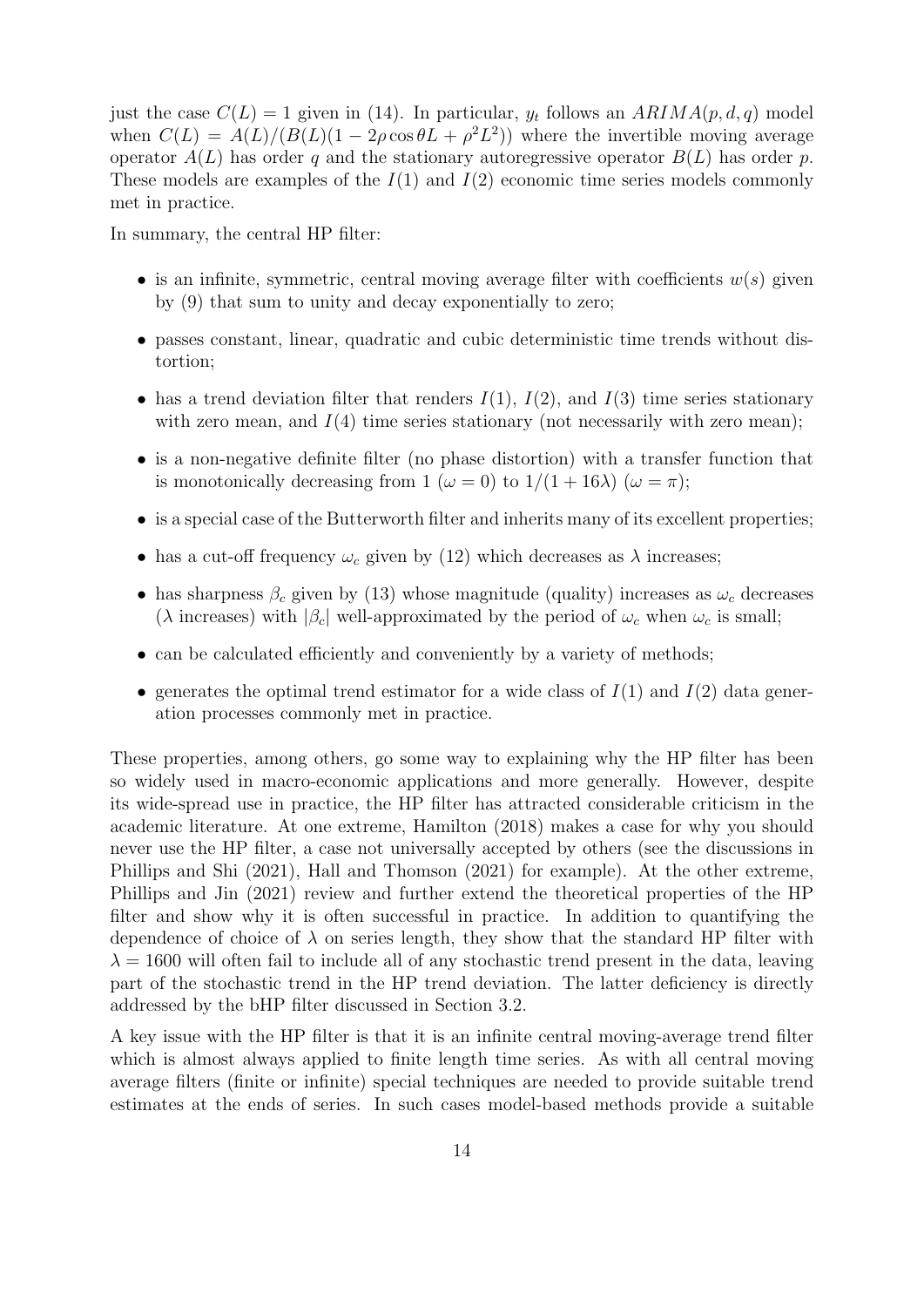solution with forecast extension being more generally appropriate. The latter provides useful improvements over the standard HP filter defined by (7) and (8) (see Hall and Thomson, 2021, and the references therein) and is expected to provide similar advantages when applied to the bHP filter.

#### 3.2 Boosted HP filter

Phillips and Jin (2021) show that a key deficiency of the standard HP filter is that it often fails to completely remove stochastic trend components from the HP trend deviation. They conclude that it is likely that remnants of stochastic trends are present, to some degree, in the HP trend deviations (estimated cycles) of much applied business cycle analysis. This observation provides a key rationale for the *boosted HP filter* (Phillips and Shi, 2021) which builds on and extends the HP trend filter by iteration. The latter involves repeated application of the HP trend deviation filter to the data until the resulting trend deviation is free of any stochastic trend components that may be present.

As noted earlier, our focus is on the performance and properties of the bHP filter in the body of the series. Here the bHP filter is given by

$$
h_n(L) = 1 - (1 - h(L))^n \tag{16}
$$

with transfer function

$$
H_n(\omega) = 1 - (1 - H(\omega))^n \qquad (|\omega| \le \pi)
$$
\n<sup>(17)</sup>

where n is the number of iterations,  $h(L)$  is the HP filter (10) and  $H(\omega)$  is the HP transfer function (11). When  $n = 1$  the bHP trend is the same as the HP trend since  $h_1(L) = h(L)$ and

$$
h_n(L) = h_{n-1}(L) + h(L)(1 - h_{n-1}(L))
$$
\n(18)

for  $n > 1$ . This recursion shows that the bHP trend at iteration n is just the bHP trend at the previous iteration  $n-1$  plus the HP trend of the bHP trend deviation at iteration  $n-1$ . This process repeats until the bHP trend deviation shows no evidence of any stochastic trend. This trend deviation is then subtracted from the data to give the final bHP trend.

Phillips and Shi (2021) set  $\lambda = 1600$  and propose two stopping criteria for determining the number of iterations needed. Both criteria are applied to the bHP trend deviations. The first method applies the Augmented Dickey-Fuller test for unit roots with significance level set to 0.05 and selects the first iteration  $n$  when the alternative hypothesis of stationarity is accepted. The resulting filter is called the bHP-ADF filter. The second method is based on minimising a specially constructed Bayesian information criterion (BIC) with the resulting bHP filter called the bHP-BIC filter. An empirical evaluation of the properties of the bHP-ADF and bHP-BIC filters is given in Section 4.1 where these filters are applied to a selection of key New Zealand macro-economic time series.

However the bHP filters can also be regarded as a family of trend filters indexed by the two parameters  $\lambda$  ( $\lambda > 0$ ) and n (n a positive integer) with values that can be freely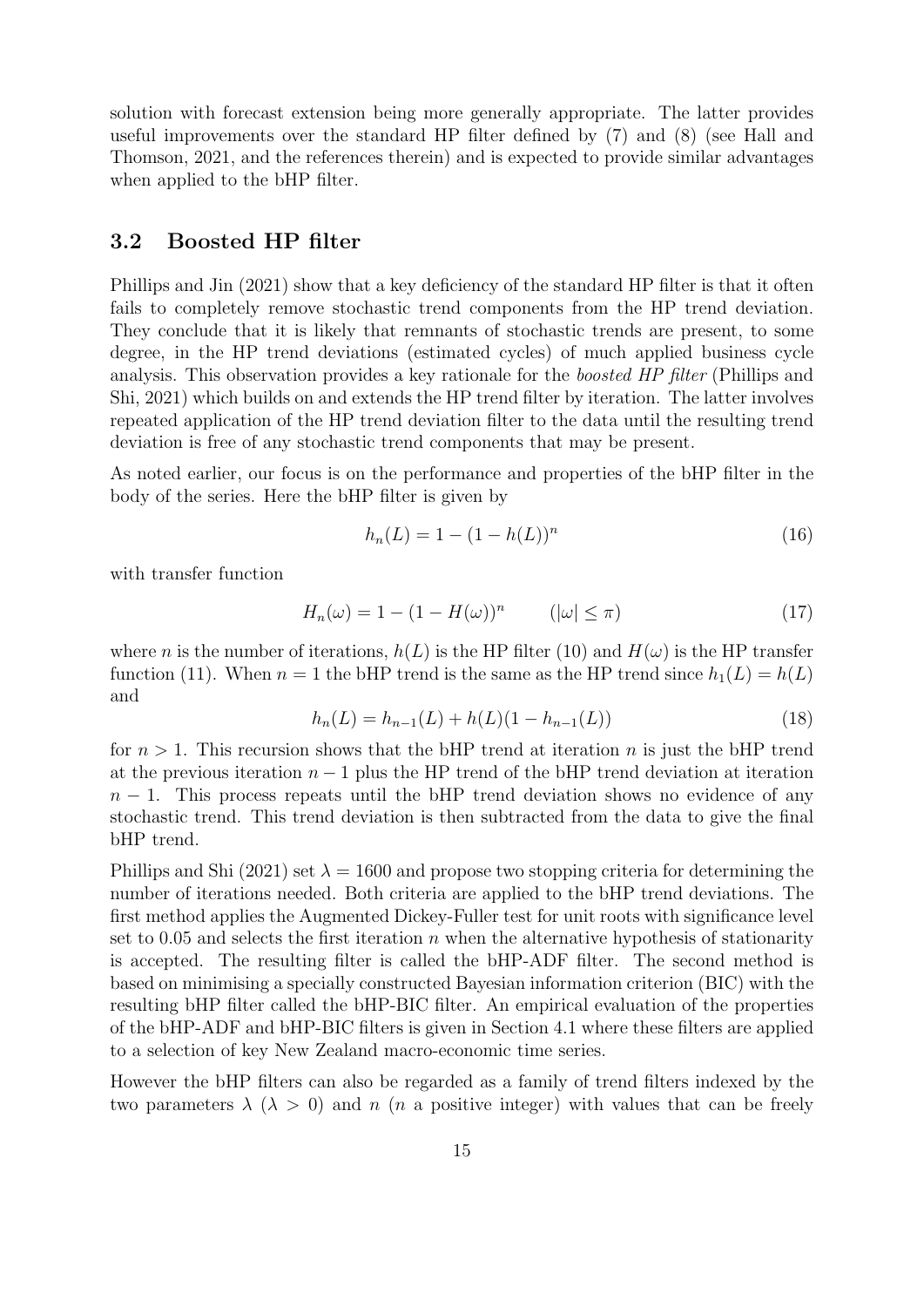chosen by the economic analyst. The bHP trend filters are not especially designed for business cycle analysis. Rather, they are a general family of trend filters whose fidelity to the data and smoothness are controlled by suitable choice of n and  $\lambda$ . While Phillips and Shi (2021) advocate  $\lambda = 1600$  with n chosen by either the ADF or BIC stopping rules, other criteria could also be used. An example of a criterion tailored for business cycle analysis is given in Section 3.3.

The rest of this section considers the general properties of the central bHP trend filters in the body of the series with these filters indexed by  $\lambda$  and n. Since the bHP filters are based on the HP filter, these properties build on those for the HP filter given in Section 3.1.

The central bHP filter is an infinite, symmetric, central moving average filter of the form (2) with weights given by (9) in the case  $n = 1$  (the HP filter) and calculated recursively from (18) for  $n > 1$ . The latter involves convolution of the HP filter with the bHP trend deviation filter at the previous iteration. The bHP transfer function  $H_n(\omega)$  given by (17) is non-negative definite (no phase distortion) and decreases monotonically from  $\omega = 0$  to  $\omega=\pi$  with

$$
H_n(0) = 1, \qquad H_n(\pi) = 1 - (1 - 1/(1 + 16\lambda))^n.
$$

From (17) it can be seen that for  $\omega$  near 0,  $H_n(\omega)$  is closer to 1 (the ideal) than  $H(\omega)$ . Also  $H_n(\pi) \geq H(\pi)$  for all n (it is approximately  $nH(\pi)$  for large  $\lambda$ ) and  $H_n(\pi)$  increases as n increases to a limit of  $H_{\infty}(\pi) = 1$ . Compared to the HP filter, the bHP filter is closer to the ideal filter in the pass band of the HP trend filter, but further away in the stop band. This is unlikely to be of any consequence when  $\lambda$  is large or n is small. However, since the stop band of a trend filter is the pass band of the corresponding trend deviation filter, use of the bHP filter could potentially lead to less accurate estimates of the cycle when *n* is large and  $\lambda$  small.

In general, as n increases  $H_n(\omega)$  approaches  $H_\infty(\omega) = 1$  and the bHP trend approaches the original series (zero trend deviations). This behaviour is inconsistent with the normal definition of a trend so stopping rules, penalty functions or other criteria, are necessary to determine suitably parsimonious values for n. The transfer function  $H_n(\omega)$  has cut-off frequency  $\omega_c^{(n)}$  given by

$$
\omega_c^{(n)} = \cos^{-1}\left(1 - 1/(2\sqrt{\lambda(2^{1/n} - 1)})\right)
$$
(19)

where  $H_n(\omega_c^{(n)}) = 0.5$  and  $\omega_c^{(1)} = \omega_c$  given by (12). The sharpness of  $H_n(\omega)$  (the slope of the transfer function at the cut-off frequency  $\omega_c^{(n)}$ ) is given by

$$
\beta_c^{(n)} = -n(1 - 2^{-1/n})/\tan(\omega_c^{(n)}/2)
$$
\n(20)

with  $\beta_c^{(1)} = \beta_c$  given by (13). The values of  $\omega_c^{(n)}$  monotonically increase with n and the corresponding values of  $|\beta_c^{(n)}|$  monotonically decrease provided  $n < \log 2/\log(1+1/(16\lambda))$ (17745 for  $\lambda = 1600$ ). Table 1 gives numerical values of these quantities for the first 10 iterations in the case where  $\lambda = 1600$ . Here the period of the cut-off frequency decreases from approximately 10 years  $(n = 1)$  to 8 years  $(n = 2)$ , 7 years  $(n = 3)$ , 6 years  $(n = 5)$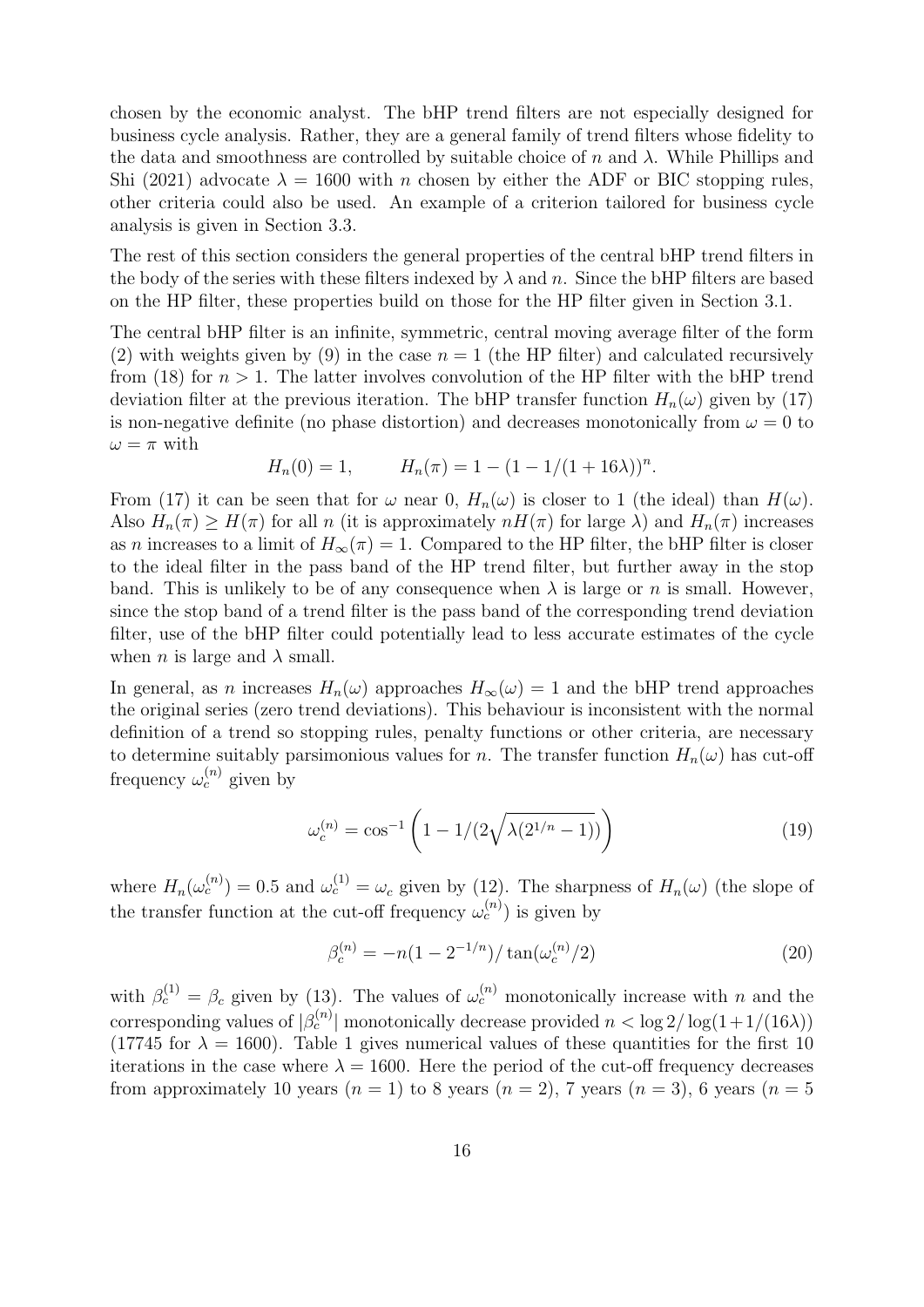

**Figure 3:** Transfer functions of bHP filters with  $\lambda = 1600$  for  $n = 1$ , the HP filter (black),  $n = 2$  (red),  $n = 11$  (green),  $n = 26$  (blue) and  $n = 381$  (cyan) iterations with cut-off frequencies  $\omega_c^{(n)}$  corresponding to periods of 40, 32, 20, 16 and 8 quarters (10, 8, 5, 4 and 2 years).

**Table 1:** Values of the period  $2\pi/\omega_c^{(n)}$  (quarters) of the cut-off frequency and the absolute sharpness  $(|\beta_c^{(n)}|)$  of the bHP filter with  $\lambda = 1600$  for  $n = 1, ..., 10$  iterations.

| n   1 2 3 4 5 6 7 8 9 10                                                       |  |  |  |  |  |
|--------------------------------------------------------------------------------|--|--|--|--|--|
| $\boxed{2\pi/\omega_c^{(n)}$ 39.7 31.8 28.3 26.1 24.6 23.4 22.5 21.7 21.1 20.5 |  |  |  |  |  |
| $ \beta_c^{(n)} $ 6.3 5.9 5.6 5.3 5.0 4.9 4.7 4.6 4.4 4.3                      |  |  |  |  |  |

or 6) and less than 6 years  $(n > 5)$  with absolute sharpness deteriorating by more than 20% from its value for  $n = 1$  (the HP filter) when  $n \geq 5$ .

Figure 3 shows the transfer functions of the central bHP filters for  $\lambda = 1600$  and n iterations where  $n = 1$  (the HP filter),  $n = 2, 11, 26$  and 381 where these values of n correspond to cut-off frequencies  $\omega_c^{(n)}$  with periods 40, 32, 20, 16 and 8 quarters (10, 8, 5, 4 and 2 years). A measure of the quality of these low-pass filters as approximations to ideal low-pass filters is given by the sharpness  $\beta_c^{(n)}$  (20). In this case these values (the slopes of the transfer function at  $\omega_c^{(n)}$  are -6.3, -5.9, -4.2, -3.4, and -1.7 respectively. The first two, the HP filter with  $n = 1$  and the bHP filter with  $n = 2$ , are essentially the same with the quality of the others worsening as n increases and as expected from  $(20)$ . Thus, for  $\lambda = 1600$ , the HP trend filter and the bHP trend filter with  $n = 2$  are of much the same quality, but one (the HP filter) passes frequency components with periods greater than 40 quarters (10 years) whereas the other passes frequency components with periods greater than 32 quarters (8 years).

Like the HP filter, the bHP filter passes polynomial time trends and renders integrated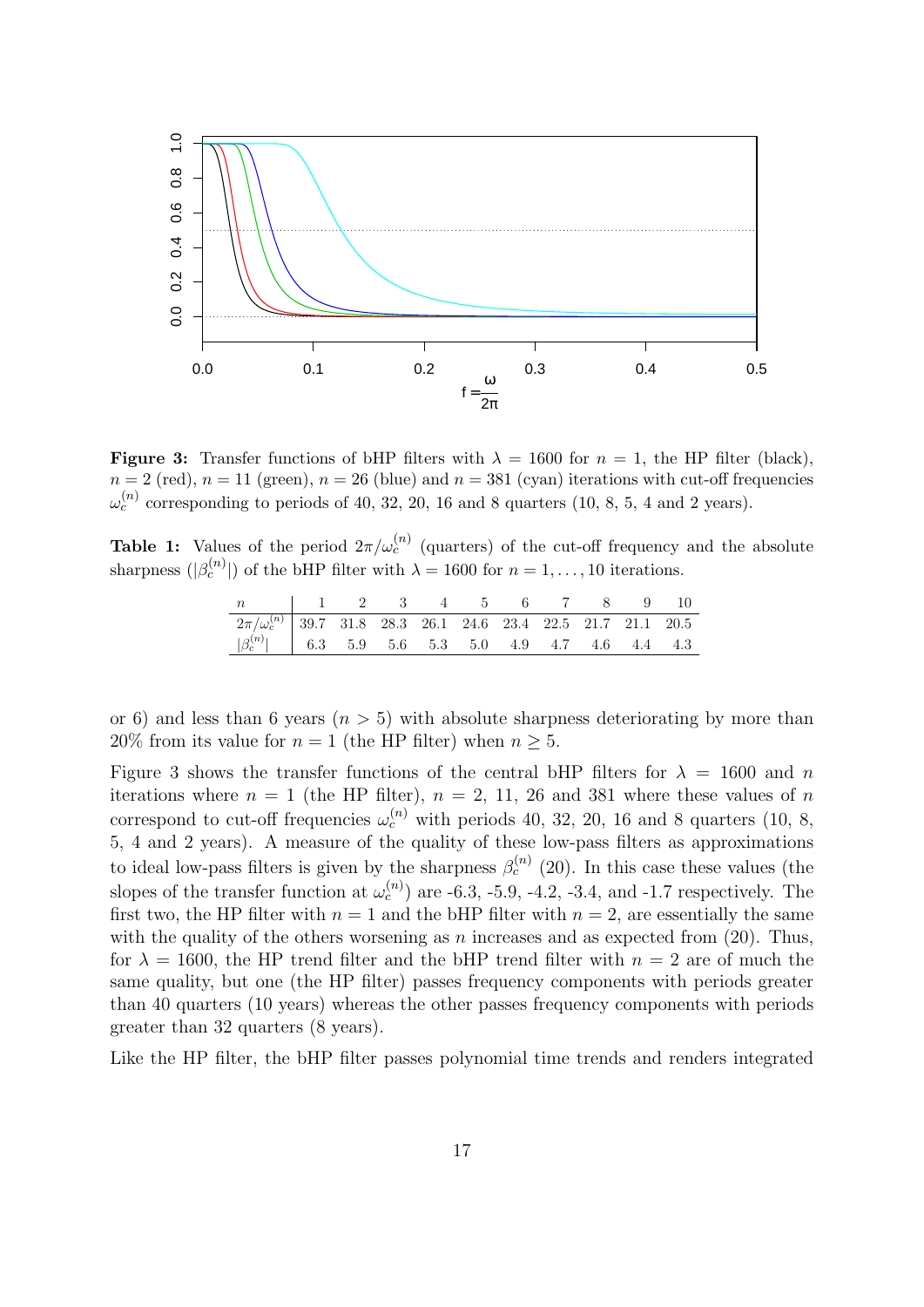time series stationary. From (16), the bHP trend deviation for any time series  $y_t$  is

$$
(1 - h_n(L))y_t = (1 - h(L))^n y_t = (\lambda h(L))^n ((1 - L)(1 - L^{-1})^{2n} y_t
$$

where  $((1 - L)(1 - L^{-1})^{2n})$  is the centred form of the iterated difference filter  $\Delta^{4n}$  and so the central bHP trend filter  $h_n(L)$  passes deterministic polynomial time trends of degree less than 4n without distortion. For  $n = 2$ , for example, the bHP trend deviation filter involves differencing the original series 8 times with the degree of differencing ramping up rapidly for larger values of  $n$ . As a consequence, the bHP trend deviation filter will transform non-stationary  $I(p)$  series  $(p < 4n)$  to zero-mean stationarity and transform  $I(4n)$  time series to stationarity, but with a mean that is not necessarily zero. Whereas the bHP trend deviation for  $n = 1$  (the HP filter) may not always remove all the stochastic trend present in economic data, the case  $n = 2$  almost always will.

In summary, the central bHP filter:

- is an infinite, symmetric, central moving average filter with coefficients  $w(s)$  given by (9) and (18) where these weights sum to unity and decay exponentially to zero;
- passes deterministic polynomial time trends of degree  $p < 4n$  without distortion;
- has trend deviation filter that renders  $I(p)$   $(p < 4n)$  time series stationary with zero mean, and  $I(4n)$  time series stationary (not necessarily with zero mean);
- is a non-negative definite filter (no phase distortion) with a transfer function that is monotonically decreasing from 1 ( $\omega = 0$ ) to  $1 - (1 - 1/(1 + 16\lambda))^n$  ( $\omega = \pi$ );
- has a cut-off frequency  $\omega_c^{(n)}$  given by (19) which increases as n increases;
- has sharpness  $\beta_c^{(n)}$  given by (20) whose magnitude (quality) decreases as n increases;
- has much the same sharpness (quality) as the HP filter when  $n = 2$  and  $\lambda = 1600$ , with the HP filter having cut-off frequency  $2\pi/40$  (10 year period) and the bHP filter ( $n = 2, \lambda = 1600$ ) having cut-off frequency  $2\pi/32$  (8 year period);
- has trend deviation filter that will almost always remove any stochastic trend present in economic data when  $n = 2$  or greater, but may not when  $n = 1$  (HP filter).

Like the HP filter on which it is based, the central bHP filter is an infinite central movingaverage trend filter that will need to be adapted for finite length time series. The current implementation of the bHP filter (Phillips and Shi, 2021) recursively applies the standard HP filter to the data. However there is no guarantee that this will improve on the well-documented poor performance of the HP filter at the ends of series. This potential deficiency of the bHP filter is not investigated here, but left for future research. Forecast extension is a standard technique applied in such situations (see Hall and Thomson, 2021, and the references therein) and is expected to provide similar advantages when applied to the bHP filter.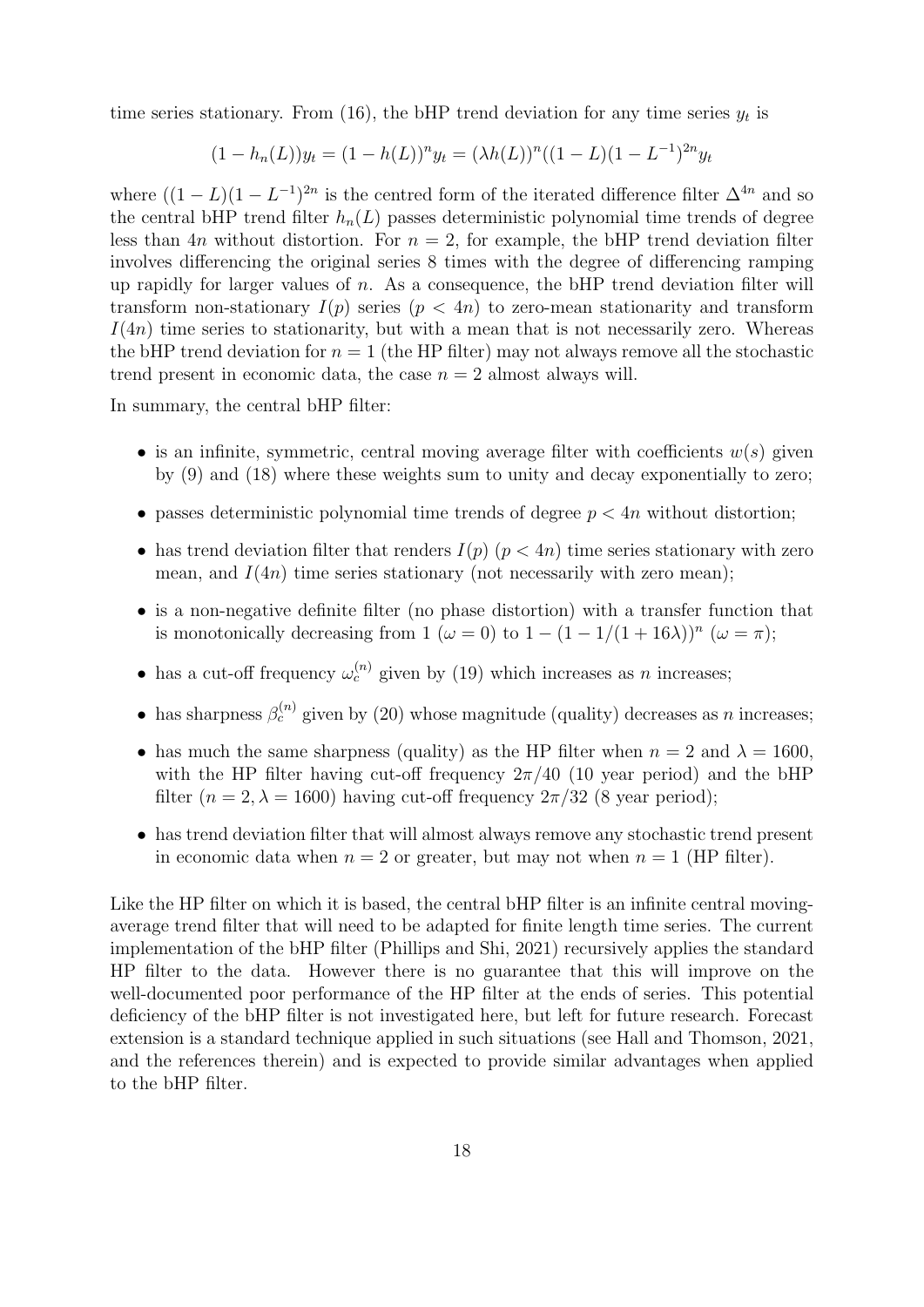#### 3.3 Boosted HP filter with constant cut-off frequency

In general, the bHP filter provides suitable trend estimation procedures for removing any stochastic and deterministic trends present in data with these procedures placed on a sound theoretical footing in Phillips and Jin (2021) and Phillips and Shi (2021). However, in a business cycle context, the resulting trend filter may end up with a higher cut-off frequency than expected from theoretical economic considerations and applied econometric practice. If n is large (say  $n > 5$ ) the bHP filter will lead to estimated cycles that retain frequency components with periods less than 6 years, but suppress (filter out) components with periods 6 years or greater. This is at variance with the discussion given in Section 2 and the Burns and Mitchell (1946) paradigm.

To address this concern we now consider a sub-class of the bHP filters (bHPc) indexed by the number of iterations  $n$  where the cut-off frequency is held fixed at some chosen value  $\omega_c$ . In line with Section 2, we have in mind the case where  $\omega_c = 2\pi/32$  (a cut-off frequency of 32 quarters or 8 years), but other cut-off frequencies could be adopted such as the cut-off frequency of the HP filter (40 quarters or 10 years) among others. To maintain a constant cut-off frequency the value of  $\lambda$  used in the bHP filter will now need to depend on  $n$ . This value is given by

$$
\lambda_n = \frac{\lambda_1}{2^{1/n} - 1}, \qquad \lambda_1 = \frac{1}{4(1 - \cos \omega_c)^2}
$$
 (21)

where *n* is the number of iterations  $(n \geq 1)$  and  $\omega_c$  is the chosen cut-off frequency. Note that  $\lambda_n$  increases with n and, for large n, is asymptotically equivalent to  $n\lambda_1/\log 2$ . The sharpness of the bHPc filter is given by

$$
\beta_c^{(n)} = -n(1 - 2^{-1/n})/\tan(\omega_c/2)
$$
\n(22)

so that the absolute sharpness increases with n to a limiting value of  $(\log 2)/\tan(\omega_c/2)$ . The ratio of the absolute sharpness to its limit is independent of the choice of  $\omega_c$  and converges reasonably quickly to 1.

Table 2 gives the first 10 values of  $\lambda_n$  and the absolute sharpness  $|\beta_c^{(n)}|$  for the bHPc filter with cut-off frequency  $\omega_c = 2\pi/32$  (32 quarter period) and also  $\omega_c = 2\pi/40$  (40 quarter period). The limiting absolute sharpness values are shown in each case. Note that the absolute sharpness of the bHPc filter is approximately 85% of its limiting value when  $n = 2, 90\%$  of its limiting value when  $n = 3$  and greater than 90% when  $n > 3$ . This suggests that the associated transfer functions will be very similar for  $n \geq 2$ .

From (17) and (21) the transfer function of the bHPc filter is given by

$$
H_n(\omega) = 1 - \left(1 - \frac{1}{1 + 4\lambda_n (1 - \cos \omega)^2}\right)^n \qquad (|\omega| \le \pi)
$$
 (23)

which converges to the limiting transfer function

$$
H_{\infty}(\omega) = 1 - 2^{-((1 - \cos \omega_c)/(1 - \cos \omega))^2} \qquad (|\omega| \le \pi)
$$
 (24)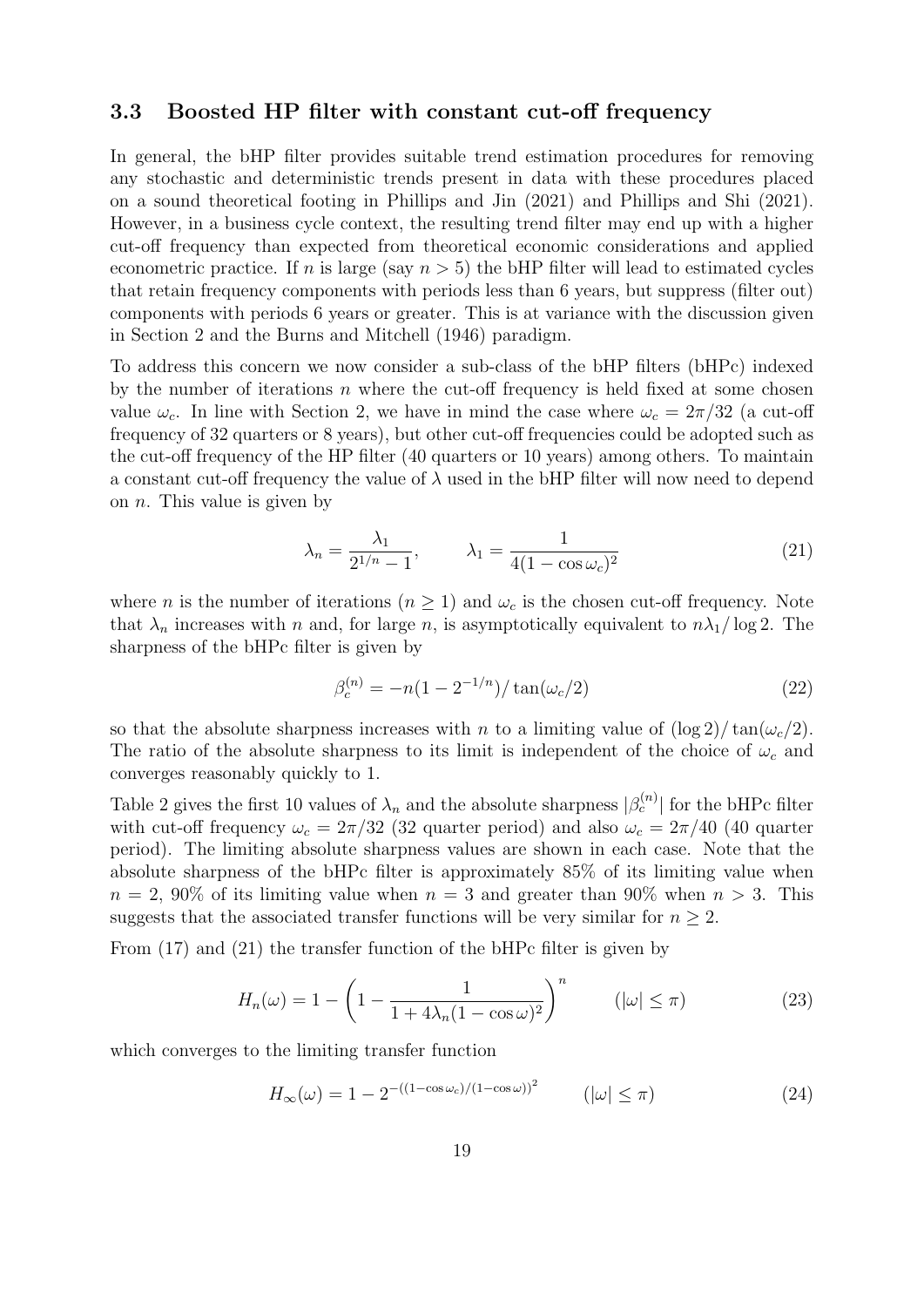**Table 2:** Values of  $\lambda_n$  and the absolute sharpness  $|\beta_c^{(n)}|$  for the bHP filter with constant cut-off frequency  $\omega_c = 2\pi/32$  (32 quarter period) and  $\omega_c = 2\pi/40$  (40 quarter period) for  $n = 1, \ldots, 10$ iterations. The limiting values  $(n = \infty)$  for the absolute sharpness are also shown in each case as are the absolute sharpness values for the sharpened HP filter sHP with  $\lambda = 677$  (sHP677) and  $\lambda = 1600$  (sHP1600).

| $\omega_c=2\pi/32$ |                    |  |  |  |  |  |                                              |  |  |  |  |     |
|--------------------|--------------------|--|--|--|--|--|----------------------------------------------|--|--|--|--|-----|
| $\mathfrak n$      |                    |  |  |  |  |  |                                              |  |  |  |  |     |
| $\lambda_n$ 677    |                    |  |  |  |  |  | 1635 2605 3579 4554 5529 6505 7481 8458 9434 |  |  |  |  |     |
| $ \beta_c^{(n)} $  |                    |  |  |  |  |  | 5.1 5.9 6.3 6.5 6.6 6.6 6.7 6.7 6.8 6.8 7.0  |  |  |  |  | 7.6 |
|                    |                    |  |  |  |  |  |                                              |  |  |  |  |     |
|                    |                    |  |  |  |  |  |                                              |  |  |  |  |     |
|                    | $\omega_c=2\pi/40$ |  |  |  |  |  |                                              |  |  |  |  |     |

| $\omega_c = 2\pi/40$ |  |  |  |  |  |  |                                                         |  |     |         |                           |
|----------------------|--|--|--|--|--|--|---------------------------------------------------------|--|-----|---------|---------------------------|
| $\boldsymbol{n}$     |  |  |  |  |  |  |                                                         |  |     |         | $10 \quad \infty$ sHP1600 |
|                      |  |  |  |  |  |  | 1649 3982 6345 8717 11092 13468 15845 18223 20601 22980 |  |     |         |                           |
| $ \beta_c^{(n)} $    |  |  |  |  |  |  | $6.4$ 7.4 7.9 8.1 8.2 8.3 8.4 8.4 6                     |  | 8.5 | 8.5 8.8 | 9.5                       |

as the number of iterations  $n$  increases. Figure 4 shows these transfer functions when the number of iterations is  $n = 1, 2, 3$  and  $n = \infty$  for cut-off frequencies  $\omega_c = 2\pi/32$  and  $\omega_c = 2\pi/40$  corresponding to periods of 32 and 40 quarters (8 and 10 years). As expected, the bHPc filters with  $n \geq 2$  provide a good approximation to the limiting filter (24).

In practice it will be very difficult to differentiate the outputs of the bHPc filters when  $n \geq 2$ . This suggests that the only cases of practical importance for growth cycle analysis are  $n = 1$  and  $n = 2$  with the latter only marginally different from (24). Of these two filters the sharpest (the twice iterated case  $n = 2$ ) is the obvious choice.

Other ways of using iteration to sharpen a trend filter while maintaining a fixed cut-off frequency are available. As noted in Phillips and Shi (2021), the bHP filter with  $n = 2$  is an example of "twicing", a data smoothing procedure advocated by Tukey (1977) which also has its counterparts in the design of digital filters where sequential application of filters (iteration) can lead to better sharpness properties. Kaiser and Hamming (1977) (see also Section 6.6 of Hamming, 1989) explores "twicing" and develops a general technique for sharpening a given moving average trend filter  $g(L)$  of the form (2) using linear combinations of its iterates  $g(L)^n$ . For non-negative integers r and s, the sharpened filter takes the functional form  $P_{rs}(g(L))$  where

$$
P_{rs}(x) = x^{s+1} \sum_{k=0}^{r} {s+k \choose k} (1-x)^k
$$

is a polynomial in x of degree  $r + s + 1$ ,  $P_{rs}(0) = 0$ ,  $P_{rs}(1) = 1$  and  $P_{rs}(x)$  has zero derivatives to order s at  $x = 0$  and order r at  $x = 1$  (implying  $P_{rs}(x)$  has high contact to  $P_{rs}(0) = 0$  near  $x = 0$  and  $P_{rs}(1) = 1$  near  $x = 1$ ). In particular, the transfer function of  $P_{rs}(g(L))$  is  $P_{rs}(G(\omega))$  where  $G(\omega)$  is the transfer function of the moving average trend filter  $g(L)$ .

For the important symmetric case  $r = s$ 

$$
P_{ss}(0.5) = 0.5,
$$
  $P'_{ss}(0.5) = (2s+1) {2s \choose s} (0.5)^{2s}$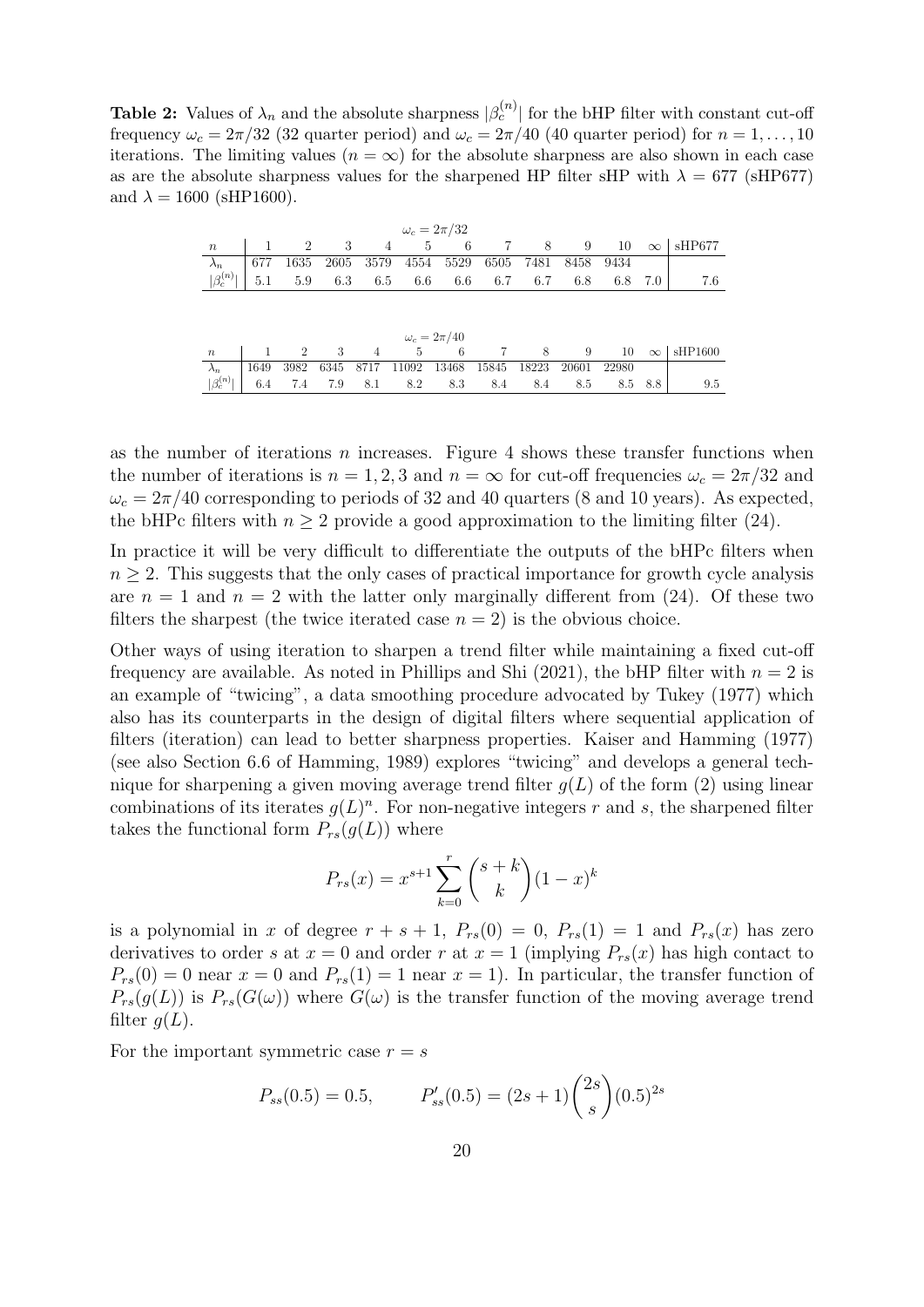

**Figure 4:** Transfer functions of bHPc filters with constant cut-off frequency  $\omega_c = 2\pi/32$  (left plot) and  $\omega_c = 2\pi/40$  (right plot) corresponding to periods of 32 and 40 quarters respectively. The number of iterations chosen is  $n = 1$  (black),  $n = 2$  (red),  $n = 3$  (green),  $n = \infty$  (cyan) and only the lower frequencies are shown since the values of the transfer functions at higher frequencies are negligible. The simple symmetric sharpening filter sHP is also shown (blue).

where  $P'_{ss}(0.5)$ , the derivative of  $P_{ss}(x)$  at  $x = 0.5$ , is monotonically increasing in s with  $P'_{00}(0.5) = 1$  and  $P'_{ss}(0.5)$  well-approximated by  $\sqrt{1 + 4s/\pi}$ . It follows that the transfer function  $P_{ss}(G(\omega))$  has the same cut-off frequency as  $G(\omega)$ , the transfer function of the moving average trend filter  $P_{ss}(g(L))$  is based on, with sharpness given by

$$
\tilde{\beta}_c^{(s)} = (2s+1) \binom{2s}{s} (0.5)^{2s} G'(\omega_c)
$$

where  $\omega_c$  is the cut-off frequency of  $G(\omega)$  and  $G'(\omega_c)$  is its sharpness. Moreover  $P_{ss}(G(\omega))$ approaches the ideal filter with cut-off frequency  $\omega_c$  as s increases. Two important special cases of these symmetric sharpening filters are  $P_{00}(g(L)) = g(L)$  (no sharpening) and  $P_{11}(g(L)) = 3g(L)^2 - 2g(L)^3$  which uses iterates of order 2 and 3. Kaiser and Hamming (1977) refer to the latter case as *simple symmetric sharpening* which produces a  $50\%$ improvement in the sharpness of  $G(\omega)$  since  $P'_{11}(0.5) = 1.5$ .

Applying simple symmetric sharpening to the HP filter  $h(L)$  with cut-off frequency  $\omega_c$ yields

$$
P_{11}(h(L)) = 3h(L)^{2} - 2h(L)^{3} = 3h_{2}(L) - 2h_{3}(L)
$$
\n(25)

where  $h_n(L)$  is the bHP trend filter (17). This filter (sHP) is a linear combination of the bHP filters with  $n = 2$  and  $n = 3$  and has the same cut-off frequency  $\omega_c$  as the HP filter it is based on.<sup>6</sup> A plot of the transfer function of the sHP filter is given in Figure 4 for

<sup>&</sup>lt;sup>6</sup>All sharpened HP filters  $P_{rs}(h(L))$  can be written as linear combinations of bHP filters, but will only have the same cut-off frequency as the HP filter  $h(L)$  when  $r = s$ .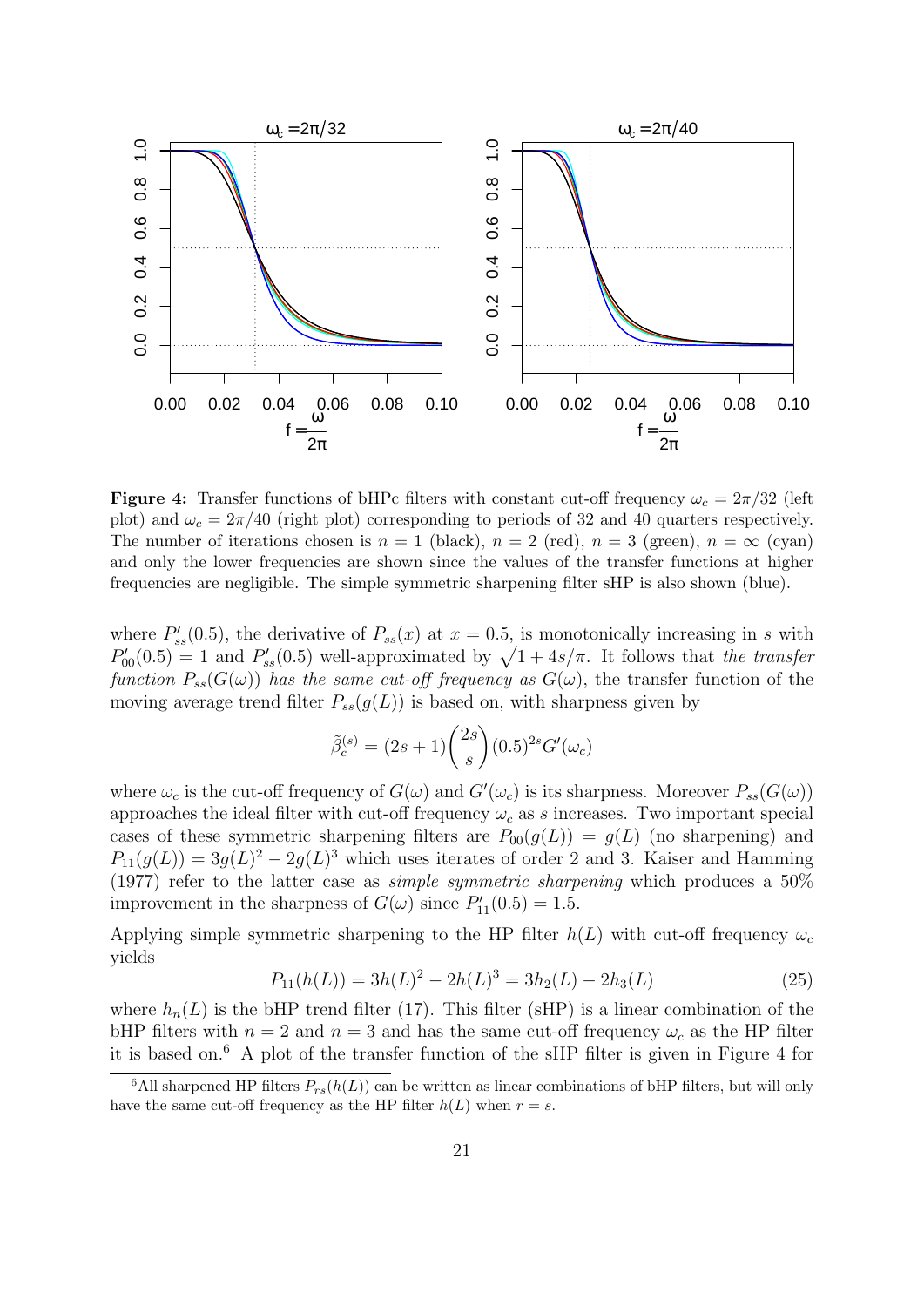the two cases where the HP filter being sharpened has cut-off frequency  $\omega_c$  corresponding to periods of 32 or 40 quarters. The sHP trend filter is essentially the same as the bHPc filter with  $n = 3$  in the pass band, but is significantly better than all bHPc filters in the stop band (its sharpness values are given in Table 2). Whether this improvement in the stop band translates to practical improvements in the estimate of the cycle is considered in Section 4.

In summary, the central bHPc trend filter:

- is an infinite, symmetric, central moving average filter whose weights sum to unity and decay exponentially to zero;
- passes deterministic polynomial time trends of degree  $p < 4n$  without distortion;
- has trend deviation filter that renders  $I(p)$   $(p < 4n)$  time series stationary with zero mean, and  $I(4n)$  time series stationary (not necessarily with zero mean);
- is a sub-class of the bHP filters indexed by number of iterations  $n$  and constant cut-off frequency  $\omega_c$ ;
- has values of  $\lambda$  given by (21) that increase with n and are asymptotically proportional to n;
- has sharpness  $\beta_c^{(n)}$  given by (22) whose magnitude (quality) increases as n increases with limiting absolute sharpness  $(\log 2)/\tan(\omega_c)$ ;
- is a non-negative definite filter with transfer function (23) which converges to the limiting form  $(24)$  as *n* increases;
- includes two primary cases of practical importance,  $n = 1$  (HP filter) and  $n = 2$ (bHP filter with  $n = 2$ ), where the latter procedure is also referred to as "twicing";
- can be further improved using simple symmetric sharpening (a linear combination of the bHP filters with  $n = 2$  and  $n = 3$ ) to give the sHP filter (25) whose sharpness exceeds that of all bHPc trend filters.

The stopping criteria proposed in Phillips and Shi (2021) for selecting the number of iterations in the bHP filter have less relevance for the bHPc filter where the cut-off frequency is constant and, in practice, only a few low values of  $n$  will be considered. However the use of the Augmented Dickey Fuller test may assist with the choice of cut-off frequency which is likely to remove more of any stochastic trend component the larger the cut-off frequency becomes. Such issues will be discussed further in Section 4.1.

Throughout Section 3 our discussion has focussed on the properties of the various filters (HP, bHP and bHPc) in the body of the series and does not address the important case of the ends of series. However, as noted earlier, forecast extension is expected to provide a suitable strategy in such cases.<sup>7</sup> In Section 4 we present a variety of empirical evaluations of selected HP, bHP and bHPc trend filters applied to representative New Zealand macroeconomic time series.

<sup>&</sup>lt;sup>7</sup>For some end of series results in the context of HP1600 and Hamilton (2018) filters, see Hall and Thomson (2021).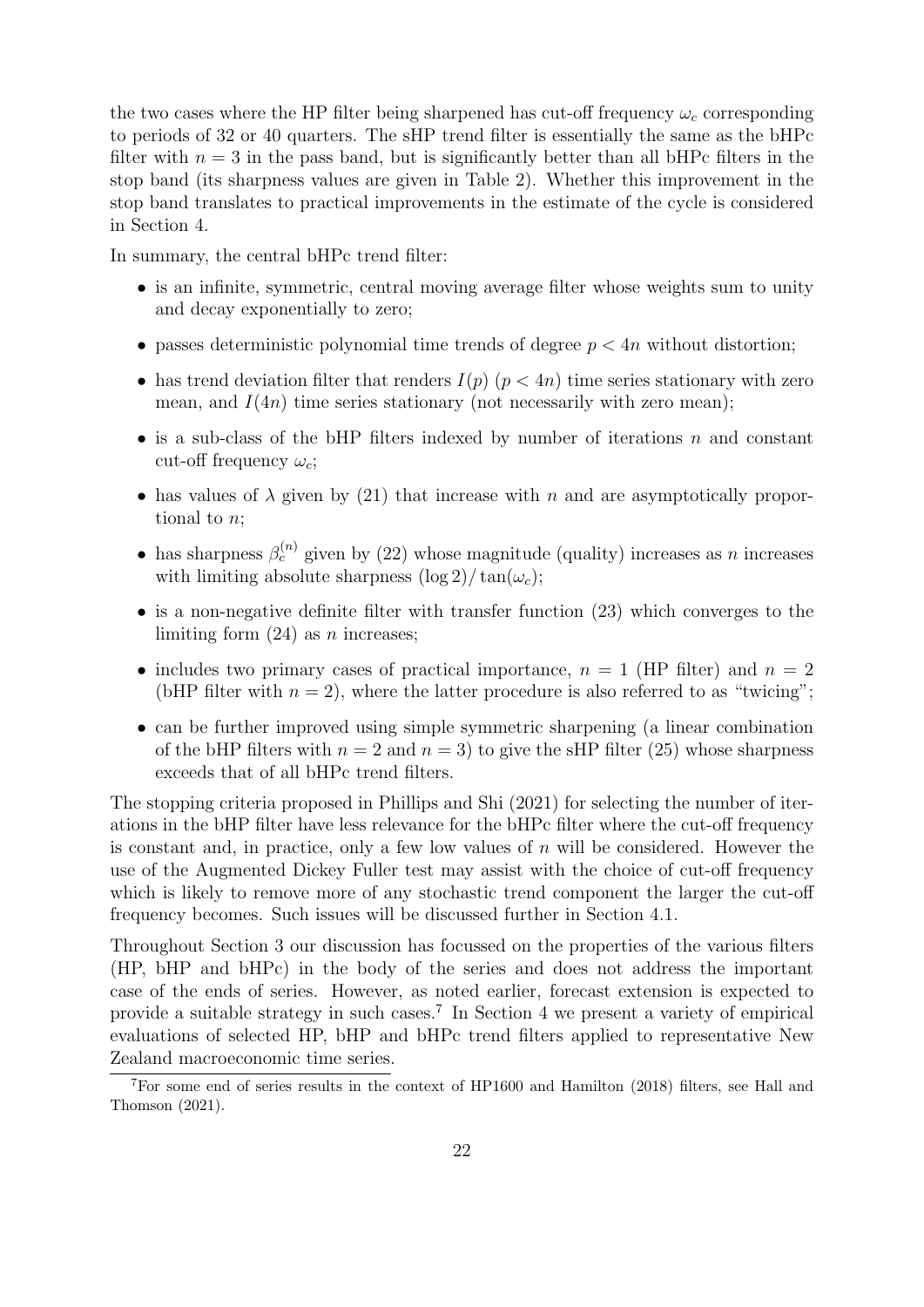# 4 Results

Utilising the methodology presented in Section 3, we now report results from our empirical evaluations of the bHP and bHPc trend filters, contrasting and comparing these with results from the more traditional HP and BK filters. The key questions set out in Section 1 are a primary focus. An evaluation of bHP trends and stopping rules is given in Section 4.1, and stylised business cycle facts for HP, bHP and bHPc trend deviations (estimated cycles) are compared in Section 4.2. Section 4.3 considers what material differences, if any, can be discerned between bHP, HP and BK growth cycles.

| Code | Start  | End    | Series                                 |
|------|--------|--------|----------------------------------------|
| gdpe | 1987q2 | 2019q4 | log GDP (expenditure)                  |
| gdpp | 1987q2 | 2019q4 | log GDP (production)                   |
| cons | 1987q2 | 2019q4 | log consumption (private)              |
| invr | 1987q2 | 2019q4 | log investment (residential)           |
| gfcf | 1987q2 | 2019q4 | log gross fixed capital formation      |
| gcon | 1987q2 | 2019q4 | log government consumption expenditure |
| nxsh | 1987q2 | 2019q4 | net exports share $(\%)$               |
| mtot | 1987q2 | 2019q4 | $log$ imports goods $&$ services       |
| empl | 1987q2 | 2019q4 | log employment                         |
| unem | 1987q2 | 2019q4 | unemployment rate $(\%)$               |
| cpix | 1987q3 | 2019q4 | CPI inflation (annual $%$ change)      |
| cpin | 1989q1 | 2019q4 | CPI nontradables (annual $%$ change)   |
| nine | 1987a3 | 2019q4 | real 90-day Bank Bill rate $(\%)$      |

Table 3: New Zealand quarterly macroeconomic data considered: code, start and end dates.

Our quarterly, seasonally adjusted data set of key New Zealand macroeconomic variables reflects variables typically included in theoretical or empirical macroeconomic models of small open economies. They have been sourced from Statistics New Zealand (SNZ), the RBNZ and Treasury, and are as documented in McKelvie and Hall (2012, Appendix C) with the exception of the CPI non-tradables series which comes from the RBNZ. Series were log-transformed with the exception of those containing negative observations (e.g. net exports share, CPI inflation rate, real 90-day Bank Bill rate) or those already expressed as a percentage (e.g. unemployment). Table 3 lists the series considered, their start and end dates, and the code used to identify them in the sections that follow.

Throughout the rest of this paper we adopt the following notations for the particular HP, bHP or bHPc filters used. References to HP1600, HP677, 2HP1600 or 5HP1600 filters, for example, refer to HP or bHP filters where the number of iterations selected is the numerical prefix (assumed to be 1 if missing) and the numerical suffix gives the value of  $\lambda$ . Similarly, references to sHP677 or sHP1600 filters refer to the sharpened HP filter given by (25) with the numerical suffix denoting the value of  $\lambda$  chosen. Furthermore, all computations and graphical analysis were carried out in the R statistical environment (R Development Core Team, 2004) and, in particular, we acknowledge use of the R function BoostedHP(.) made available as part of Phillips and Shi (2021).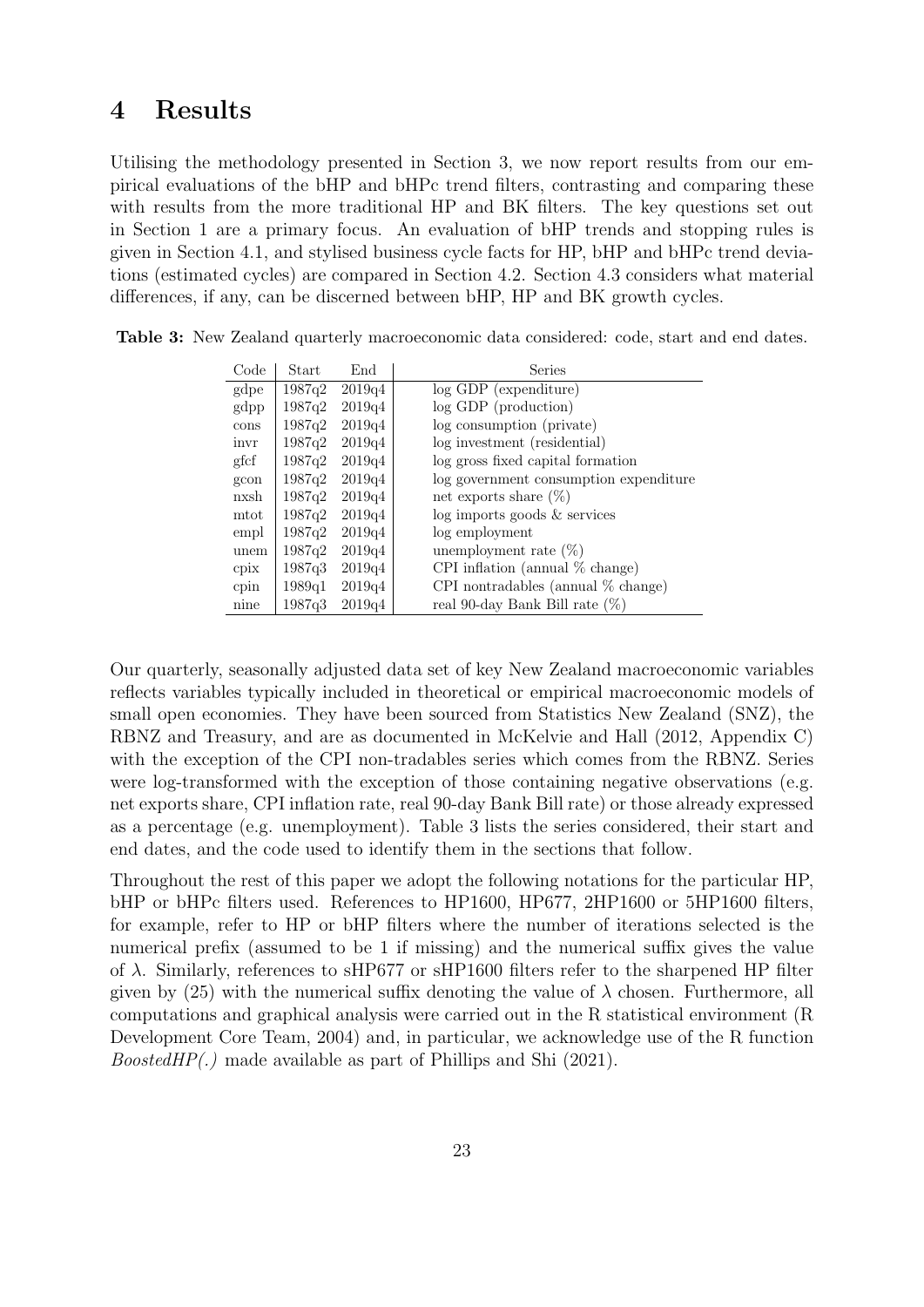#### 4.1 An empirical evaluation of bHP trends and stopping rules.

Phillips and Shi (2021) propose two stopping rules for selecting the iterations of a bHP trend filter both of which are applied to the bHP trend deviations. The bHP-ADF filter uses the Augmented Dickey-Fuller test for unit roots with significance level set to 0.05 and selects the first iteration when the alternative hypothesis of stationarity is accepted. This stopping rule is considered appropriate for situations where stationary trend deviations are deemed a prerequisite, such as for business cycle analysis. The bHP-BIC filter is based on minimising a specially constructed Bayesian information criterion (BIC) which takes into account sample fit and effective degrees of freedom after each iteration. Both filters provide smooth trends that always fit the data at least as closely, if not more closely, than the standard HP1600 filter on which they are based.

In this section an empirical evaluation of the properties of the bHP-ADF and bHP-BIC filters based on the HP1600 filter is undertaken in a New Zealand context with the filters applied to our seasonally-adjusted data set of 13 New Zealand macroeconomic time series. The nature of the trends fitted is considered as is the stability of the stopping rules and the number of iterations selected.

Figure 5 shows a selection of four of the New Zealand macroeconomic time series considered (log GDPE, log residential investment, unemployment and real 90-day bank bill rate) with bHP-ADF, bHP-BIC and 2HP1600 trends superimposed. The latter (bHP with  $n = 2$  and  $\lambda = 1600$ ) is chosen as a benchmark trend due to its excellent theoretical properties (see Sections 3.2, 3.3) and its cut-off frequency  $\omega_c = 2\pi/32$  corresponding to a period of 8 years (32 quarters). As expected, the bHP-BIC trend always fits the data best (has highest fidelity), with the bHP-ADF filter being the HP1600 filter (log GDPE, log investment (residential), unemployment) or the 2HP1600 (90-day bank bill rate).

Table 4: Number of iterations selected by the bHP-ADF and bHP-BIC trend filters for each of the New Zealand macroeconomic series considered.

|  |  |  |  |  | gdpe gdpp cons invr gfcf gcon nxsh mtot empl unem cpix cpin nine |  |  |
|--|--|--|--|--|------------------------------------------------------------------|--|--|
|  |  |  |  |  | ADF 1 1 3 1 1 1 1 1 1 1 1 1 2                                    |  |  |
|  |  |  |  |  | BIC 7 6 6 5 7 3 5 6 5 9 13 8 5                                   |  |  |

The number of iterations selected by the bHP-ADF and bHP-BIC trend filters for all 13 macroeconomic time series are given in Table 4. While the bHP-ADF trend filter almost always selects the HP1600 filter, the exceptions being log consumption  $(n = 3)$  and real 90-day bank bill rate  $(n = 2)$ , the selections for the bHP-BIC trend filter range from 3 to 13 with a median of 6 and a mode of 5. From Table 1 the latter correspond to cut-off frequencies with periods around 6 years (24 quarters) compared to the HP1600 (10 years) and the 2HP1600 (8 years). In all cases the bHP-BIC filter selects more iterations than the bHP-ADF filter, in most cases considerably more, and so the bHP-BIC trend deviations will have reduced autocorrelation structure compared to that of the corresponding bHP-ADF trend deviations.

These observations are consistent with the advice given in Phillips and Shi (2021) that the bHP-ADF filter is the more appropriate stopping rule for business cycle analysis.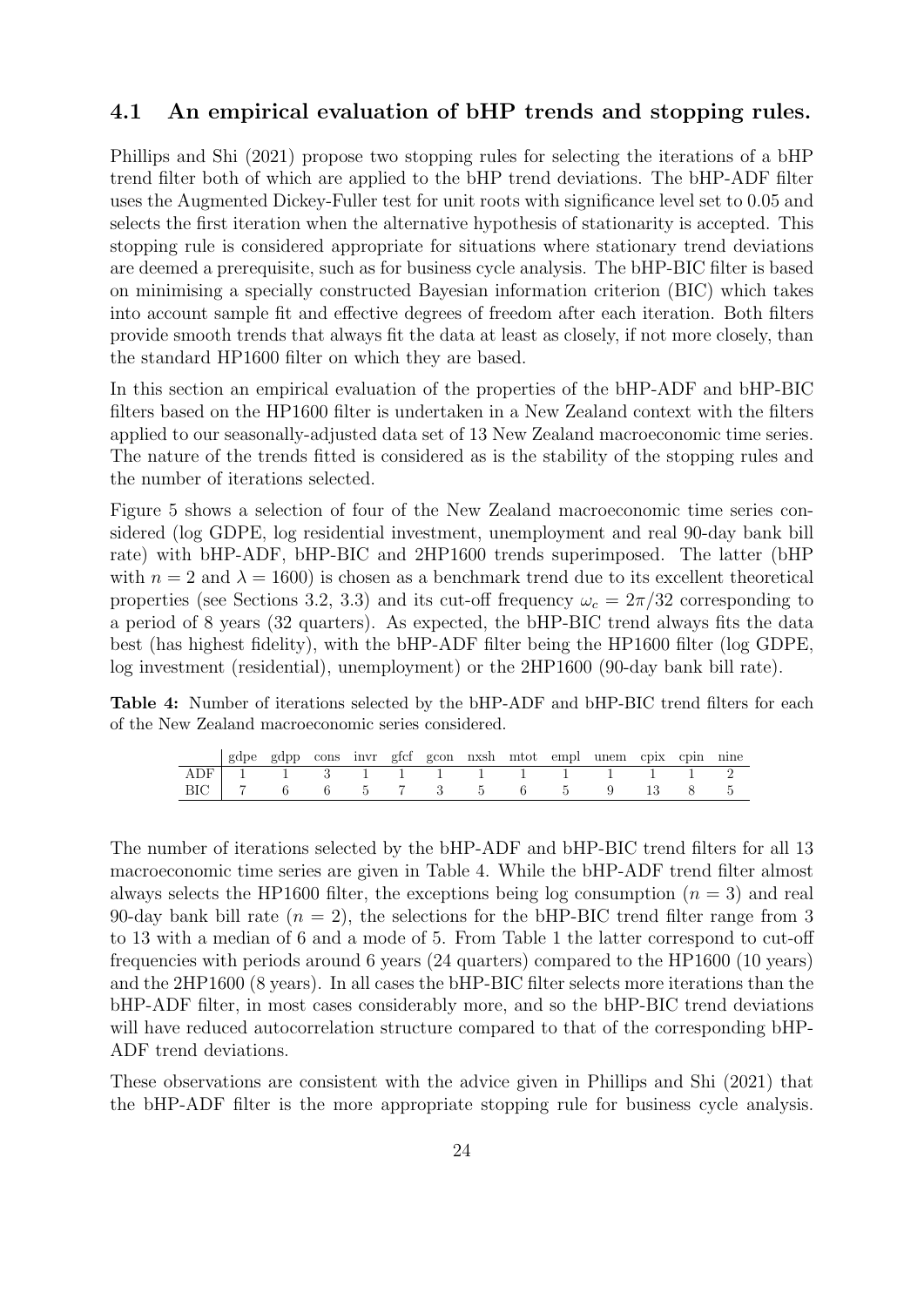

Figure 5: bHP trends for New Zealand log GDPE, log residential investment, unemployment  $(\%)$  and real 90-day bank bill rate  $(\%)$ . Three trends are shown: 2HP1600 (green), bHP-ADF (red), bHP-BIC (blue) with the bHP models selected by the ADF and BIC stopping rules shown in each case.

This rule is directly based on the Augmented Dickey-Fuller test for unit roots and, as a consequence, should ensure that the resulting bHP-ADF trend deviations are free of any residual stochasic trend. Table 5 shows the p-values of the ADF test applied to the HP1600, 2HP1600 and 3HP1600 bHP trend deviations with p-values for the HP677 and the sharpened HP filter sHP677 (both with cut-off period 8 years or 32 quarters) also shown for comparison.

From Table 5 the bHP-ADF stopping rule (an ADF test with significance level 0.05) selects  $n = 1$  (the HP1600 filter) for the majority of the 13 series considered. In most cases the result is reasonably unequivocal with the exceptions being CPI nontradables (cpin), where the unit root null hypothesis is marginally rejected, and real 90-day bank bill rate (nine), where it is marginally retained. The HP1600 trend deviation for log private consumption (cons) shows clear evidence of a unit root. By contrast, the p-values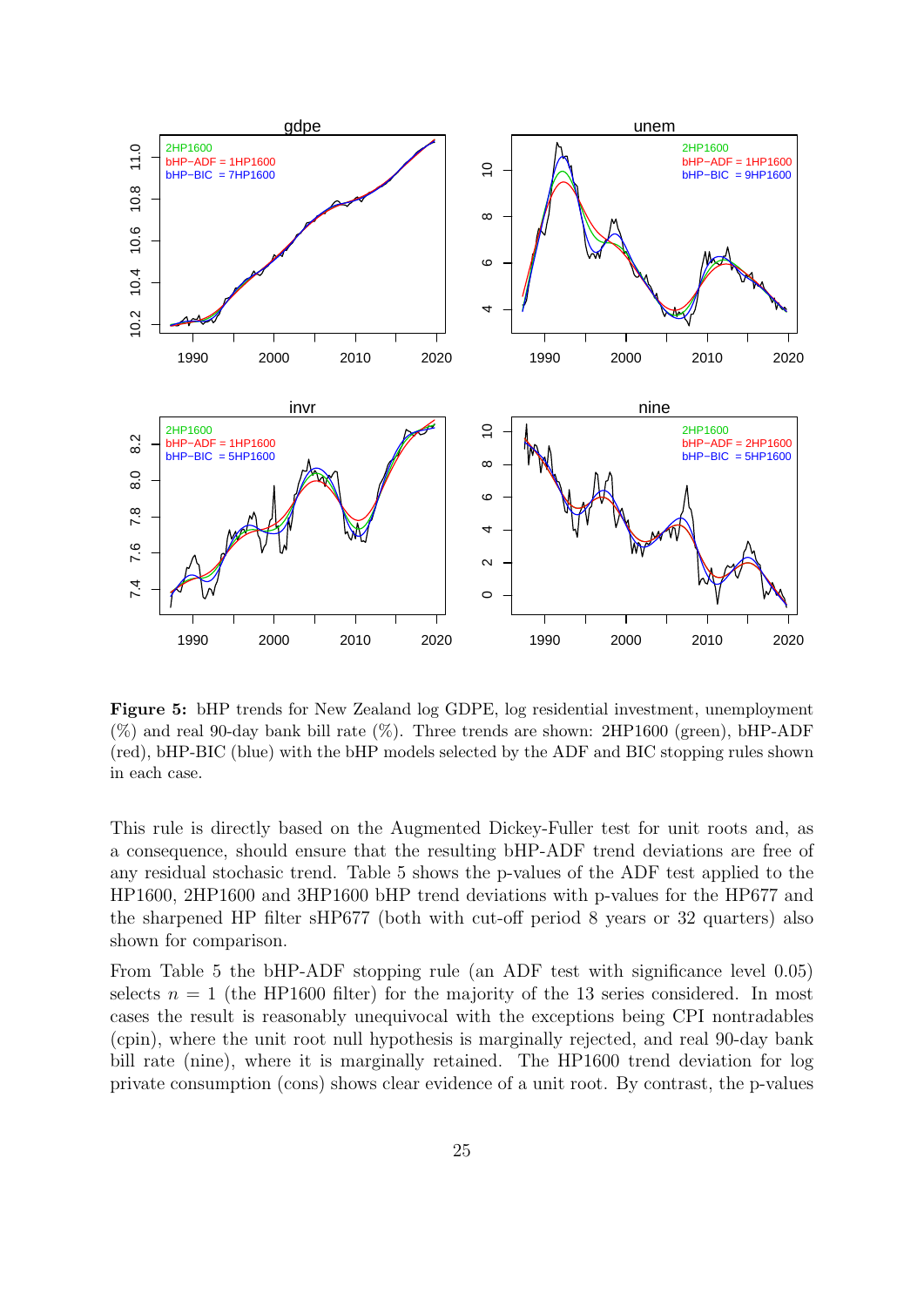Table 5: p-values of the ADF test applied to the HP1600, 2HP1600 and 3HP1600 bHP trend deviations for each of the 13 New Zealand macroeconomic quarterly series considered. The pvalues for the HP677 and the sharpened HP filter sHP677, both with a cut-off period of 8 years (32 quarters), are also shown.

|                                                                                                                   | gdpe  | gdpp        | cons  | invr |                                                                 |  |  | gfef geon nxsh mtot empl unem cpix                                              |       | cpin                    | nine |
|-------------------------------------------------------------------------------------------------------------------|-------|-------------|-------|------|-----------------------------------------------------------------|--|--|---------------------------------------------------------------------------------|-------|-------------------------|------|
| HP1600                                                                                                            | 0.040 | 0.022 0.141 |       |      |                                                                 |  |  | $0.010$ $0.012$ $0.010$ $0.010$ $0.010$ $0.039$ $0.014$ $0.010$ $0.047$ $0.053$ |       |                         |      |
| $2HP1600   0.010   0.010   0.054   0.010   0.010   0.010   0.010   0.010   0.010   0.010   0.010   0.015   0.013$ |       |             |       |      |                                                                 |  |  |                                                                                 |       |                         |      |
| $3HP1600   0.010   0.010   0.023   0.010   0.010   0.010   0.010   0.010   0.010   0.010   0.010   0.010   0.010$ |       |             |       |      |                                                                 |  |  |                                                                                 |       |                         |      |
| HP677                                                                                                             | 0.012 | 0.010       | 0.080 |      | $0.010$ $0.010$ $0.010$ $0.010$ $0.010$ $0.010$ $0.010$ $0.010$ |  |  |                                                                                 |       | $0.010$ $0.017$ $0.017$ |      |
| sHP677                                                                                                            | 0.010 | 0.010       | 0.039 |      | $0.010$ $0.010$ $0.010$ $0.010$ $0.010$ $0.010$ $0.010$ $0.010$ |  |  |                                                                                 | 0.010 | 0.015 0.010             |      |

of the ADF test on the 2HP1600 trend deviations all convincingly reject the unit root null-hypothesis in favour of stationarity with the possible exception of cons where the p-value is only just greater than 0.05. As expected, there is no evidence of any residual stochastic trend in the 3HP1600 trend deviations (recall that the 3HP1600 filter has a 7 year cut-off period).

In part, the near-uniform rejection of the unit root null hypothesis for the 2HP1600 trend deviations is a result of the filter's 8 year cut-off period which places more low frequency variation in the trend by comparison to the HP1600 filter with 10 year cut-off period. Sharpness also plays a role since sharper trend filters will better extract low frequency and trend components. While the HP677 trend filter has an 8 year cut-off period, it is not as sharp as the HP1600 filter (10 year cut-off period) or the 2HP1600 filter (8 year cut-off period) which both have much the same sharpness, but are not as sharp as the sHP677 (8 year cut-off period) which is the sharpest. The p-values in Table 5 reflect these observations. In particular, the 2HP1600 and sHP677 trend filters have 8 year cutoff periods, are as sharp or sharper than the HP1600 with 10 year cut-off period and, unlike the HP1600, have trend deviations that are largely free of any residual stochastic trend.

The previous comments and discussion have a direct bearing on which, if any, of the bHP filters would be suitable as an omnibus filter. The HP1600 filter is commonly used in practice as an omnibus filter applied to all quarterly macroeconomic variables considered. While this strategy has met with some criticism, Kaiser and Maravall (1999, 2012) show that application of the HP1600 filter generally has little effect on the estimation of lagzero cross-correlations between series. Since the HP1600 filter is a non-negative definite filter (no phase distortion), similar results are to be expected for cross-correlations at lags other than zero. However, as noted above and in Phillips and Shi (2021), HP1600 trend deviations are not always free of residual stochastic trend and so the HP1600 filter with 10 year cut-off period will not always be appropriate for use as an omnibus filter. Based on the properties of the bHP filters given in Section 3.2 and as borne out by the empirical results in Table 5, the 2HP1600 filter with 8 year cut-off period is a much better candidate for use as an omnibus filter.

Finally, we consider the sensitivity of the bHP-ADF and bHP-BIC stopping rules to series length and data augmentation. For long stable time series one might expect that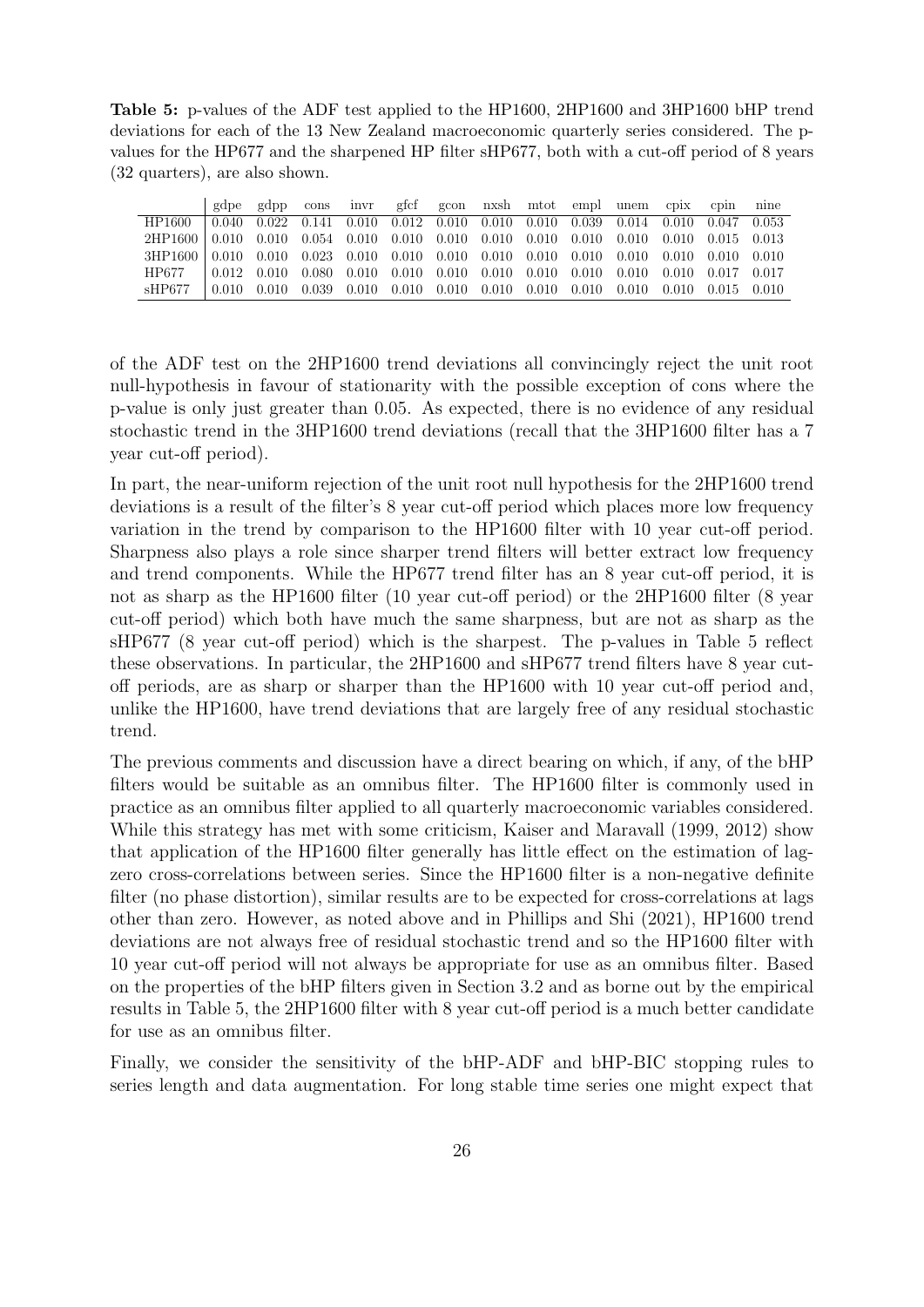

Figure 6: The left plot shows the number of iterations selected by the bHP-ADF and bHP-BIC trend filters for quarterly New Zealand log GDPE, log residential investment, unemployment  $(\%)$  and real 90-day bank bill rate  $(\%)$ . In each case 13 increasing length series are considered with start date 1987q2 and annual end dates from 2007q4 to 2019q4. The right plots show the histograms of the iterations selected by the bHP-ADF (top) and bHP-BIC (bottom) trend filters for all 13 New Zealand macroeconomic series considered and all 13 series lengths.

bHP trend selection (ADF or BIC) would vary little with series length. If that were not the case then earlier historical trend estimates could be revised, possibly significantly, as a consequence of augmenting the time series with recent data. Such revisions are undesirable, especially in any official statistics setting where historic trends should remain unchanged if at all possible. To investigate this issue we consider applying the bHP trend filters to our New Zealand macroeconomic quarterly data where the starting date is 1987q2 and the end dates are successively chosen to be 2007q4, 2008q4, . . . 2019q4. The base period of 1987q2 to 2007q4 is approximately 20 years of quarterly data which would seem a minimum expectation, in practice, for stable stopping times. The 13 annual data augmentations considered give rise to time series whose lengths range from 20 to 33 years. Applying the bHP-ADF and bHP-BIC trend filters to these series should provide a guide, not only for the series lengths required for stopping rule stability, but also their volatility once stability has been achieved.

Figure 6 plots the number of iterations selected by the bHP-ADF and bHP-BIC trend filters for the four New Zealand macroeconomic time series shown in Figure 5 (log GDPE, log residential investment, unemployment and real 90-day bank bill rate). In each case 13 increasing length series are considered with start date 1987q2 and annual end dates from 2007q4 to 2019q4. For these series the bHP-BIC iterations generally show greater variability than the bHP-ADF iterations with both showing greater stability from around 2010 (ADF) and 2012(BIC) or approximately 25 years (100 quarters) of data. Some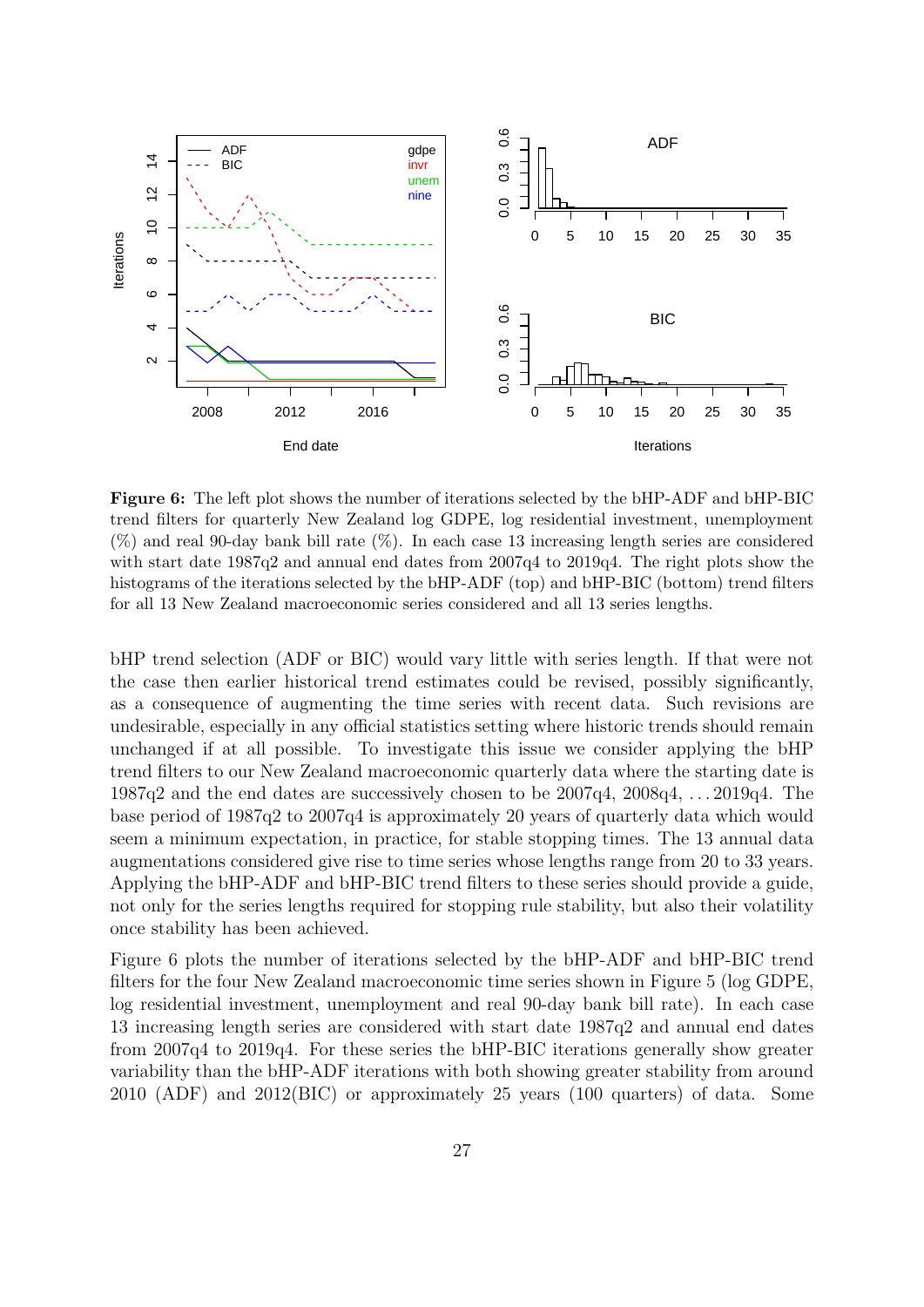iteration series show reasonably dramatic change as series length is augmented with others very little. For example, bHP-BIC log residential investment shows considerable variation over the period 2007 to 2019, yet bHP-ADF for the same series shows none since it selects HP1600 throughout. Note also that the bHP-ADF trend for log GDPE is essentially the 2HP1600 filter from 2009 to 2017, but the HP1600 filter from 2018. Such variability is typical of the other series in our New Zealand macroeconomic data.

Table 6: Summary statistics for the number of iterations selected by the bHP-ADF and bHP-BIC trend filters for each of the 13 New Zealand macroeconomic quarterly series considered. For each series, 13 increasing length series are considered with start date 1987q2 and annual end dates from 2007q4 to 2019q4.

|              |     | gdpe           | gdpp           | cons                        | invr | gfcf | gcon |   | nxsh mtot | empl           | unem | cpix | cpin          | nine           | All |
|--------------|-----|----------------|----------------|-----------------------------|------|------|------|---|-----------|----------------|------|------|---------------|----------------|-----|
|              | Min |                |                | 2                           |      |      |      |   |           |                |      |      |               | ച              |     |
|              | LQ  | $\overline{2}$ | $\mathcal{D}$  | $\mathcal{D}_{\mathcal{L}}$ |      |      |      |   |           | 2              |      |      | $\mathcal{D}$ | $\overline{2}$ |     |
| ADF          | Med | $\overline{2}$ | $\mathfrak{D}$ | $\mathcal{D}_{\mathcal{L}}$ |      |      |      |   |           | $\overline{2}$ |      |      | 3             | റ              |     |
|              | UQ  | 2              | 2              | 3                           |      |      |      |   |           | $\overline{2}$ | 2    |      | 4             | 2              | ົ   |
|              | Max | 4              |                | 4                           |      | ച    |      | 2 | $\Omega$  | 4              | 3    | 5    | 6             | 3              | h   |
|              | Min | ⇁              | 6              | 6                           | 5    |      | 3    | 4 | 6         | 4              | 9    | 13   | 8             | 5              | 3   |
|              | LQ  |                |                | 6                           | 6    |      | 3    | 5 | 6         | 5              | 9    | 13   | 9             | 5              | h   |
| $_{\rm BIC}$ | Med |                |                | 6                           |      |      | 3    | 5 | 6         | 5              | 9    | 14   | 10            | 5              |     |
|              | UQ  | 8              | 8              | 6                           | 10   | 8    | 3    | 5 | 11        | 6              | 10   | 15   | 12            | 6              | 9   |
|              | Max | 9              | 9              |                             | 13   | 9    |      |   | 33        | 6              | 11   | 18   | 13            | 6              | 33  |

Table 6 provides summary statistics for all 13 New Zealand macroeconomic quarterly series considered and all 13 series lengths with start date 1987q2 and annual end dates 2007q4 to 2019q4. It also provides overall summary statistics across all 13 series. Here the bHP-ADF trend filter selects iterations with a median and lower quartile of 1 (HP1600 with 10 year cut-off) and an upper quartile of 2 (2HP1600 with 8 year cut-off) whereas the bHP-BIC trend filter selects iterations with a median of 7 (7HP1600 with 5.6 year cut-off), lower quartile of 5 (5HP1600 with 6.2 year cut-off) and upper quartile of 9 (9HP1600 with 5.3 year cut-off). Figure 6 also shows the histograms of all the iterations selected by the bHP-ADF and bHP-BIC trend filters. Evidently, bHP-ADF selects far fewer iterations than bHP-BIC in general with the former being considerably less variable (predominantly  $n = 1$  or  $n = 2$ ).

In summary and as noted in Phillips and Shi (2021), the bHP-ADF trend filter is more appropriate for business cycle analysis although in some cases its variation with series augmentation may prove to be a limitation in practice. The bHP-BIC trend filter would not normally be a candidate for business cycle analysis, but may well be appropriate in other contexts. Of the bHP-ADF trend filters selected by our New Zealand macroeconomic data, the two predominant choices are the HP1600 and 2HP1600 with cut-off periods of 10 years (40 quarters) and 8 years (32 quarters) respectively. Of the two filters, only the 2HP1600 trend filter almost always delivers trend deviations free of any residual stochastic trend. As a consequence, there is a stronger case for using the 2HP1600 trend filter as an omnibus filter rather than the HP1600 trend filter.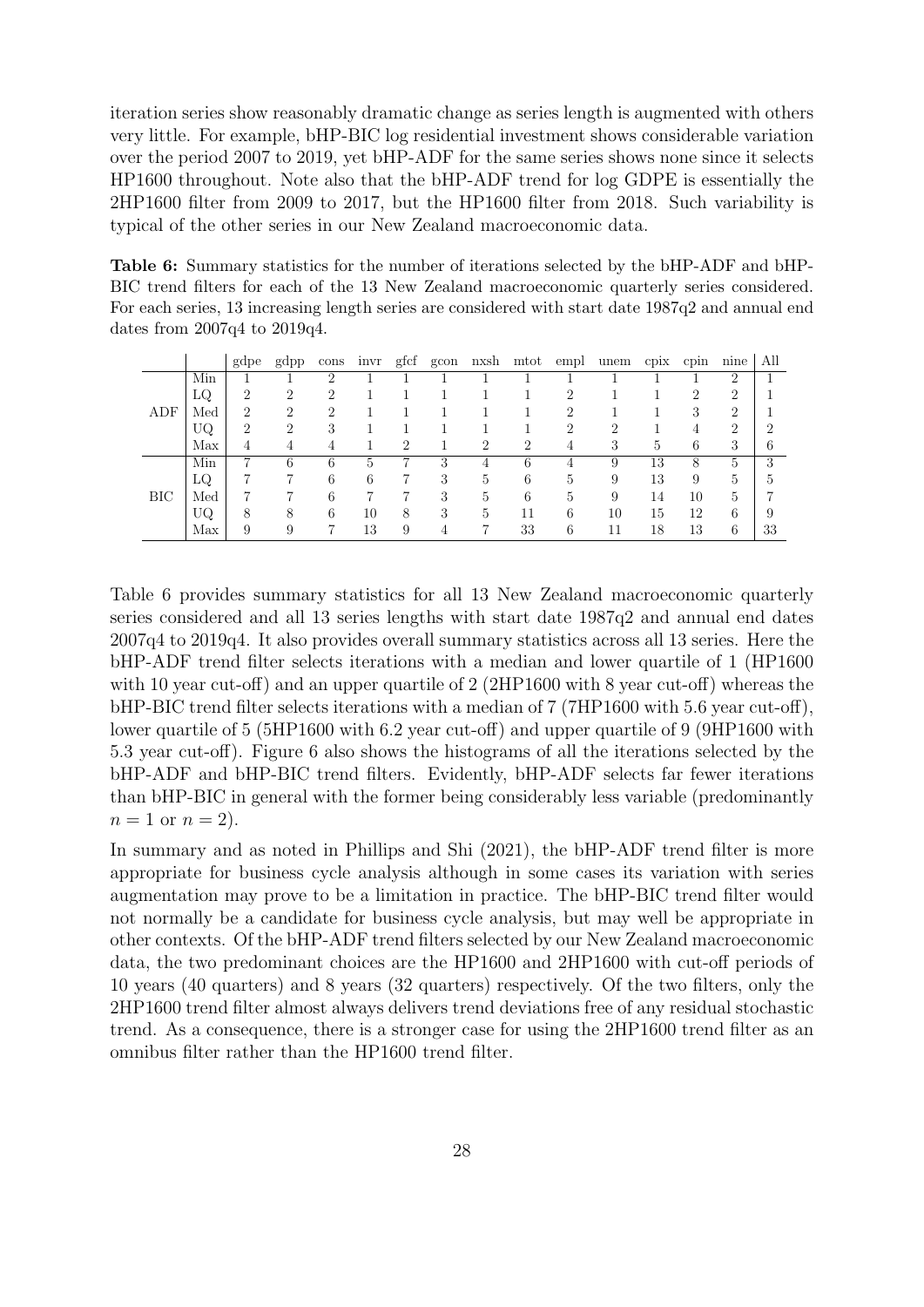Table 7: Stylised business cycle facts for New Zealand macroeconomic data over the period 1987q2–2019q4: volatility, persistence and most significant cross correlations with log GDPE. Numbers in parentheses are robustly estimated standard errors; volatility and cross-correlation measures assume constant volatility trend deviations.

|               |            |            | Volatility |            | Persistence |            |            |            |  |  |
|---------------|------------|------------|------------|------------|-------------|------------|------------|------------|--|--|
| <b>Series</b> | HP1600     | 2HP1600    | sHP677     | $bHP-BIC$  | HP1600      | 2HP1600    | sHP677     | bHP-BIC    |  |  |
| gdpe          | 1.30(0.17) | 1.12(0.13) | 1.14(0.13) | 0.87(0.09) | 0.72(0.06)  | 0.62(0.07) | 0.62(0.07) | 0.46(0.08) |  |  |
| gdpp          | 1.18(0.21) | 0.90(0.14) | 0.95(0.17) | 0.67(0.09) | 0.85(0.04)  | 0.77(0.05) | 0.80(0.05) | 0.65(0.07) |  |  |
| cons          | 1.48(0.17) | 1.16(0.12) | 1.08(0.10) | 0.83(0.08) | 0.79(0.05)  | 0.68(0.06) | 0.64(0.07) | 0.45(0.08) |  |  |
| invr          | 7.97(0.88) | 6.36(0.74) | 6.40(0.72) | 5.51(0.58) | 0.79(0.05)  | 0.71(0.06) | 0.69(0.06) | 0.62(0.07) |  |  |
| gfcf          | 5.46(0.72) | 4.57(0.51) | 4.64(0.51) | 3.49(0.35) | 0.76(0.06)  | 0.68(0.06) | 0.67(0.07) | 0.52(0.07) |  |  |
| gcon          | 1.29(0.15) | 1.15(0.13) | 1.18(0.13) | 1.12(0.12) | 0.47(0.08)  | 0.36(0.08) | 0.35(0.09) | 0.32(0.08) |  |  |
| nxsh          | 1.23(0.15) | 1.12(0.13) | 1.12(0.14) | 1.00(0.12) | 0.70(0.06)  | 0.65(0.07) | 0.63(0.07) | 0.57(0.07) |  |  |
| mtot          | 4.16(0.58) | 3.75(0.48) | 3.73(0.47) | 3.26(0.43) | 0.77(0.05)  | 0.73(0.06) | 0.73(0.06) | 0.67(0.06) |  |  |
| empl          | 1.30(0.17) | 0.91(0.10) | 0.94(0.12) | 0.69(0.06) | 0.90(0.04)  | 0.80(0.05) | 0.82(0.05) | 0.68(0.06) |  |  |
| unem          | 0.55(0.13) | 0.45(0.09) | 0.48(0.10) | 0.30(0.04) | 0.87(0.04)  | 0.81(0.05) | 0.84(0.05) | 0.62(0.07) |  |  |
| cpix          | 0.86(0.10) | 0.81(0.09) | 0.84(0.10) | 0.65(0.06) | 0.76(0.06)  | 0.73(0.06) | 0.77(0.06) | 0.62(0.07) |  |  |
| cpin          | 0.81(0.16) | 0.73(0.15) | 0.75(0.15) | 0.61(0.11) | 0.76(0.06)  | 0.71(0.07) | 0.73(0.06) | 0.61(0.07) |  |  |
| nine          | 0.87(0.12) | 0.77(0.09) | 0.77(0.10) | 0.68(0.06) | 0.70(0.06)  | 0.61(0.07) | 0.66(0.07) | 0.49(0.08) |  |  |

Cross-correlation with log GDPE

 $\begin{array}{c} \hline \end{array}$ 

| Series $x_t$ | HP1600        | 2HP1600       | sHP677        | bHP-BIC       | Lag       |
|--------------|---------------|---------------|---------------|---------------|-----------|
| gdpp         | 0.86(0.18)    | 0.82(0.18)    | 0.84(0.18)    | 0.76(0.18)    | $x_t$     |
| cons         | 0.73(0.16)    | 0.68(0.16)    | 0.64(0.14)    | 0.61(0.16)    | $x_t$     |
| invr         | 0.68(0.13)    | 0.65(0.13)    | 0.63(0.13)    | 0.61(0.14)    | $x_t$     |
| gfcf         | 0.74(0.15)    | 0.67(0.14)    | 0.66(0.14)    | 0.57(0.14)    | $x_t$     |
| gcon         | 0.42(0.13)    | 0.33(0.13)    | 0.24(0.11)    | 0.29(0.12)    | $x_{t+5}$ |
| nxsh         | $-0.47(0.14)$ | $-0.41(0.14)$ | $-0.34(0.13)$ | $-0.35(0.15)$ | $x_{t+2}$ |
| mtot         | 0.54(0.14)    | 0.49(0.14)    | 0.45(0.14)    | 0.41(0.15)    | $x_{t+2}$ |
| empl         | 0.55(0.13)    | 0.41(0.13)    | 0.50(0.14)    | 0.23(0.12)    | $x_{t+2}$ |
| unem         | $-0.59(0.15)$ | $-0.48(0.14)$ | $-0.51(0.14)$ | $-0.27(0.11)$ | $x_{t+1}$ |
| cpix         | 0.46(0.13)    | 0.48(0.13)    | 0.47(0.15)    | 0.46(0.14)    | $x_{t+4}$ |
| cpin         | 0.60(0.16)    | 0.57(0.14)    | 0.52(0.14)    | 0.48(0.14)    | $x_{t+4}$ |
| nine         | 0.41(0.12)    | 0.33(0.12)    | 0.31(0.13)    | 0.28(0.12)    | $x_{t+2}$ |

## 4.2 Are bHP stylised business cycle facts materially different from those produced by a standard HP filter?

We consider stylised business cycle facts represented by volatility, persistence and most significant cross correlation measures for our 13-variable data set. Our particular interest is in the results for the HP1600 trend filter with 10 year cut-off period and the HP677, 2HP1600 and sHP677 trend filters which all have 8 year cut-off periods. With the exception of HP677<sup>8</sup> , these results are presented in Table 7 where the outcomes for bHP-BIC are also given and standard errors are calculated using the same methodology as that given in Hall et al. (2017). Differences between all outcomes are assessed.

From Table 7 the values for bHP-BIC volatility, persistence and cross correlation are

<sup>8</sup>Results for HP677 are not presented in Table 7, as no results are statistically different from results for 2HP1600. Moreover, all cross correlation and persistence magnitudes are close to identical, and only the volatility magnitudes for log residential investment and log employment show minor differences (6.50 versus 6.36, and 0.97 versus 0.91 respectively).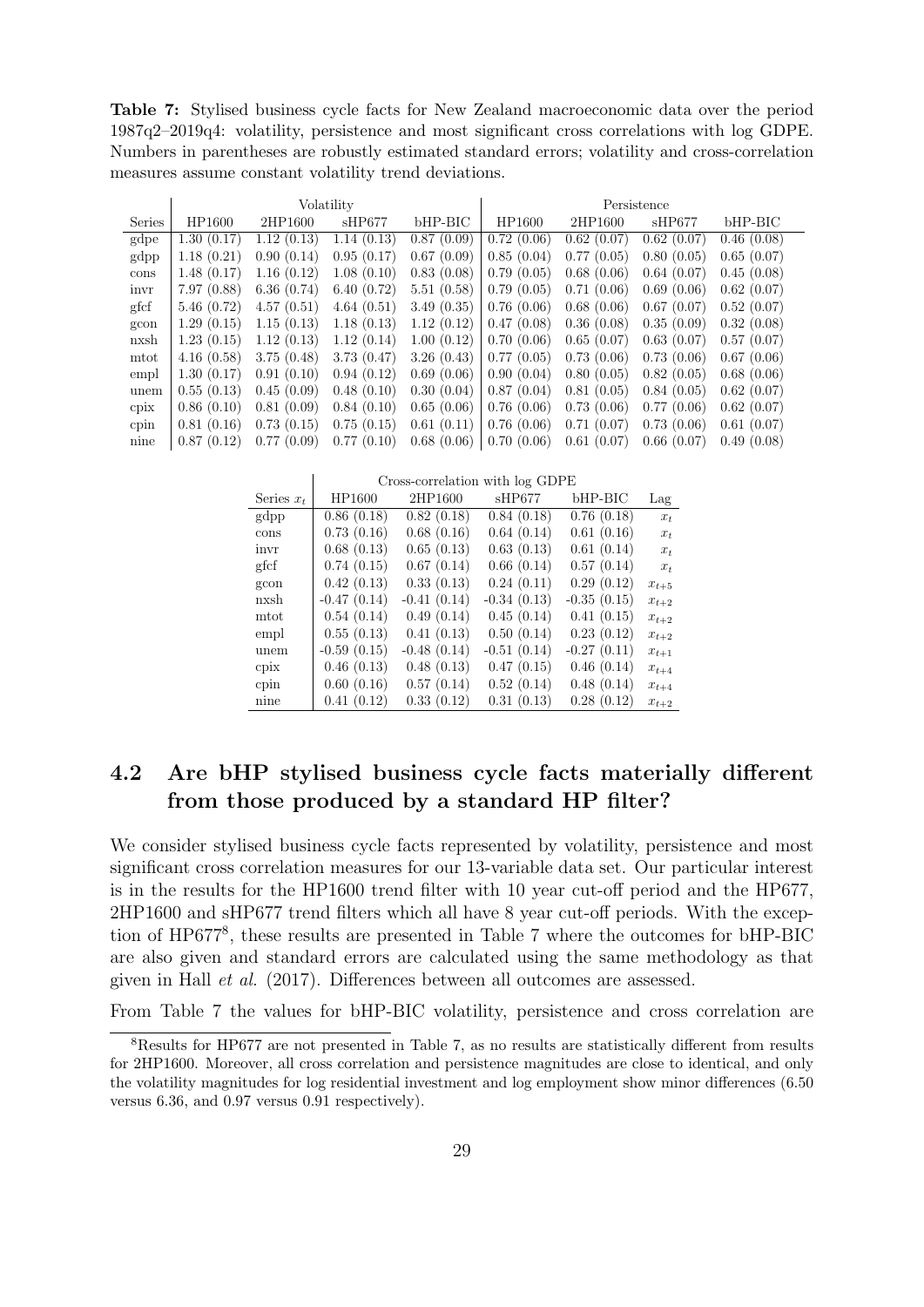almost always lower in magnitude than those for HP1600, 2HP1600 and sHP677. The two exceptions are the sHP677 cross correlations for gcon and nxsh, although differences are not statistically significant. All cross correlation differences between bHP-BIC estimates, and 2HP1600 and HP1600 estimates are not statistically significant, but bHP-BIC volatility and persistence estimates are statistically different from those for HP1600 for around half of our 13 variables, including for major real sector variables such as gdpe, gdpp, cons, gfcf, and empl. The considerably lower values for almost all of bHP-BIC's volatilities, persistence and cross correlations are consistent with this filter removing more low frequency and (stochastic) trend components than the other filters.

What are the relative merits of HP1600, 2HP1600 and sHP677 filters for stylised business cycle fact measures?<sup>9</sup> On the basis of sharpness there is little to pick between the HP1600 and 2HP1600 filters, with both sharper than the HP677, but not as sharp as the sHP677. However the HP1600 filter has a 10 year cut-off period which places more low frequency components, including any residual stochastic trend, in the estimated cycle than the HP677, 2HP1600 or sHP677 filters which all have an 8 year cut-off period. Hence, as expected, the HP1600 measures of volatility, persistence and cross correlation are almost always greater in magnitude than those for 2HP1600 and sHP677, although no difference is statistically significant. Furthermore, all measures for the 2HP1600 and sHP677 filters are essentially the same with differences that are not statistically significant.

On balance, therefore, our preference is for the 2HP1600 (or very similar sHP677) measures which have our preferred 8 year cut-off period, rather than HP1600 measures with their less desirable 10 year cut-off period.

## 4.3 Are bHP New Zealand growth cycles noticeably different from the corresponding HP1600 or BK growth cycles?

Growth cycles can be produced using a wide range of detrending methods. Accordingly, as well as presenting results using the methodology adopted in Hall and McDermott (2016) establishing growth cycle turning points from BB dating of HP1600 trend deviations, we assess the average durations from growth cycles based on two ocular sets of assumptions. We term one ocular set *generous* and the other *conservative*.<sup>10</sup>

Section 2 cited preliminary evidence from a previous study that the differences between New Zealand's post-Second World War classical and growth cycles have been considerable, with the former having had an average cycle of 7.5 years and the latter only four years. This evidence was derived from HP1600 filtering with its associated 10 year cut-off period.

<sup>9</sup>For a comparative analysis of New Zealand stylised business cycle facts using HP1600, BK, CF and loess (local regression) trend filtering methods, see Hall  $et \ al.$  (2017); and for work finding a clear preference for measures produced by the HP1600 and BK filters rather than those from Hamilton's H84 procedure, see Hall and Thomson (2021).

 $10$ For an explanation and illustration of an ocular approach to determining growth cycle turning points for U.S. quarterly per capita hours, see Kulish and Pagan (2021, section 2.1.1). This approach, using the term eyeballing, has previously been illustrated for New Zealand in Kim, Buckle and Hall (1995) and Hall, Kim and Buckle (1998).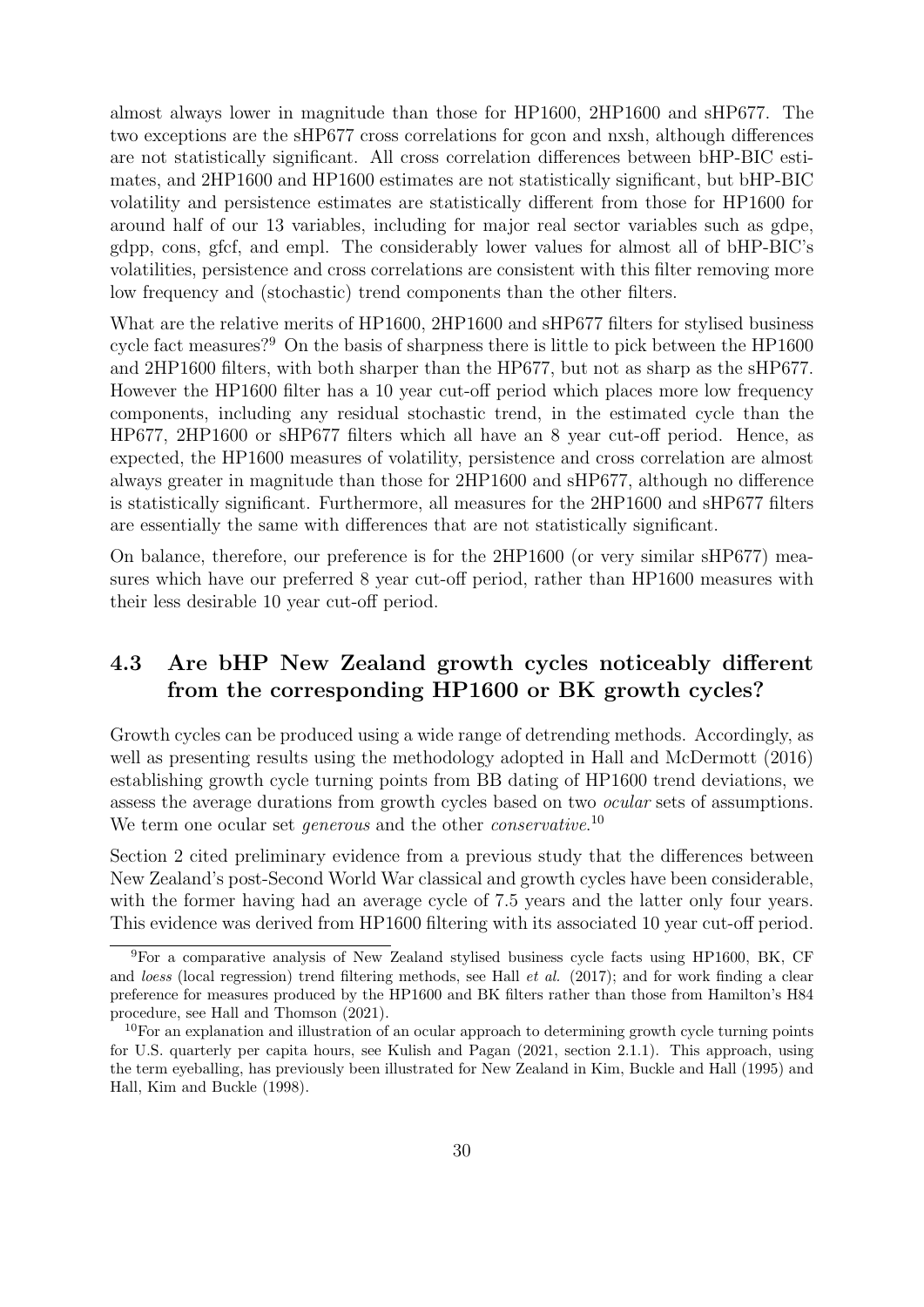

Figure 7: Log GDPP trend deviations for HP1600 (black), BK (red), 2HP1600 (green) and sHP677 (blue) trend filters.

Given the evidence presented in favour of using a 2HP1600 filter with 8 year cut-off period, we now consider the extent to which HP1600, 2HP1600, sHP677 and BK trend deviations could lead to materially different growth cycles and average cycle durations.<sup>11</sup> Figure 7 shows these trend deviations for log GDPP. Since they all display very similar movements and potential turning points, one might expect any differences in growth cycles and durations to be modest.

Using the Hall and McDermott (2016) methodology for our shorter, considerably updated sample period 1987q2 to 2019q4, we first confirm that HP1600-based growth cycles have remained significantly different from New Zealand's classical cycles. Results are shown in Table 8 where completed growth cycle durations average 2.88 years compared to the classical cycle average of 8 years. In Table 9 BB-assisted growth cycle turning points are presented for 2HP1600 and BK to complement those presented in Table 8 for HP1600. Not surprisingly, the average growth cycle durations for 2HP1600 and BK are similar to HP1600 (2.58 years for 2HP1600 and 2.36 years for BK) with the 2HP1600 average

<sup>&</sup>lt;sup>11</sup>Many other transparent rule-based approaches would also be possible, including for example those advanced by Canova (1994). Use of some Canova rules have been illustrated for New Zealand and Pacific Rim cycles in Kim, Buckle and Hall (1995) and Hall, Kim and Buckle (1998). For this study, results from Canova's (1994) Rule 1 did not shed any further light over and above the results presented in Tables 8, 9 and 10, so are not presented.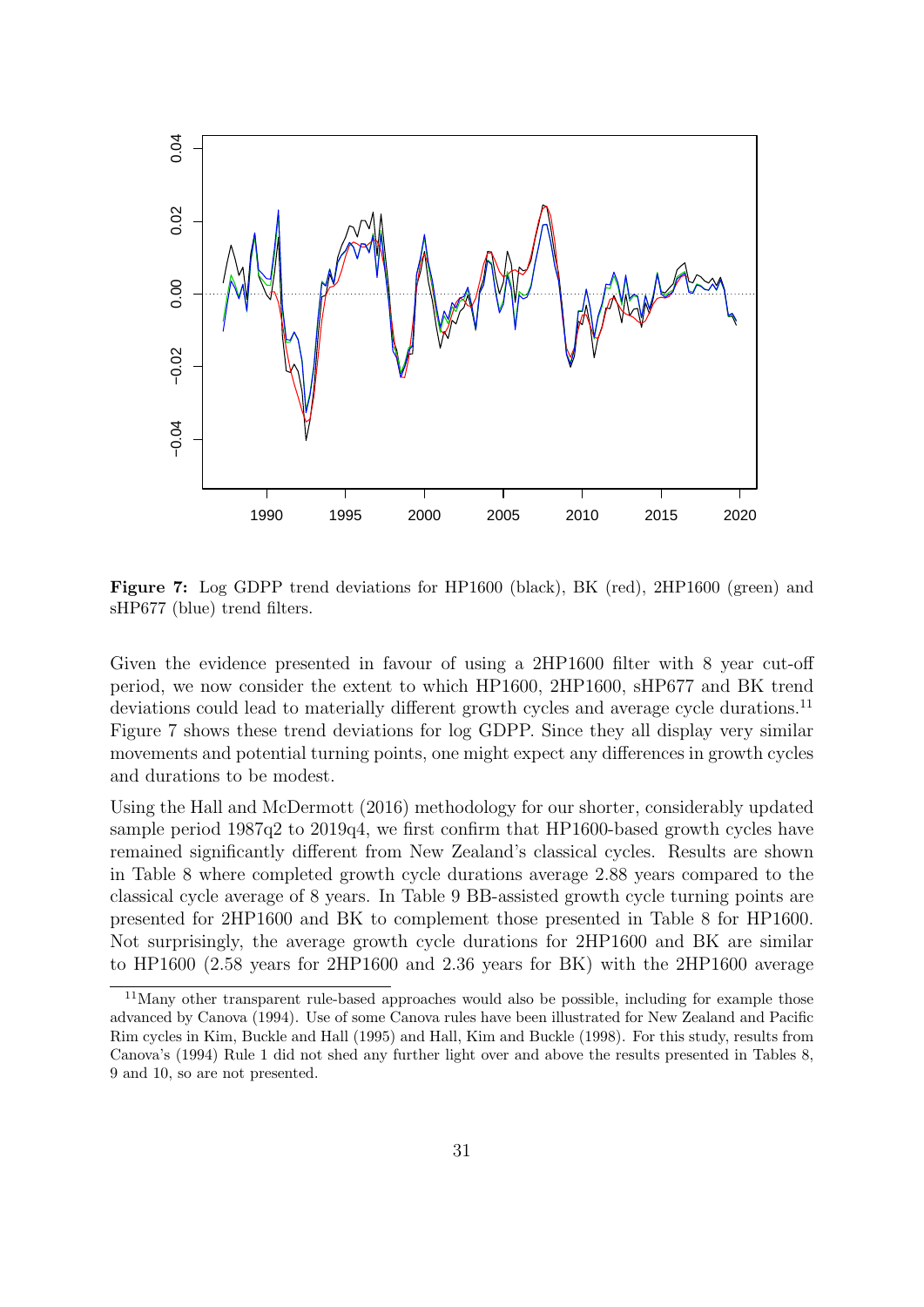growth cycle durations adopting a compromise between the HP1600 and BK.<sup>12</sup>

| <b>Table 8:</b> New Zealand real GDP business cycles 1987q2-2019q4. Classical cycle turning points |  |
|----------------------------------------------------------------------------------------------------|--|
| reflect Bry and Boschan (1971) dating of updated Hall and McDermott (2016) series. Growth          |  |
| cycle turning points reflect HP1600 detrending and Bry-Boschan assisted dating.                    |  |

|                 |                    | Classical cycles |                     |                                    | HP1600 growth cycles |                    |                |                     |                          |  |
|-----------------|--------------------|------------------|---------------------|------------------------------------|----------------------|--------------------|----------------|---------------------|--------------------------|--|
|                 |                    |                  | Duration (quarters) |                                    |                      |                    |                | Duration (quarters) |                          |  |
| Peak            | Trough             |                  |                     | Expansion Contraction Peak to Peak | Peak                 | Trough             | Expansion      |                     | Contraction Peak to Peak |  |
| 1987q4          | 1988q4             |                  | 4                   |                                    | 1987q4               | 1988q4             |                |                     |                          |  |
|                 |                    |                  |                     |                                    | 1989q2               | 1990q2             | $\overline{2}$ | 4                   | 6                        |  |
| 1990q4          | 1991q2             | 8                | $\overline{2}$      | 12                                 | 1990a4               | 1992q3             | $\overline{2}$ |                     | 6                        |  |
| 1997q2          | 1998q1             | 24               | 3                   | 26                                 | 1996a1               | 1998q3             | 14             | 10                  | 21                       |  |
|                 |                    |                  |                     |                                    | 2000q1               | 2001q1             | 6              | 4                   | 16                       |  |
|                 |                    |                  |                     |                                    | 2002q4               | 2003q2             | 7              | $\overline{2}$      | 11                       |  |
|                 |                    |                  |                     |                                    | 2004q1               | 2004q4             | 3              | 3                   | 5                        |  |
| 2007q4          | 2009q2             | 39               | 6                   | 42                                 | 2007q3               | 2009q2             | 11             |                     | 14                       |  |
|                 |                    |                  |                     |                                    | 2010q2               | 2010q4             | 4              | 2                   | 11                       |  |
|                 |                    |                  |                     |                                    | 2012q1               | 2013q4             | 5              | 7                   | 7                        |  |
|                 |                    |                  |                     |                                    | 2016q3               |                    | 11             |                     | 18                       |  |
| 2019q4          |                    | 42               |                     | 48                                 |                      |                    |                |                     |                          |  |
|                 | Average (quarters) | 28.25            | 3.75                | 32                                 |                      | Average (quarters) | 6.5            | 5                   | 11.5                     |  |
| Average (years) |                    | 7.06             | 0.94                | 8                                  | Average (years)      |                    | 1.63           | 1.25                | 2.88                     |  |

Table 9: 2HP1600 and Baxter-King (BK) real GDP growth cycles 1987q2–2019q4: Bry-Boschan assisted turning points and cycle durations. Growth cycle turning points reflect 2HP1600 and BK detrending with Bry-Boschan assisted dating. BK turning points reflect 12 observations lost at beginning and end of series.

|                 |                    | 2HP1600 growth cycles |                     |                          | Baxter-King growth cycles |                    |                |                      |                          |  |  |
|-----------------|--------------------|-----------------------|---------------------|--------------------------|---------------------------|--------------------|----------------|----------------------|--------------------------|--|--|
|                 |                    |                       | Duration (quarters) |                          |                           |                    |                | Duration (quarterrs) |                          |  |  |
| Peak            | Trough             | Expansion             |                     | Contraction Peak to Peak | Peak                      | Trough             | Expansion      |                      | Contraction Peak to Peak |  |  |
| 1987q4          | 1988q4             |                       | 4                   |                          |                           |                    |                |                      |                          |  |  |
| 1989q2          | 1990a2             | $\overline{2}$        | 4                   | 6                        |                           |                    |                |                      |                          |  |  |
| 1990q4          | 1992q3             | $\overline{2}$        |                     | 6                        |                           | 1992q3             |                |                      |                          |  |  |
|                 |                    |                       |                     |                          | 1995q3                    | 1996q2             | 12             | 3                    |                          |  |  |
| 1996q4          | 1998q3             | 17                    |                     | 24                       | 1996a4                    | 1998q4             | $\overline{2}$ | 8                    | 5                        |  |  |
| 2000q1          | 2001q1             | 6                     | 4                   | 13                       | 2000q1                    | 2001q2             | 5              | 5                    | 13                       |  |  |
| 2002q4          | 2003q2             |                       | $\overline{2}$      | 11                       | 2002q2                    | 2003q1             | 4              | 3                    | 9                        |  |  |
| 2004q1          | 2005q4             | 3                     |                     | 5                        | 2004a2                    | 2005q1             | 5              | 3                    | 8                        |  |  |
| 2007q4          | 2009q2             | 8                     | 6                   | 15                       | 2007q4                    | 2009q2             | 11             | 6                    | 14                       |  |  |
| 2010q2          | 2010q4             | 4                     | $\overline{2}$      | 10                       | 2010q2                    | 2011q1             | $\overline{4}$ | 3                    | 10                       |  |  |
| 2012q1          | 2013q4             | 5                     |                     |                          | 2012q1                    | 2013q4             | 4              | 7                    | 7                        |  |  |
| 2014q4          | 2015q2             | 4                     | $\overline{2}$      | 11                       |                           |                    |                |                      |                          |  |  |
| 2016q3          | 2017q1             | 5                     | $\overline{2}$      |                          |                           |                    |                |                      |                          |  |  |
| 2018q4          |                    |                       |                     | 9                        |                           |                    |                |                      |                          |  |  |
|                 | Average (quarters) | 5.83                  | 4.5                 | 10.33                    |                           | Average (quarters) | 5.88           | 4.75                 | 9.43                     |  |  |
| Average (years) |                    | 1.46                  | 1.13                | 2.58                     | Average (years)           |                    | 1.47           | 1.19                 | 2.36                     |  |  |

Could adopting a less mechanistic ocular or eyeball approach to dating growth cycle turning points produce average cycle durations which are somewhat longer, and therefore potentially of greater usefulness for medium-term fiscal and monetary policy purposes? In the following we confine the illustrative ocular turning points and average durations

<sup>&</sup>lt;sup>12</sup>Turning point and cycle duration results for sHP677 are not presented in Tables 9 and 10, as outcomes are the same as those for 2HP1600.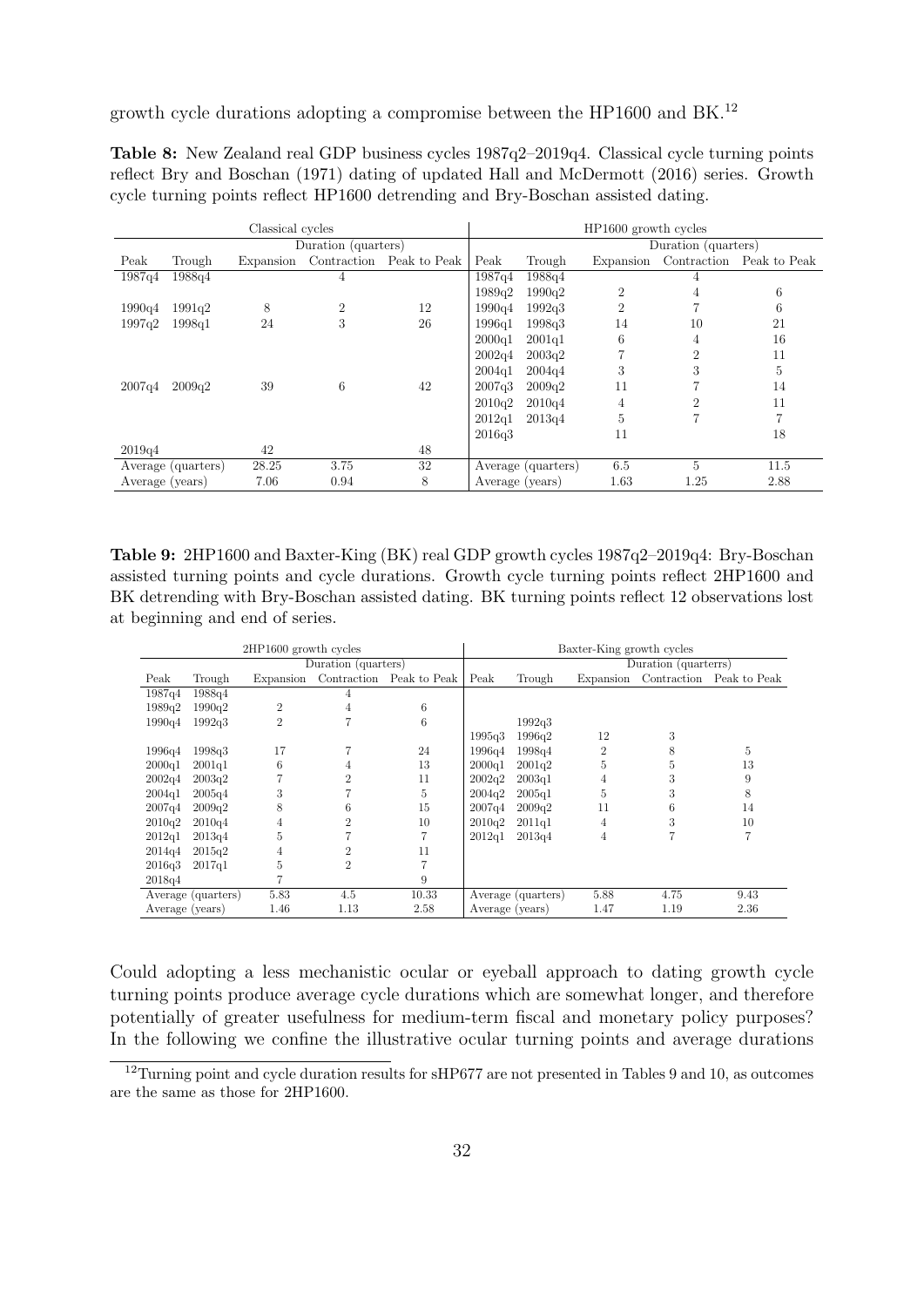|                                         | 2HP1600 conservative ocular growth cycles |                |                                      |                          | 2HP1600 generous ocular growth cycles |                    |                |                                  |                                    |
|-----------------------------------------|-------------------------------------------|----------------|--------------------------------------|--------------------------|---------------------------------------|--------------------|----------------|----------------------------------|------------------------------------|
| $\overline{\text{Duration}}$ (quarters) |                                           |                |                                      | Duration (quarters)      |                                       |                    |                |                                  |                                    |
| Peak                                    | Trough                                    | Expansion      |                                      | Contraction Peak to Peak | Peak                                  | Trough             |                |                                  | Expansion Contraction Peak to Peak |
| 1990q4                                  | 1992q3                                    |                |                                      |                          | 1990q4                                | 1992q3             |                |                                  |                                    |
| 1997q2                                  | 1998q3                                    | 19             | 5                                    | 26                       | 1997q2                                | 1998q3             | 19             | 5                                | 26                                 |
| 2000q1                                  | 2001q1                                    | 6              | 4                                    | 11                       | 2000q1                                | 2001q1             | 6              | 4                                | 11                                 |
|                                         |                                           |                |                                      |                          | 2004q1                                | 2005q4             | 12             | 7                                | 16                                 |
| 2007q4                                  | 2009q2                                    | 27             | 6                                    | 31                       | 2007q4                                | 2009q2             | 8              | 6                                | 15                                 |
|                                         |                                           |                |                                      |                          | 2010q2                                | 2010q4             | 4              | $\boldsymbol{2}$                 | 10                                 |
|                                         |                                           |                |                                      |                          | 2012q1                                | 2013q4             | 5              | $\overline{7}$                   | $\overline{7}$                     |
| 2016q3                                  |                                           | 29             |                                      | 35                       | 2016q3                                |                    | 11             |                                  | 18                                 |
|                                         | Average (quarters)                        | 20.25          | 5.50                                 | 25.75                    |                                       | Average (quarters) | 9.29           | 5.43                             | 14.71                              |
|                                         | Average (years)                           | 5.06           | 1.38                                 | 6.44                     | Average (years)                       |                    | 2.32           | 1.36                             | 3.68                               |
|                                         |                                           |                |                                      |                          |                                       |                    |                |                                  |                                    |
|                                         |                                           |                |                                      |                          |                                       |                    |                |                                  |                                    |
|                                         |                                           |                | BK conservative ocular growth cycles |                          |                                       |                    |                | BK generous ocular growth cycles |                                    |
|                                         |                                           |                | Duration (quarters)                  |                          |                                       |                    |                | Duration (quarters)              |                                    |
| Peak                                    | Trough                                    | Expansion      |                                      | Contraction Peak to Peak | Peak                                  | Trough             |                |                                  | Expansion Contraction Peak to Peak |
| 1990q3                                  | 1992q3                                    |                | 8                                    |                          | 1990q3                                | 1992q3             |                | 8                                |                                    |
| 1996q4                                  | 1998q4                                    | 17             | 8                                    | 25                       | 1996q4                                | 1998q4             | 17             | 8                                | 25                                 |
| 2000q1                                  | 2001q2                                    | $\overline{5}$ | 5                                    | 13                       | 2000q1                                | 2001q2             | $\overline{5}$ | 5                                | 13                                 |
|                                         |                                           |                |                                      |                          | 2004q2                                | 2005q1             | 12             | 3                                | 17                                 |
| 2007q4                                  | 2009q2                                    | 26             | 6                                    | 31                       | 2007q4                                | 2009q2             | 11             | 6                                | 14                                 |
|                                         |                                           |                |                                      |                          | 2010q2                                | 2011q1             | 4              | 3                                | 10                                 |
|                                         |                                           |                |                                      |                          | 2012q1                                | 2013q4             | 4              | $\overline{7}$                   | $\overline{7}$                     |
| 2016q3                                  |                                           | 29             |                                      | 35                       | 2016q3                                |                    | 11             |                                  | 18                                 |
|                                         | Average (quarters)                        | 19.25          | 6.75                                 | 26.00                    |                                       | Average (quarters) | 9.14           | 5.71                             | 14.86                              |

Table 10: 2HP1600 and Baxter-King (BK) real GDP growth cycles 1987q2–2019q4: ocular turning points and cycle durations.

presented in Table 10 to those from 2HP1600 and BK, as 2HP1600 is marginally preferred to HP1600, and both 2HP1600 and BK have 8 year cut-off periods. As noted earlier two ocular methods are considered, one conservative and the other generous.

Our conservative ocular turning points reflect only those which are most obvious to the eye, and are therefore relatively few in number. But even on this basis, growth cycle durations average only 6.44 years for 2HP1600 and 6.50 for BK, both well below 9–10 years. Determining a generous set of ocular turning points is more problematical, given the well-known volatility of New Zealand's real GDP movements over certain periods. However, for the turning points offered in Table 10, it is not surprising that average 2HP1600 and BK durations are similar at 3.68 and 3.71 years, even lower than 9–10 years, and are also modestly above the BB-assisted HP1600, 2HP1600 and BK average durations in Tables 8 and 9.

In summary, our illustrative range of average growth cycle durations for New Zealand's real production-based GDP, computed from HP1600, 2HP1600 and BK trend deviations, are much the same and provide confirmatory evidence that there is no need to consider cycles whose frequency components have periods less than 10 years. Restricting the cycle to have frequency components with periods less than 8 years is more than adequate and has the virtue of better removing any residual stochastic trend from the estimated cycle. This finding is consistent with that of Canova (1998), who used HP1600 and several other filters to find that for U.S. real GNP over the period 1955q3 to 1986q3, trend deviation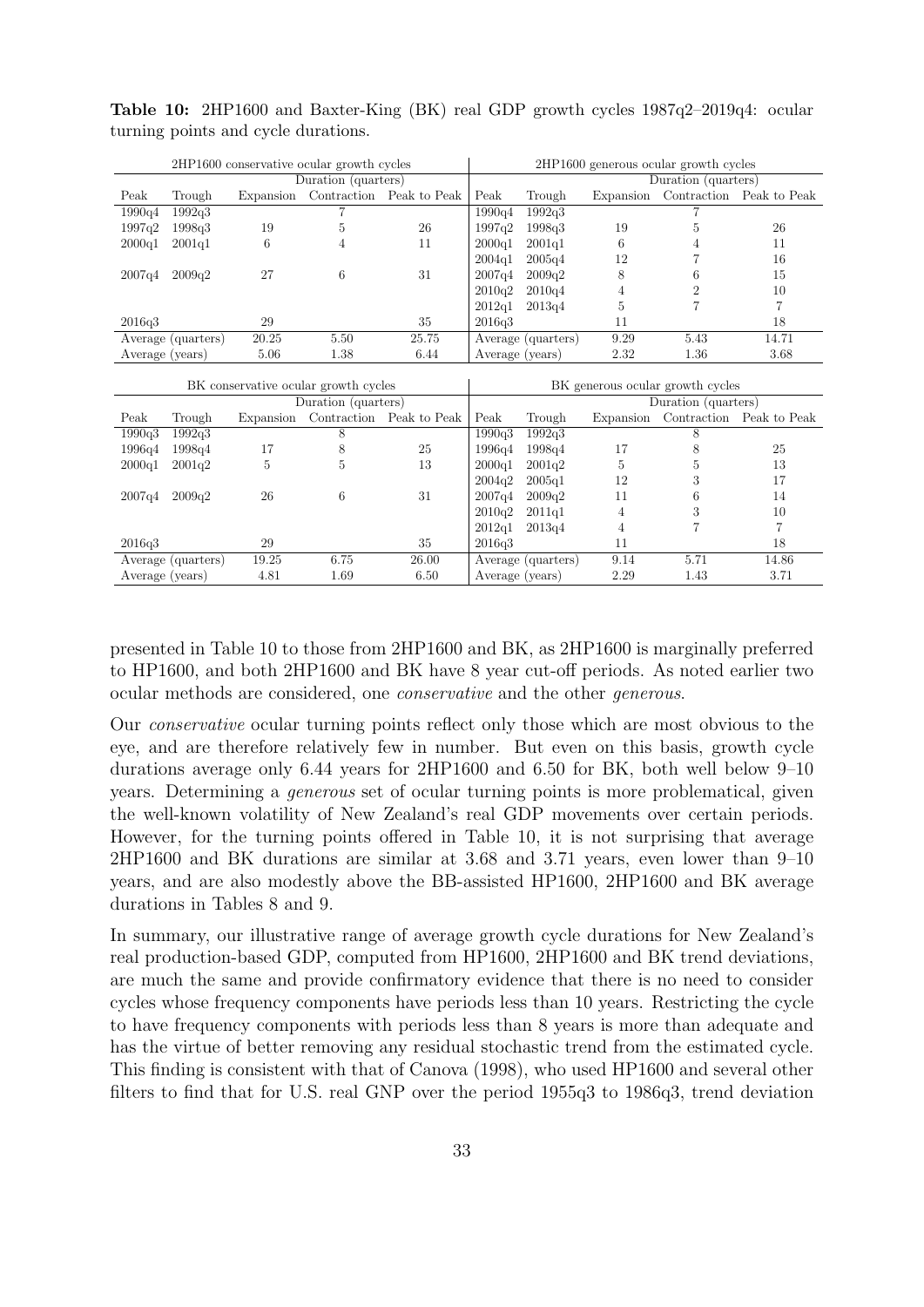cycles had average durations in the range 4 to 6 years.

# 5 Conclusions

We investigate whether the boosted HP filter (bHP) proposed by Phillips and Shi (2021) might be preferred for New Zealand trend and growth cycle analysis, relative to using the HP filter with standard setting  $\lambda = 1600$  (HP1600). The theoretical properties of the bHP filter in the body of a quarterly time series are explored and a variety of empirical evaluations undertaken.

In the body of the series, the bHP filter is equivalent to a symmetric time-invariant moving average filter whose time and frequency domain properties are given and transfer function determined. In particular, the bHP trend filter is a non-negative definite filter (no phase distortion) whose transfer function predominantly passes frequencies below its cut-off frequency and suppresses frequencies above it. An appropriate measure of the filter's quality is its sharpness which is defined here to be the slope of the transfer function at the cut-off frequency. Both the cut-off frequency and the sharpness of the trend filter are primary characteristics of the filter which describe its action and effectiveness with sharper filters better extracting low frequency or trend components. The HP1600 trend filter (bHP with number of iterations  $n = 1$ ) has a cut-off frequency with 10 year period and much the same sharpness as the 2HP1600 filter which has a cut-off frequency with 8 year period. Both are suitable candidates for use in growth cycle analysis unlike the bHP filters for  $n > 2$ . The latter, while appropriate in other contexts, have cut-off periods which decrease as  $n$  increases.

A sub-class of bHP filters (bHPc) is proposed where the parameter  $\lambda$  now depends on n and a constant cut-off frequency of choice. Such filters are appropriate for growth cycle analysis and have sharpness that increases with  $n$ . However differences between bHPc filters for  $n > 2$  are unlikely to be practically significant and so the primary cases of practical interest are the HP filter  $(n = 1)$  and the bHP filter with  $n = 2$ . Linear combinations of bHP filters can also be used to construct sharper trend filters with given cut-off frequency (see Kaiser and Hamming, 1977). A special case is simple symmetric sharpening of the HP filter (sHP) which yields a trend filter that is a linear combination of bHP filters  $(n = 2 \text{ and } n = 3)$  whose sharpness exceeds all bHPc trend filters. In particular, the sHP677 and 2HP1600 trend filters have the same cut-off frequency (8 year period) with the sHP677 filter being almost 30% sharper than the 2HP1600 filter. In practice, however, it is likely that any small advantages conferred by the sharper filter will be outweighed by the computational simplicity of the 2HP1600 filter which is just two passes of the standard HP filter.

Our empirical evaluations are based on a quarterly, seasonally adjusted data set of 13 key New Zealand macroeconomic variables typically included in macroeconomic models of small open economies. These evaluations are primarily focused on the key questions given in Section 1 and have led to the following findings.

Two stopping rules for the bHP filter are proposed in Phillips and Shi (2021) with one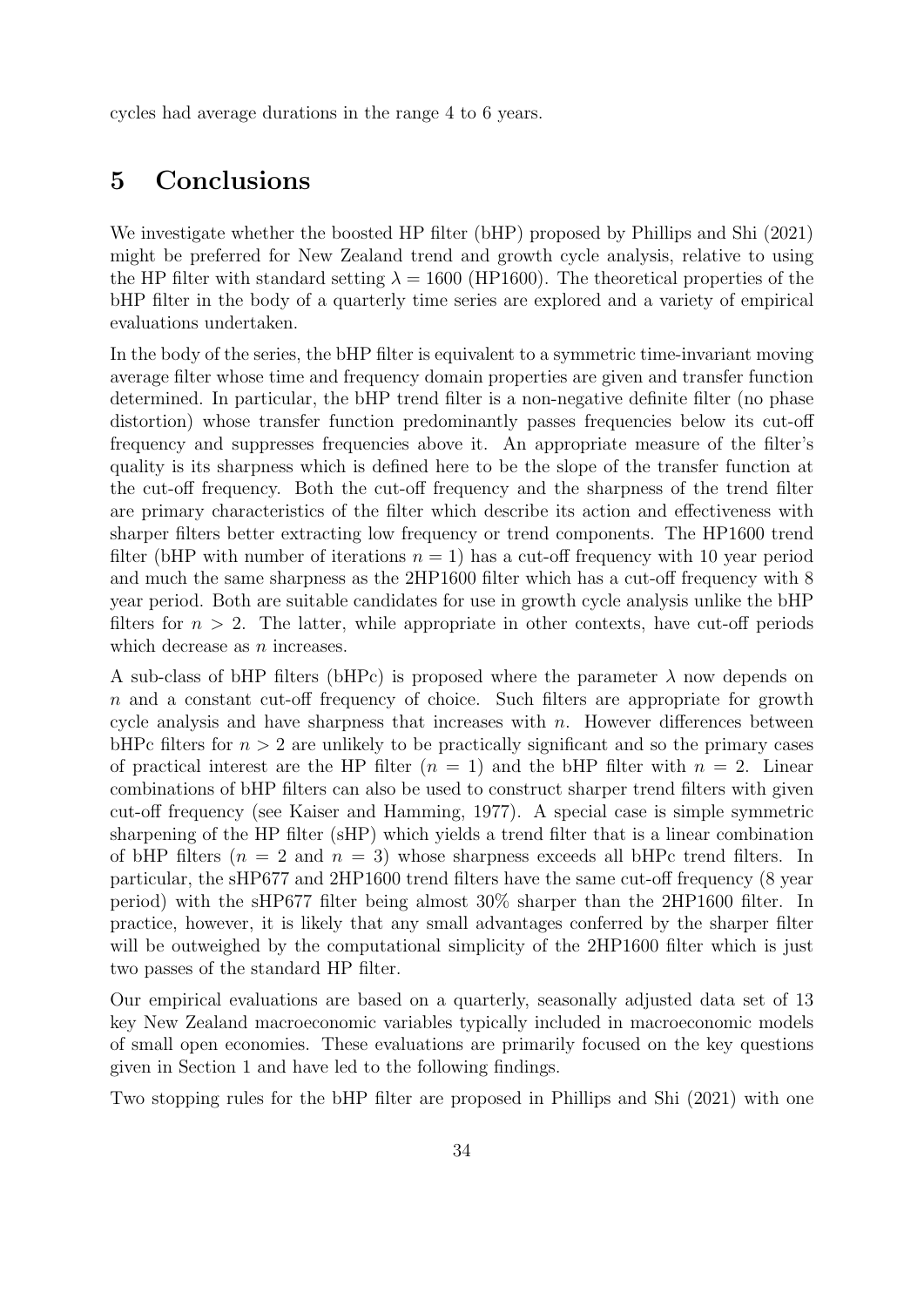based on the ADF unit root test (bHP-ADF) and the other on a Bayesian information criterion (bHP-BIC). The bHP-ADF trend filter is more appropriate for growth cycle analysis although in some cases its variation with series augmentation is a possible limitation in practice. The bHP-BIC trend filter would not normally be a candidate for growth cycle analysis, but may well be appropriate in other contexts. Of the bHP-ADF trend filters selected by our New Zealand macroeconomic data, the two predominant choices are the HP1600 and 2HP1600 with cut-off periods of 10 years and 8 years respectively. Of these, only the 2HP1600 trend filter almost always delivers trend deviations free of any residual stochastic trend and, as a consequence, there is a stronger case for using the 2HP1600 trend filter as an omnibus filter rather than the HP1600 trend filter.

Are stylised business cycle facts from bHP filtering materially differerent to those produced from HP1600? Here the focus is mainly on the bHP filters most likely to be used for growth cycle analysis which are the HP1600 filter with 10 year cut-off period and the 2HP1600, sHP677 filters with 8 year cut-off period. For completeness, the bHP-BIC filter is also considered. As expected, measures of volatility, persistence and cross-correlation of the associated trend deviations are almost always lowest in magnitude for bHP-BIC compared to those for HP1600, 2HP1600 and sHP677. For the most part these are material differences which are statistically significant. On the other hand and again as expected, these measures are almost always highest for the HP1600 filter whose 10 year cut-off period places more low frequency components, including any residual stochastic trend, in the estimated cycle. However, the HP1600, 2HP1600 and sHP677 measures are not statistically significant, with the 2HP1600 and sHP677 measures being very similar. Our preference, therefore, is for measures based on the 2HP1600 or sHP677 filters which have 8 year cut-off period and are as sharp, if not sharper, than the HP1600 filter.

Are New Zealand bHP growth cycles noticeably different from the corresponding HP1600 or BK cycles? Here we note that business cycle periodicities are traditionally assumed to lie between 6 and 32 quarters (8 years). In the context of more recent business cycle durations, and as emphasised recently by Beaudry et al. (2020), should periodicities up to 40 quarters or more now be considered? New Zealand GDPP growth cycles for HP1600, 2HP1600, sHP677 and BK trend deviations are considered, and a range of growth cycle turning points derived using one rule-based and two less mechanistic methods. The trend deviation movements associated with the four filters look remarkably similar, yielding average cycle durations that vary from 2.4 to 6.5 years, all of which are significantly below 40 quarters (10 years). This provides confirmatory evidence that restricting the cycle to frequency components with periods less than 8 years, rather than 10 years, is costless in practice for growth cycle analysis. Moreover it has the virtue of better removing any residual stochastic trend from the estimated cycle.

Our main conclusions are that a 6 to 32 quarter business cycle periodicity is sufficient to reflect New Zealand growth cycles and determine stylised business cycle facts and, for our representative 13-variable New Zealand macroeconomic data set, using a bHP filter (2HP1600) as an omnibus filter for growth cycle analysis is preferable to using the standard HP filter (HP1600).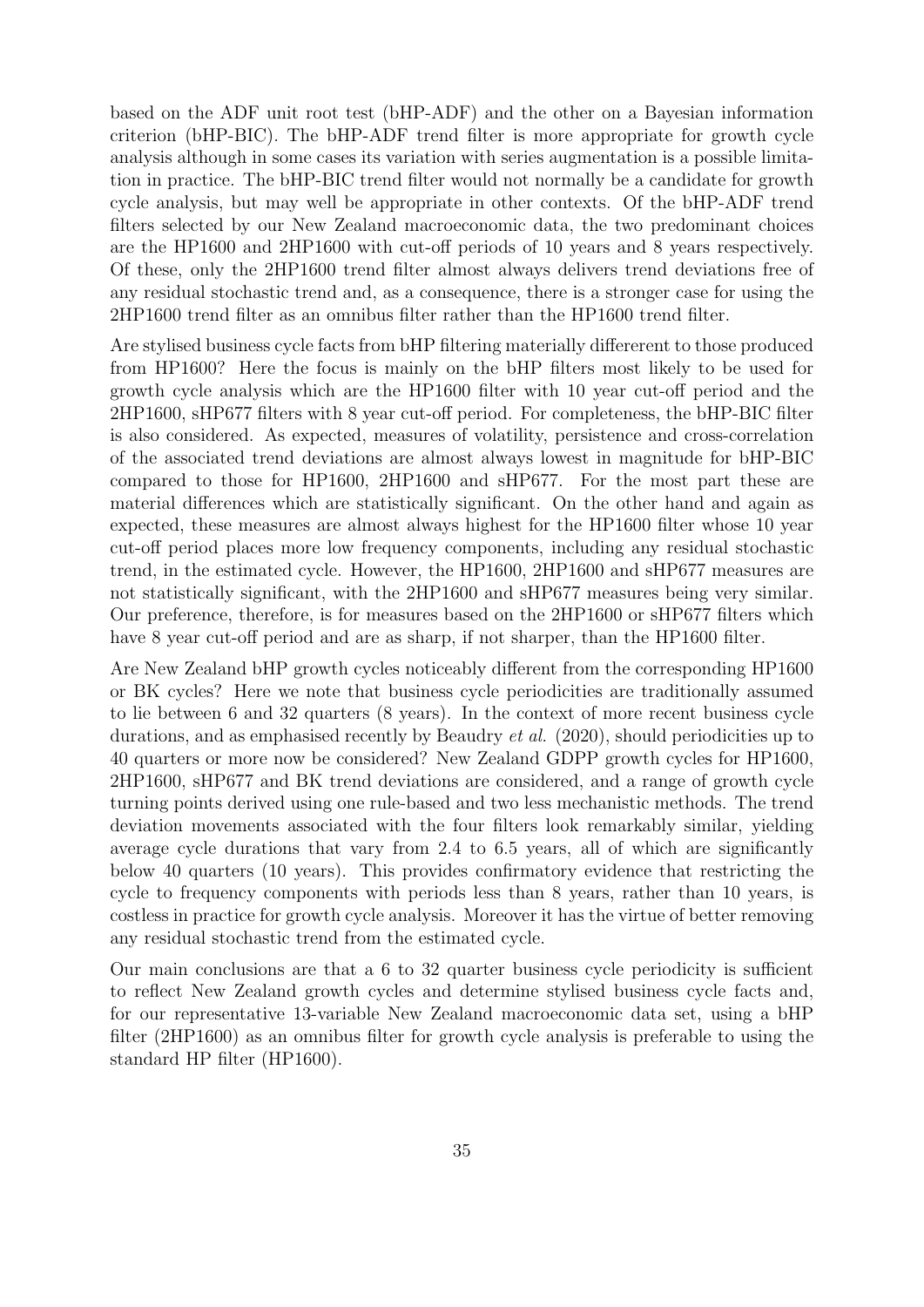#### References

- Akaike, H. (1980) Seasonal adjustment by a Bayesian modelling. Journal of Time Series Analysis 1, 1-13.
- Baxter, M. and King, R.G. (1999) Measuring business cycles: approximate band-pass filters for economic time series. Review of Economics and Statistics 81(4), 575-593.
- Beaudry, P., Galizia, D. and Portier, F. (2020) Putting the Cycle Back into Business Cycle Analysis. American Economic Review 110(1), 1-47.
- Beverage, S. and Nelson, C.R. (1981) A new approach to decomposition of economic time series into permanent and transitory components with particular attention to measurement of the 'business cycle'. Journal of Monetary Economics 7, 151-174.
- Brockwell, P.J. and Davis, R.A. (1991) Time Series and Methods (2nd ed). Springer-Verlag, New York.
- Bry, G. and Boschan, C. (1971) Cyclical analysis of time series: selected procedures and a computer program. New York, NY: Columbia University Press.
- Burns, A.F. and Mitchell, W.C. (1946) Measuring Business Cycles. New York, NY: NBER.
- Canova, F. (1994) Detrending and turning points. European Economic Review 38, 614- 623.
- Canova, F. (1998) Detrending and business cycle facts. Journal of Monetary Economics 41, 475-512.
- Christiano, L.J. and Fitzgerald, T.J. (2003) The band pass filter. International Economic Review 44(2), 435-465.
- Cleveland, W.S. and Devlin, S.J. (1988) Locally weighted regression: an approach to regression analysis by local fitting. Journal of the American Statistical Association 83, 596-610.
- Cleveland, W.S., Grosse, E. and Shyu, W.M. (1992) Local regression models. In Chapter 8 of Statistical Models in S (eds J.M. Chambers and T.J. Hastie), Wadsworth & Brooks/Cole.
- Cogley, T. and Nason, J.M. (1995) Effects of the Hodrick-Prescott filter on trend and difference stationary time series: implications for business cycle research. Journal of Economic Dynamics and Control 19(1-2), 253-278.
- De Jong, R.M. and Sakarya, N. (2016) The econometrics of the Hodrick-Prescott filter. Review of Economics and Statistics 98(2), 310-317
- Durbin, J. and Koopman, S.J. (2001) Time Series Analysis by State Space Methods. Oxford University Press.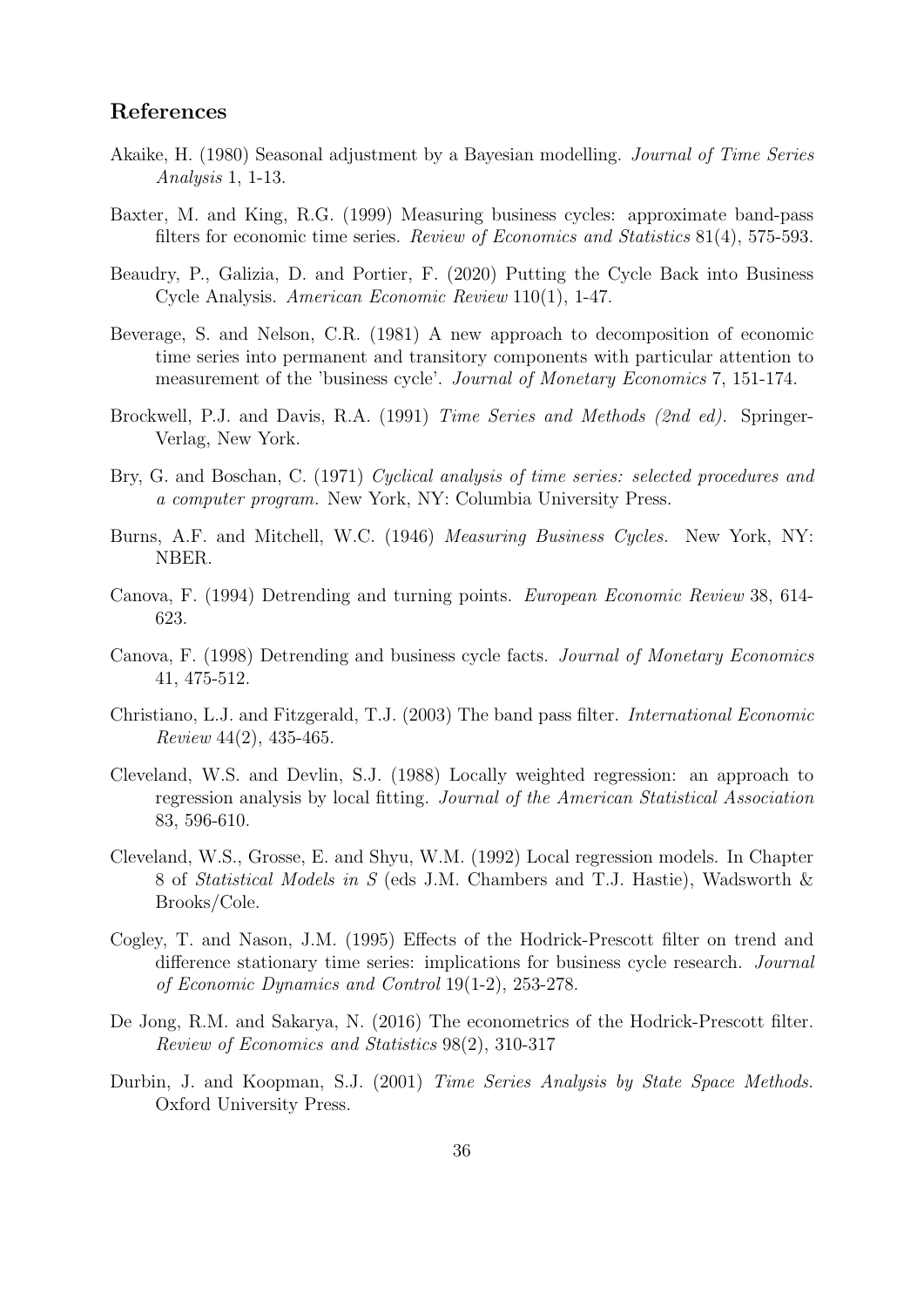- Findley, D.F., Monsell, B.C., Bell, W.R., Otto, M.C. and Chen, B. (1998) New capabilities and methods of the X-12-ARIMA seasonal adjustment program. Journal of Business and Economic Statistics 16, 127-177.
- Gómez, V. (1999) Three equivalent methods for filtering nonstationary time series. Journal of Business and Economic Statistics 17, 109-116.
- Gómez, V. (2001) The use of Butterworth filters for trend and cycle estimation in economic time series. Journal of Business and Economic Statistics 19, 365-373.
- Gray, A.G. and Thomson, P.J. (1990) Invited commentary on 'STL: a seasonal-trend decomposition procedure based on loess' by R.B. Cleveland et al., Journal of Official Statistics 6, 1, 47-54.
- Hall, V.B., Kim, K. and Buckle, R.A. (1998) Pacific Rim business cycle analysis: synchronisation and volatility. New Zealand Economic Papers 32(2), 129-159.
- Hall, V.B., and McDermott, C.J. (2016) Recessions and recoveries in New Zealand's post-Second World War business cycles. New Zealand Economic Papers 50(3), December, 261-280.
- Hall, V.B., Thomson, P.J., and McKelvie, S. (2017) On the robustness of stylised business cycle facts for contemporary New Zealand. New Zealand Economic Papers 51(3), December, 193-216.
- Hall, V.B. and Thomson, P.J. (2021) Does Hamilton's OLS Regression Provide a "better alternative" to the Hodrick-Prescott filter? A New Zealand Business Cycle Perspective. Journal of Business Cycle Research. https://doi.org/10.1007/s41549- 021-00059-1.
- Hamilton, J.D. (2018) Why you should never use the Hodrick-Prescott filter. Review of Economics and Statistics 100(5), December, 831-843.
- Hamming, R.W. (1989) Digital Filters (3rd ed). Prentice-Hall, Englewood Cliffs, NJ.
- Hannan, E.J. (1970) Multiple Time Series Analysis. Wiley, New York.
- Harding, D. and Pagan, A.R. (2002) Dissecting the cycle: a methodological investigation. Journal of Monetary Economics 49(2), 365-381.
- Harding, D. and Pagan, A.R. (2016) The Econometric Analysis of Recurrent Events in Macroeconomics and Finance. Princeton University Press.
- Harvey, A.C. (1989) Forecasting, Structural Time Series Models and the Kalman Filter. Cambridge University Press.
- Harvey, A. C. (1997) Trends, cycles and autoregressions. The Economic Journal 107, 192-201.
- Harvey, A.C. (2010) The local quadratic trend model. Journal of Forecasting 29, 94-108.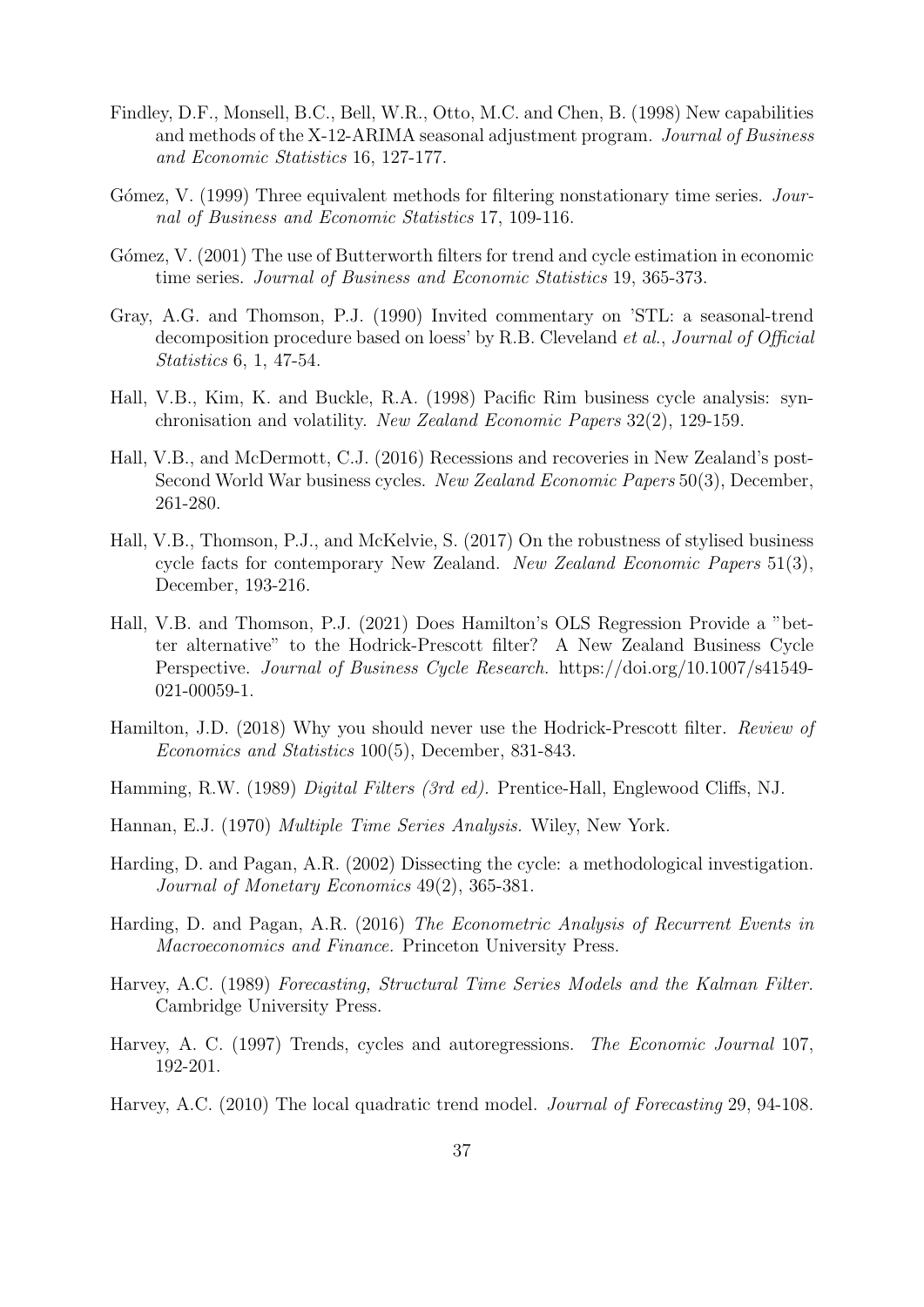- Harvey, A. C., and Jaeger, A. (1993) Detrending, stylised facts and the business cycle. Journal of Applied Econometrics 8, 231-247.
- Harvey, A. C., and Trimbur, T. (2003) General model-based filters for extracting cycles and trends in economic time series. The Review of Economics and Statistics 85, 244-255.
- Harvey, A.C., and Trimbur, T.M. (2008) Trend estimation and the Hodrick-Prescott filter. Journal of the Japan Statistical Society 38, 41-49.
- Henderson, R. (1916) Note on graduation by adjusted average. Transactions of the Actuarial Society of America 17, 43-48.
- Hodrick, R. J. (2020) An exploration of trend-cycle decomposition methodologies in simulated data. NBER Working Paper 26750, February.
- Hodrick, R.J. and Prescott, E.C. (1997) Postwar US business cycles: an empirical investigation. Journal of Money, Credit, and Banking 29 1-16.
- Kaiser, J.F. and R.W. Hamming (1977) Sharpening the response of a symmetric nonrecursive filter by multiple use of the same filter. IEEE Transactions on Acoustics Speech and Signal Processing ASSP-25, 415-422.
- Kaiser, R. and A. Maravall (1999) Estimation of the business cycle: a modified Hodrick-Prescott filter. Spanish Economic Review 1(2), 175-206.
- Kaiser, R. and A. Maravall (2012) Measuring Business Cycles in Economic Time Series. Lecture notes in statistics 154. New York, NY: Springer Science & Business Media.
- Kenny, P.B. and Durbin, J. (1982) Local trend estimation and seasonal adjustment of economic and social time series. Journal of the Royal Statistical Society: Series A (General) 145, 1-28.
- Kim, K., Buckle, R.A. and Hall, V.B. (1994) Key features of New Zealand business cycles. Economic Record 70(208), 56-72.
- Kim, K., Buckle, R.A. and Hall, V.B. (1995) Dating New Zealand business cycles. New Zealand Economic Papers 29, 143-171.
- King, R. and Rebelo, S.T. (1993) Low frequency filtering and real business cycles. Journal of Economic Dynamics and Control 17, 207-231.
- Kitagawa, G. and Gersch, W. (1996) Smoothness Priors Analysis of Time Series. Springer-Verlag, New York.
- Kulish, M. and Pagan, A. (2021) Turning point and oscillatory cycles: concepts, measurement, and use. *Journal of Economic Surveys* 1-30.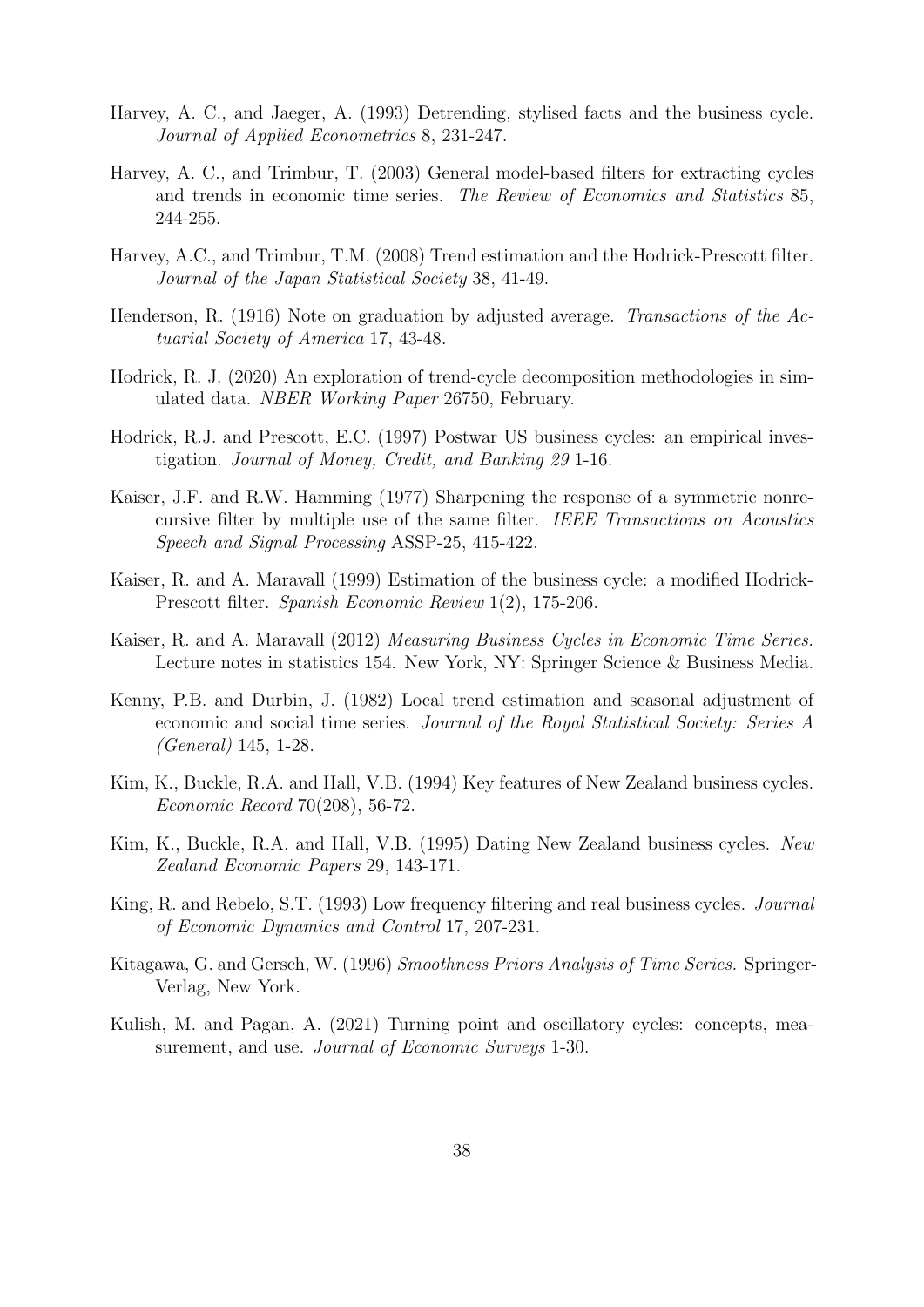- Lienert, A. (2018) An introduction to Matai The Treasury's new macro-economic forecasting model. Paper presented to New Zealand Association of Economist's Annual Conference, June 2018, https://www.nzae.org.nz/events/nzae-conference-2018/2018 conference-papers/
- Macaulay, F. (1931) The Smoothing of Time Series. National Bureau of Economic Research, New York.
- McCaw, S. (2007) Stylised facts about New Zealand business cycles. Discussion Paper No. DP2007/04. Wellington: Reserve Bank of New Zealand.
- McElroy, T. (2008) Exact formulas for the Hodrick-Prescott filter. *Econometrics Journal* 11, 209-217.
- McKelvie, S.D. and Hall, V.B. (2012) Stylised facts for New Zealand business cycles: a post-1987 perspective. School of Economics and Finance Working Paper 12/2012, Victoria University of Wellington, http://researcharchive.vuw.ac.nz/handle/10063/2364
- Mise, E., Kim, T-H and Newbold, P. (2005) On suboptimality of the Hodrick-Prescott filter at time series endpoints. Journal of Macroeconomics 27(1), 53-67.
- Nelson, C.R. and Kang, H. (1981) Spurious periodicity in inappropriately detrended time series. Econometrica 741-751.
- Nelson, C.R. and Plosser, C.R. (1982) Trends and random walks in macroeconomic time series: some evidence and implications. Journal of Monetary Economics 10(2), 139-162.
- Newey, W.K. and West, K.D. (1987) A simple positive semi-definite, heteroskedasticity and autocorrelation consistent covariance matrix. Econometrica 55, 703-708.
- Pagan, A.R. (1997) Towards an understanding of some business cycle characteristics. Australian Economic Review 30, 1-15.
- Phillips, P.C.B. and Jin, S. (2021) Business cycles, trend elimination, and the HP filter. International Economic Review 62(2), 469-520.
- Phillips, P.C.B., and Shi, Z. (2021) Boosting: why you can use the HP filter. International Economic Review 62(2), 521-570.
- R Development Core Team (2004) R: A language and environment for statistical computing. R Foundation for Statistical Computing, Vienna. http://www.R-project.org
- Stock, J.H., and Watson, M.W. (1999) Business cycle fluctuations in US macroeconomic time series. Handbook of Macroeconomics 1, 3-64.
- Tukey, J.W. (1977) Exploratory Data Analysis. Addison-Wesley, Reading, PA.
- Whittaker, E.T. (1923) On a new method of graduation. *Proceedings of the Edinburgh* Mathematical Society 41, 63-75.